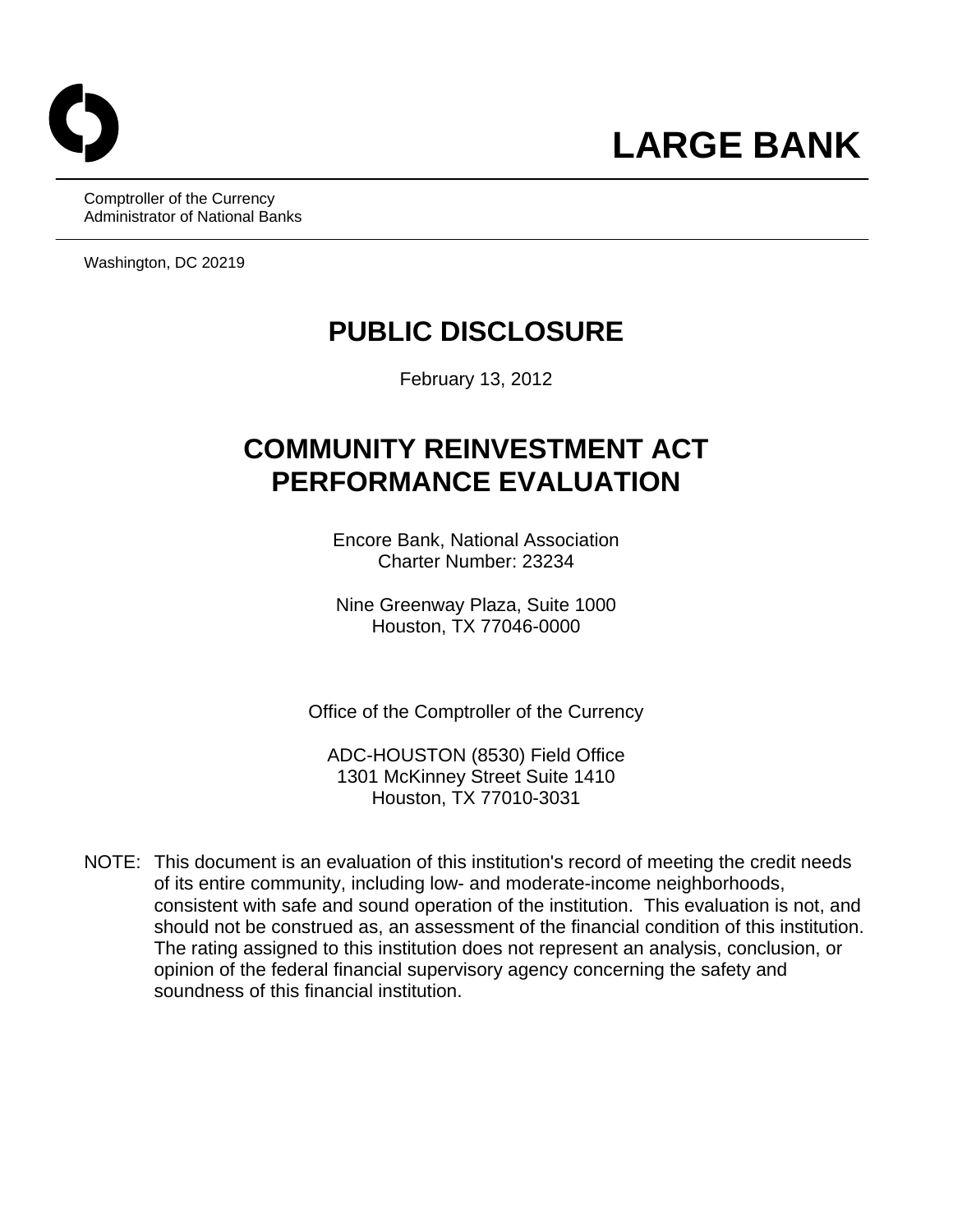## **Table of Contents**

| FAIR LENDING OR OTHER ILLEGAL CREDIT PRACTICES REVIEW  10     |
|---------------------------------------------------------------|
|                                                               |
|                                                               |
|                                                               |
| APPENDIX B: SUMMARY OF MULTISTATE METROPOLITAN AREA AND STATE |
|                                                               |
|                                                               |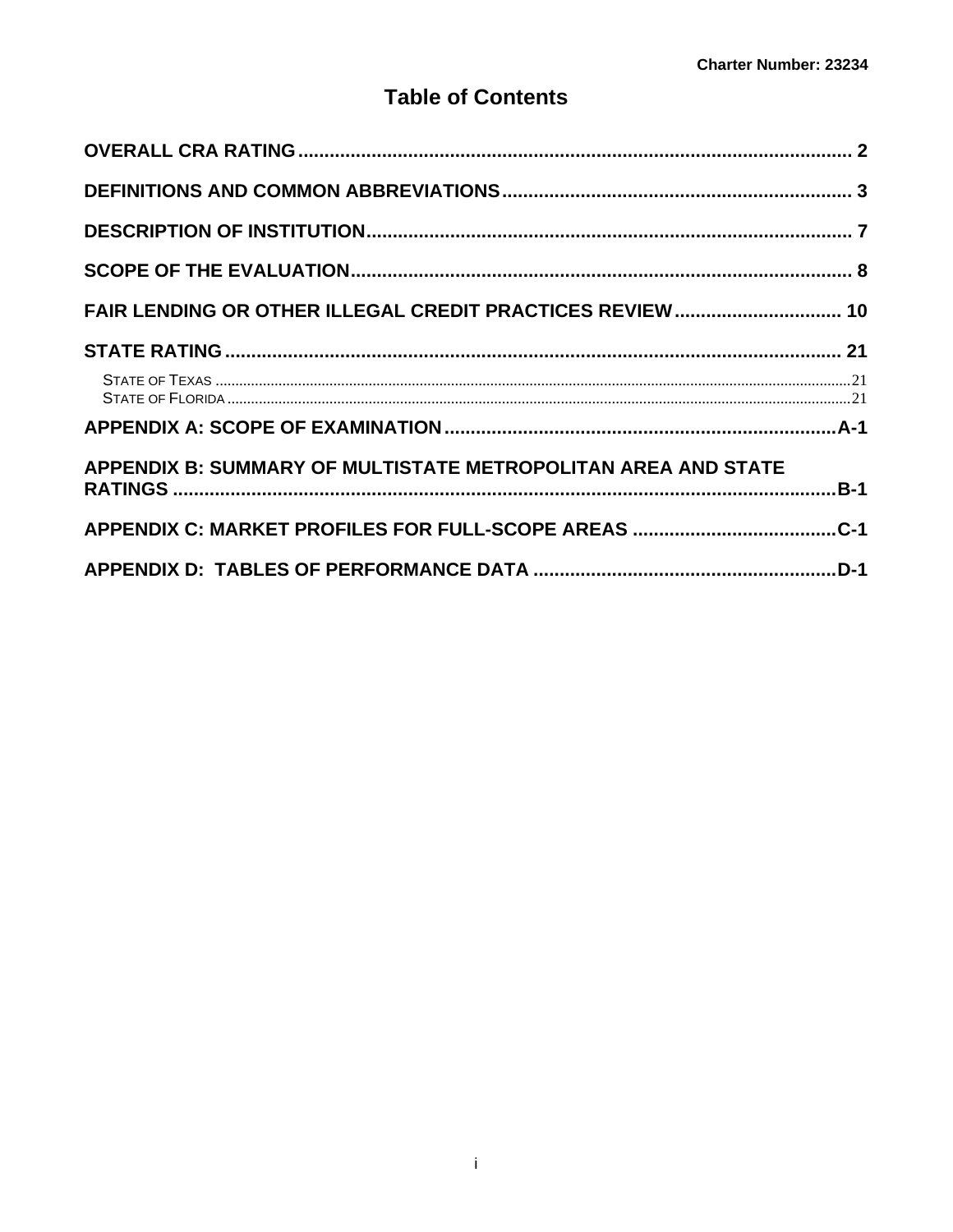# **Overall CRA Rating**

**Institution's CRA Rating:** This institution is rated Satisfactory**.** 

The following table indicates the performance level of **Encore Bank, National Association**  with respect to the Lending, Investment, and Service Tests:

|                           | (Name of Depository Institution)<br><b>Performance Tests</b> |                        |                     |  |  |  |  |  |  |  |
|---------------------------|--------------------------------------------------------------|------------------------|---------------------|--|--|--|--|--|--|--|
| <b>Performance Levels</b> | Lending Test*                                                | <b>Investment Test</b> | <b>Service Test</b> |  |  |  |  |  |  |  |
| Outstanding               |                                                              |                        |                     |  |  |  |  |  |  |  |
| <b>High Satisfactory</b>  | Χ                                                            |                        |                     |  |  |  |  |  |  |  |
| Low Satisfactory          |                                                              |                        | X                   |  |  |  |  |  |  |  |
| Needs to Improve          |                                                              |                        |                     |  |  |  |  |  |  |  |
| Substantial Noncompliance |                                                              |                        |                     |  |  |  |  |  |  |  |

\* The lending Test is weighted more heavily than the investment and service tests when arriving at an overall rating.

The major factors that support this rating include:

- Overall lending activity in Encore's Texas assessment area (Houston AA) is good.
- Encore is a leader in originating community development loans in the Houston AA.
- Encore's geographic distribution of small loans to businesses and distribution of loans to businesses of different sizes is adequate in the Houston AA.
- Although Encore's geographic and borrower distributions of home mortgage loans are poor in the Houston AA, the bank meets affordable housing needs through community development loans and investments.
- At the state level, Encore has a good record of lending inside its assessment areas by dollar amount for the State of Texas.
- Encore made/retained a relatively high level of investments in the Houston AA.
- Encore's delivery systems are reasonably accessible to geographies and individuals of different income levels throughout the Houston AA.
- The bank's performance in Florida did not carry significant weight in the overall rating. The Florida assessment areas represented approximately 15 percent of deposits and less than 5 percent of CRA lending activity. The bank exited the Florida market completely at the end of 2010.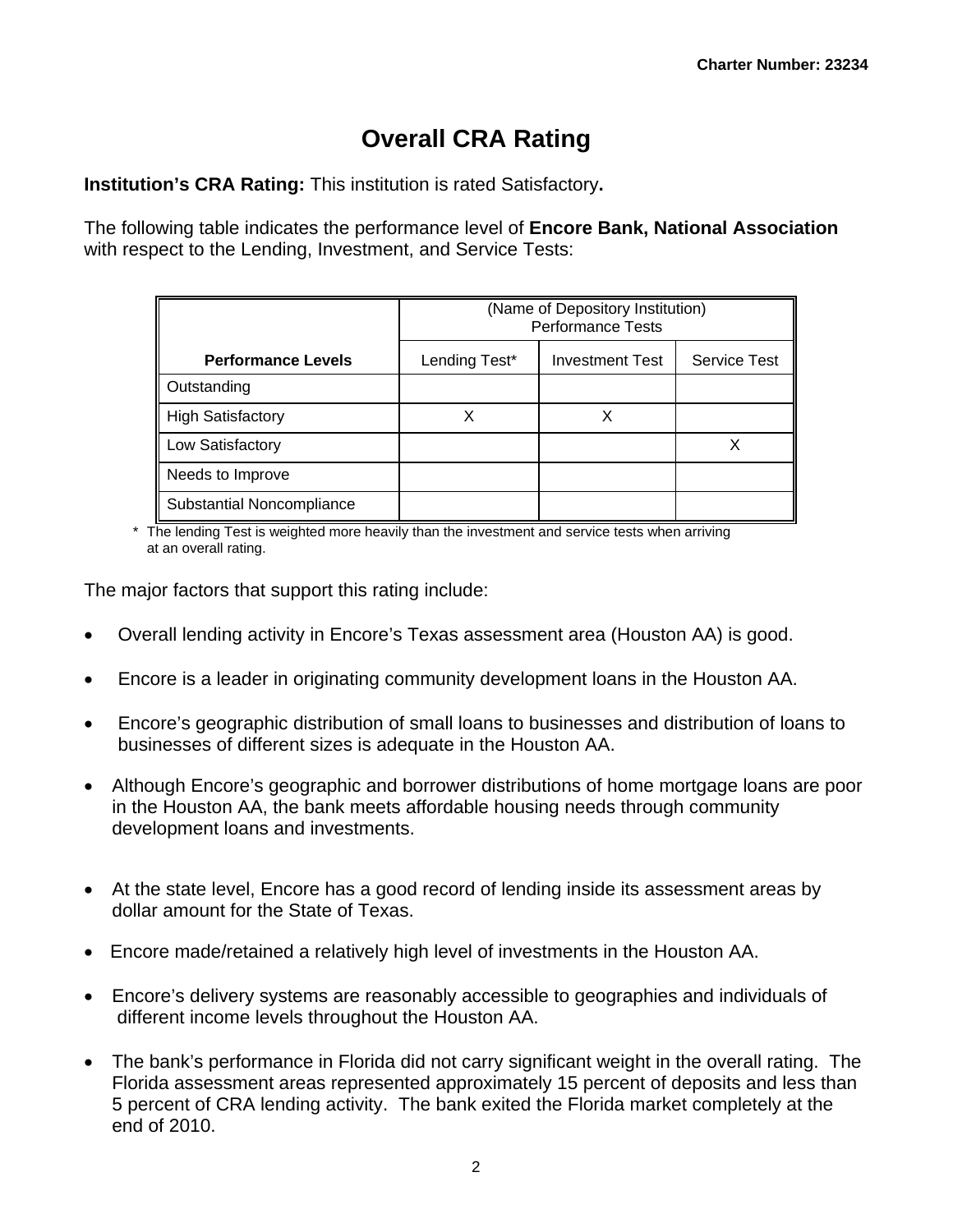# **Definitions and Common Abbreviations**

<span id="page-3-0"></span>The following terms and abbreviations are used throughout this performance evaluation, including the CRA tables. The definitions are intended to provide the reader with a general understanding of the terms, not a strict legal definition.

**Affiliate:** Any company that controls, is controlled by, or is under common control with another company. A company is under common control with another company if the same company directly or indirectly controls both companies. A bank subsidiary is controlled by the bank and is, therefore, an affiliate.

**Aggregate Lending:** The number of loans originated and purchased by all reporting lenders in specified income categories as a percentage of the aggregate number of loans originated and purchased by all reporting lenders in the MA/assessment area.

**Census Tract (CT):** A small subdivision of metropolitan and other densely populated counties. Census tract boundaries do not cross county lines; however, they may cross the boundaries of metropolitan areas. Census tracts usually have between 2,500 and 8,000 persons, and their physical size varies widely depending upon population density. Census tracts are designed to be homogeneous with respect to population characteristics, economic status, and living conditions to allow for statistical comparisons.

**Community Development:** Affordable housing (including multifamily rental housing) for low and moderate-income individuals; community services targeted to low- andr moderate-income individuals; activities that promote economic development by financing businesses or farms that meet the size eligibility standards of the Small Business Administration's Development Company or Small Business Investment Company programs (13 CFR 121.301) or have gross annual revenues of \$1 million or less; or, activities that revitalize or stabilize low- andr moderate-income geographies.

Effective September 1, 2005, the Board of Governors of the Federal Reserve System, Office of the Comptroller of the Currency, and the Federal Deposit Insurance Corporation have adopted the following additional language as part of the revitalize or stabilize definition of community development. Activities that revitalize or stabilize-

- (i) Low and moderate-income geographies;
- (ii) Designated disaster areas; or
- (iii) Distressed or underserved nonmetropolitan middle-income geographies designated by the Board, Federal Deposit Insurance Corporation, and Office of the Comptroller of the Currency, based on
	- a. Rates of poverty, unemployment, and population loss; or
	- b. Population size, density, and dispersion. Activities that revitalize and stabilize geographies designated based on population size, density, and dispersion if they help to meet essential community needs, including needs of low- and moderate-income individuals.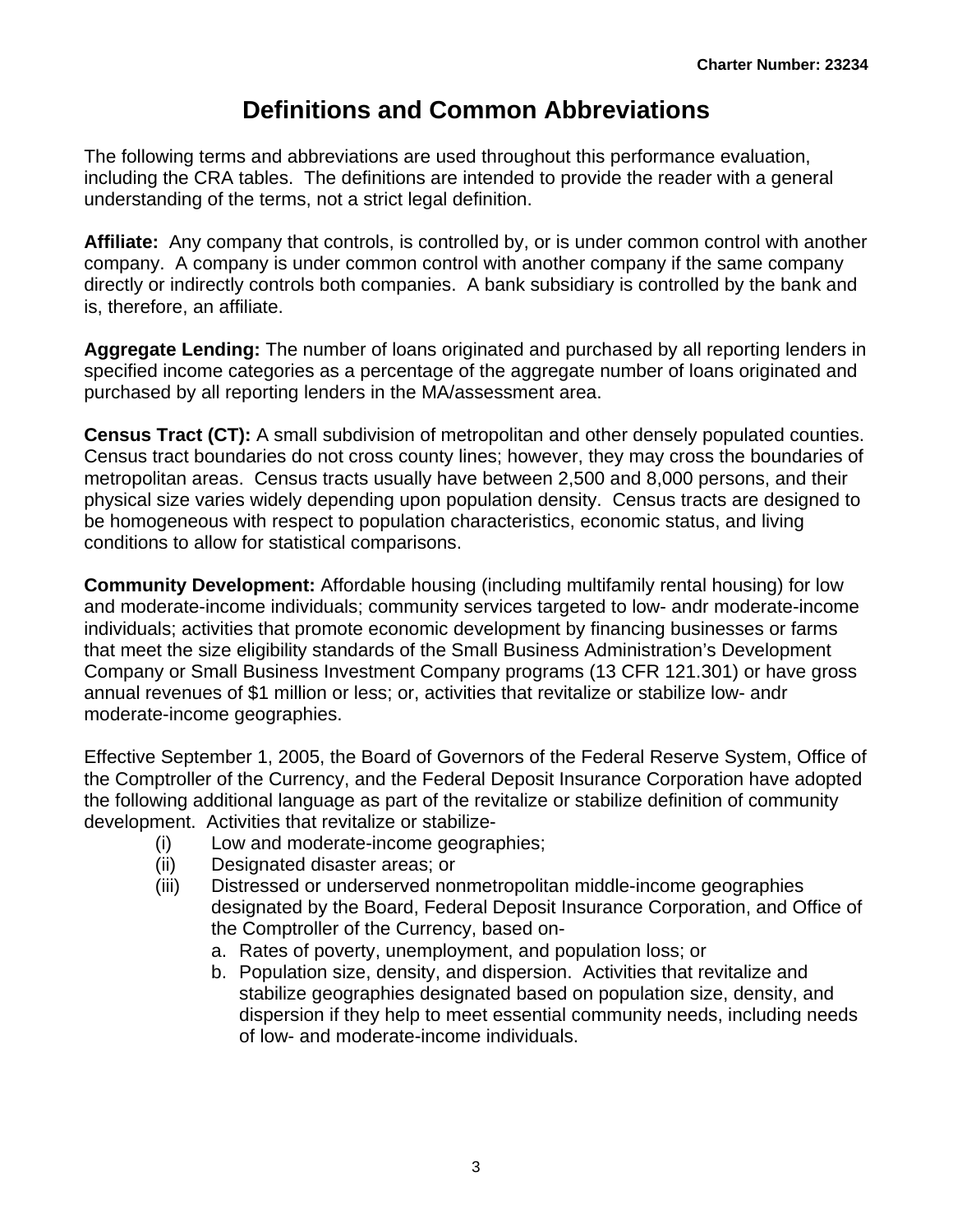**Community Reinvestment Act (CRA):** the statute that requires the OCC to evaluate a bank's record of meeting the credit needs of its local community, consistent with the safe and sound operation of the bank, and to take this record into account when evaluating certain corporate applications filed by the bank.

**Consumer Loan(s):** A loan(s) to one or more individuals for household, family, or other personal expenditures. A consumer loan does not include a home mortgage, small business, or small farm loan. This definition includes the following categories: motor vehicle loans, credit card loans, home equity loans, other secured consumer loans, and other unsecured consumer loans.

**Family:** Includes a householder and one or more other persons living in the same household who are related to the householder by birth, marriage, or adoption. The number of family households always equals the number of families; however, a family household may also include non-relatives living with the family. Families are classified by type as either a marriedcouple family or other family, which is further classified into 'male householder' (a family with a male householder' and no wife present) or 'female householder' (a family with a female householder and no husband present).

**Full Review:** Performance under the Lending, Investment, and Service Tests is analyzed considering performance context, quantitative factors (e.g., geographic distribution, borrower distribution, and total number and dollar amount of investments), and qualitative factors (e.g., innovativeness, complexity, and responsiveness).

**Geography:** A census tract delineated by the United States Bureau of the Census in the most recent decennial census.

**Home Mortgage Disclosure Act (HMDA):** The statute that requires certain mortgage lenders that do business or have banking offices in a metropolitan statistical area to file annual summary reports of their mortgage lending activity. The reports include such data as the race, gender, and the income of applications, the amount of loan requested, and the disposition of the application (e.g., approved, denied, and withdrawn). Beginning in 2004, the reports also include data on loan pricing, the lien status of the collateral, any requests for preapproval and loans for manufactured housing.

**Home Mortgage Loans:** Such loans include home purchase, home improvement and refinancings, as defined in the HMDA regulation. These include loans for multifamily (five or more families) dwellings, manufactured housing and one-to-four family dwellings other than manufactured housing.

**Household:** Includes all persons occupying a housing unit. Persons not living in households are classified as living in group quarters. In 100 percent tabulations, the count of households always equals the count of occupied housing units.

**Limited Review:** Performance under the Lending, Investment, and Service Tests is analyzed using only quantitative factors (e.g., geographic distribution, borrower distribution, total number and dollar amount of investments, and branch distribution).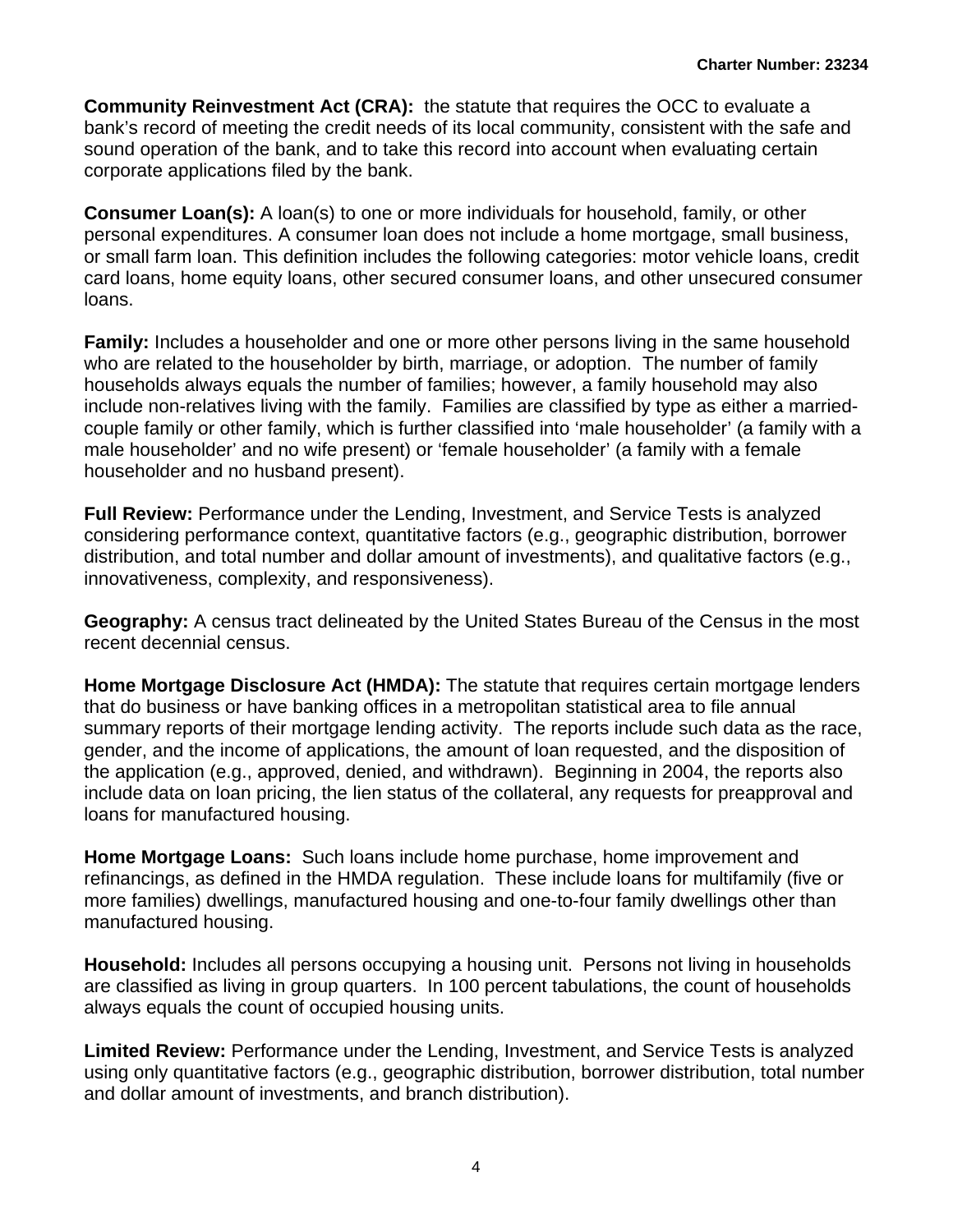**Low-Income:** Individual income that is less than 50 percent of the area median income, or a median family income that is less than 50 percent, in the case of a geography.

**Market Share:** The number of loans originated and purchased by the institution as a percentage of the aggregate number of loans originated and purchased by all reporting lenders in the MA/assessment area.

**Median Family Income (MFI):** The median income determined by the U.S. Census Bureau every ten years and used to determine the income level category of geographies. Also, the median income determined by the Department of Housing and Urban Development annually that is used to determine the income level category of individuals. For any given area, the median is the point at which half of the families have income above it and half below it.

**Metropolitan Area (MA):** Any metropolitan statistical area or metropolitan division, as defined by the Office of Management and Budget, and any other area designated as such by the appropriate federal financial supervisory agency.

**Metropolitan Division:** As defined by Office of Management and Budget, a county or group of counties within a Metropolitan Statistical Area that contains a population of at least 2.5 million. A Metropolitan Division consists of one or more counties that represent an employment center or centers, plus adjacent counties associated with the main county or counties through commuting ties.

**Metropolitan Statistical Area:** An area, defined by the Office of Management and Budget, as having at least one urbanized area that has a population of at least 50,000. The Metropolitan Statistical Area comprises the central county or counties, plus adjacent outlying counties having a high degree of social and economic integration with the central county as measured through commuting.

**Middle-Income:** Individual income that is at least 80 percent and less than 120 percent of the area median income, or a median family income that is at least 80 percent and less than 120 percent, in the case of a geography

**Moderate-Income:** Individual income that is at least 50 percent and less than 80 percent of the area median income, or a median family income that is at least 50 percent and less than 80 percent, in the case of a geography.

**Multifamily:** Refers to a residential structure that contains five or more units**.** 

**Other Products:** Includes any unreported optional category of loans for which the institution collects and maintains data for consideration during a CRA examination. Examples of such activity include consumer loans and other loan data an institution may provide concerning its lending performance.

**Owner-Occupied Units:** Includes units occupied by the owner or co-owner, even if the unit has not been fully paid for or is mortgaged.

**Qualified Investment:** A qualified investment is defined as any lawful investment, deposit, membership share, or grant that has as its primary purpose community development.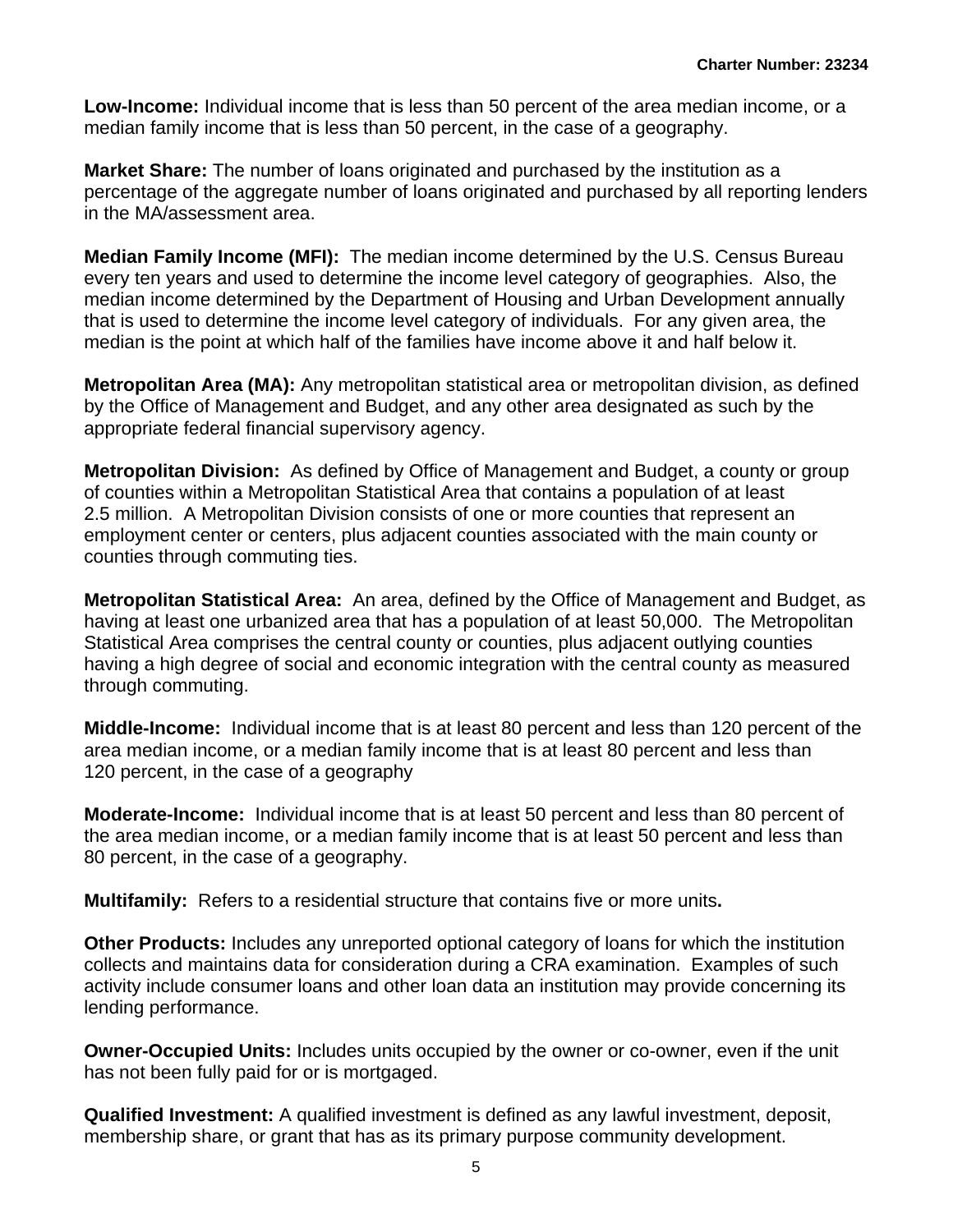a rating for the multi-state metropolitan area. **Rated Area:** A rated area is a state or multi-state metropolitan area. For an institution with domestic branches in only one state, the institution's CRA rating would be the state rating. If an institution maintains domestic branches in more than one state, the institution will receive a rating for each state in which those branches are located. If an institution maintains domestic branches in two or more states within a multi-state metropolitan area, the institution will receive

**Small Loan(s) to Business(es):** A loan included in 'loans to small businesses' as defined in the Consolidated Report of Condition and Income (Call Report) and the Thrift Financial Reporting (TFR) instructions. These loans have original amounts of \$1 million or less and typically are either secured by nonfarm or nonresidential real estate or are classified as commercial and industrial loans.

**Small Loan(s) to Farm(s):** A loan included in 'loans to small farms' as defined in the instructions for preparation of the Consolidated Report of Condition and Income (Call Report). These loans have original amounts of \$500,000 or less and are either secured by farmland, or are classified as loans to finance agricultural production and other loans to farmers.

**Tier One Capital:** The total of common shareholders' equity, perpetual preferred shareholders' equity with non-cumulative dividends, retained earnings and minority interests in the equity accounts of consolidated subsidiaries.

**Upper-Income:** Individual income that is at least 120 percent of the area median income, or a median family income that is at least 120 percent, in the case of a geography.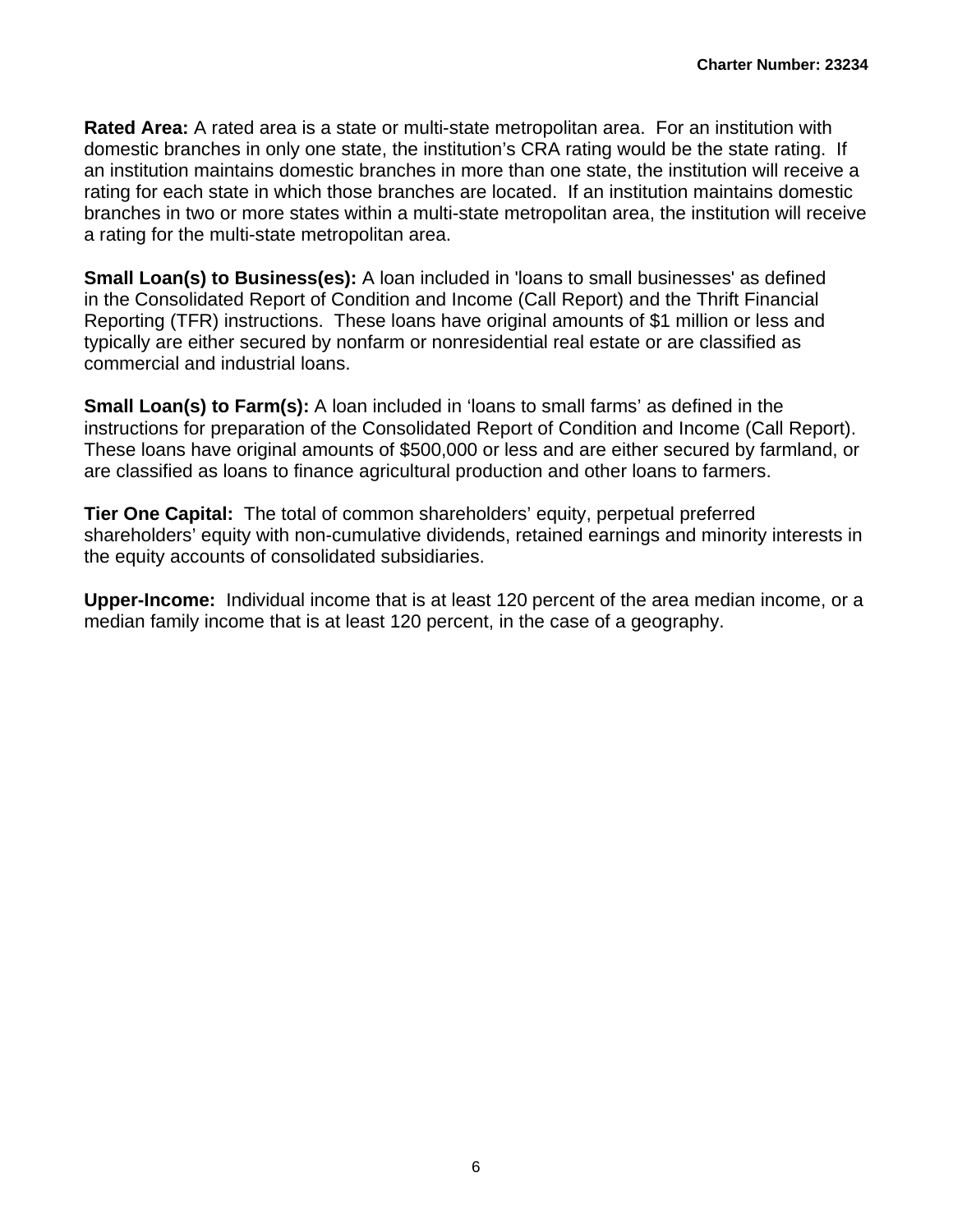# **Description of Institution**

<span id="page-7-0"></span> Encore Bank, National Association (Encore) is a subsidiary of Encore Bancshares, Inc. Encore Bancshares, Inc. is a financial holding company headquartered in Houston, Texas and offers a full range of business and personal banking products, wealth management and insurance services through Encore Bank, N.A. and its affiliated companies. Its target client base includes professional firms, privately-owned businesses, investors and affluent individuals. Its affiliated companies are Linscomb and Williams, Inc. and Town and Country Insurance Agency, Inc. These affiliates are used for insurance, investment management and financial planning opportunities. The company's common stock is publicly traded on the NASDAQ Global Market. Encore is now an intrastate bank which operates 12 branches in the Houston-Sugarland-Baytown, Texas metropolitan statistical area (Houston AA). Encore sold its remaining branches in Florida effective December 31, 2010. The branches that had been located in Southwest Florida served the following metropolitan statistical areas (MSA): Tampa-St Petersburg-Clearwater MSA (Tampa AA), Cape Coral-Fort Myers MSA (Fort Myers AA), and Naples-Marco Island MSA (Naples AA).

Encore has Tier one capital of \$132 million and reported total assets of \$1.5 billion as of December 31, 2011. Net loans and leases represent \$1 billion of total assets or approximately 65 percent. The loan portfolio consists of 54 percent 1-4 family residential real estate loans; 37 percent other real estate loans and commercial and industrial loans; 5 percent construction loans; 3 percent consumer loans and 1 percent other loans and leases. The bank's primary strategy is to offer personalized service through personal bankers and relationship managers.

There are no significant financial or legal barriers limiting Encore's ability to help meet the identified credit needs of its AAs.

The last performance evaluation was February 17, 2009, and the rating was Satisfactory.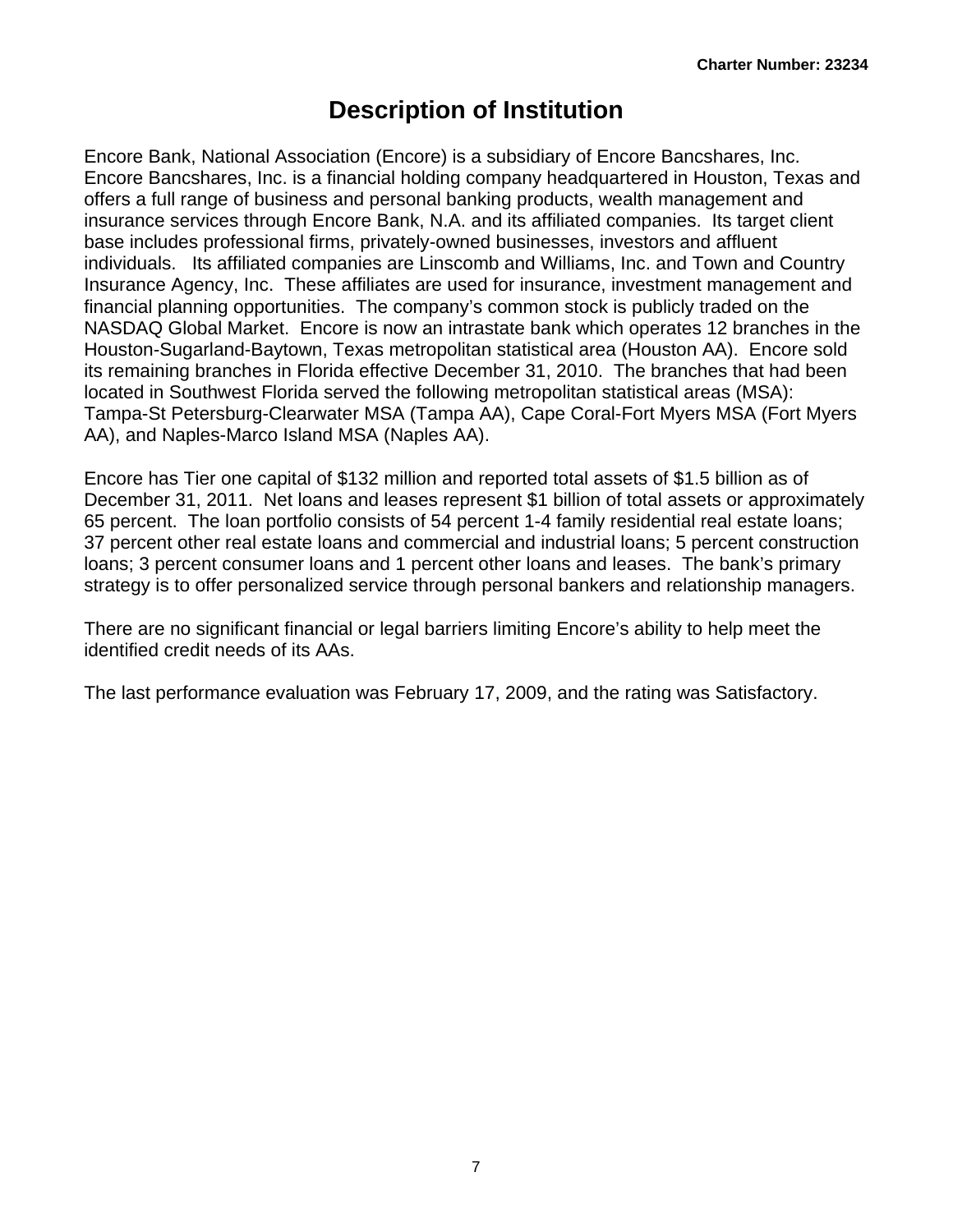# <span id="page-8-0"></span>**Scope of the Evaluation**

### **Evaluation Period/Products Evaluated**

This Performance Evaluation assesses the bank's performance under the Lending, Investment, and Service Tests. In evaluating the bank's lending performance, we reviewed their residential mortgage loans subject to filing under the Home Mortgage Disclosure Act (HMDA), small loans to businesses and farms, and community development (CD) loans. With the exception of community development loans, the evaluation period for the Lending Test is January 1, 2009 through December 31, 2011. For community development loans and the Investment and Service Tests, the evaluation period is February 18, 2009 through February 13, 2012. The Investment Test includes a review of investments, grants, and donations made in the bank's AAs that meet the definition of community development investments. The Service Test includes a review of retail and community development services provided in the bank's AAs.

Conclusions regarding the Lending Test are based on the bank's results for three entire years (i.e. 2009, 2010, and 2011). This information is evaluated using the 2000 Census demographics for home loans and Dun and Bradstreet demographics for businesses. Appendix D contains tables reflecting the bank's overall performance.

### **Data Integrity**

Prior to this CRA examination, we verified the accuracy of data available to the public in accordance with the HMDA and CRA regulation. This public data included home mortgage purchase, refinance, home improvement, and multifamily loans; and small loans to businesses and farms. We found errors on census tracts and revenue codes for small loans to businesses for 2009, 2010 and 2011 CRA data. The data was reviewed and corrected by the bank prior to this examination, however, since market share data had already been computed prior to the bank correcting the data, we were unable to consider market share data in assessing the bank's small business and small farm lending.

### **Selection of Areas for Full-Scope Review**

In each state and multistate metropolitan area where the bank has an office, a sample of assessment areas (AAs) within that state/multistate metropolitan area was selected for fullscope reviews. Refer to the "Scope" section under each State and Multistate Metropolitan Area Rating section (as applicable) for details regarding how the areas were selected.

### **Ratings**

The bank's overall rating is a blend of the state ratings. The state ratings are based primarily on those areas that received full-scope reviews. The State of Texas receives the greatest weight in our determination of the overall rating. The bank exited the Florida market at the end of 2010. As of the date the bank exited the Florida market, Texas had a majority of the bank's branches and a substantial majority of both total deposits and CRA reportable loans.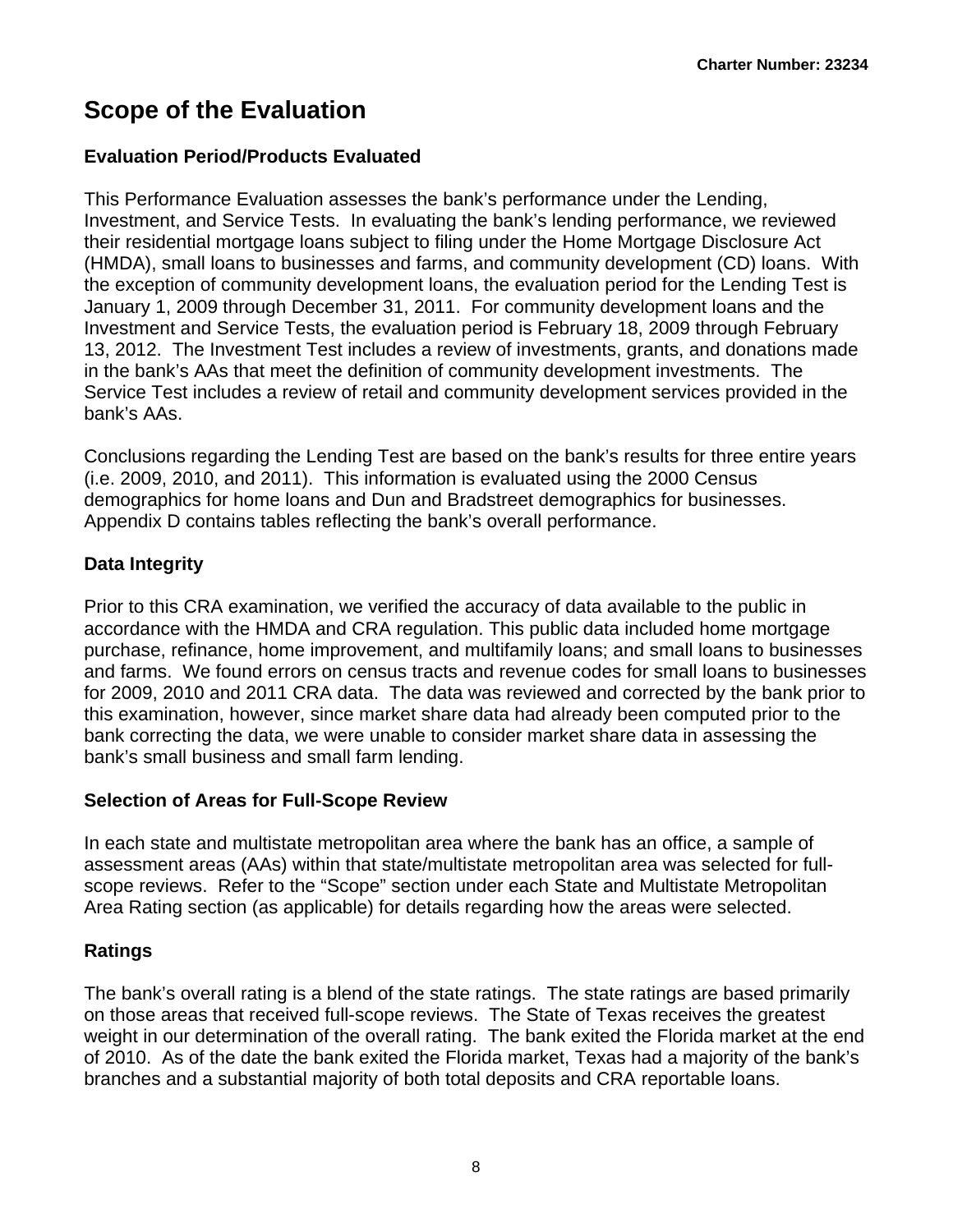The state ratings are based primarily on those areas that received full-scope reviews. Refer to the "Scope" section under each State Rating section for details regarding how the areas were weighted in arriving at the respective ratings.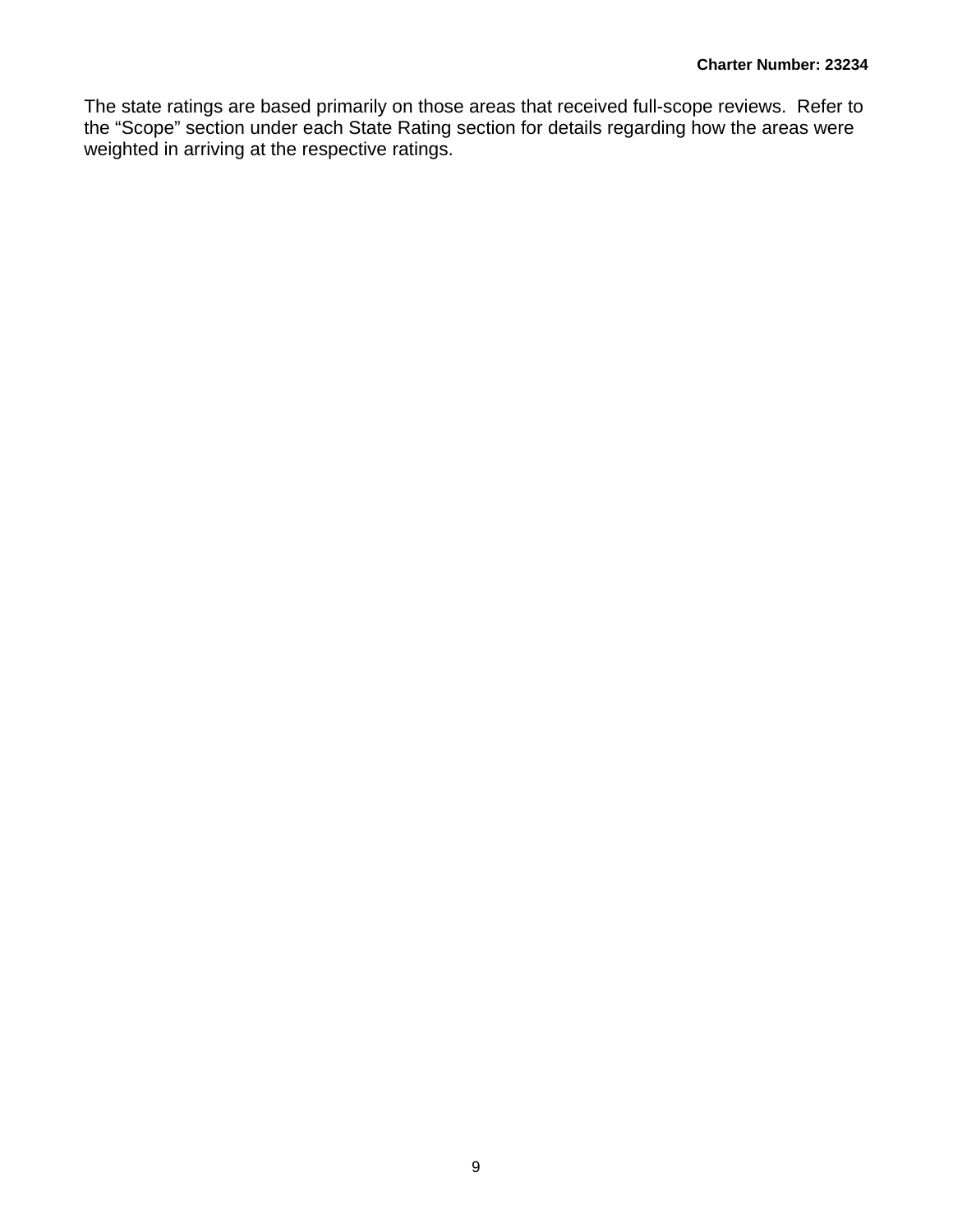# **Fair Lending or Other Illegal Credit Practices Review**

<span id="page-10-0"></span>We found no evidence of discriminatory or other illegal credit practices inconsistent with helping to meet community credit needs.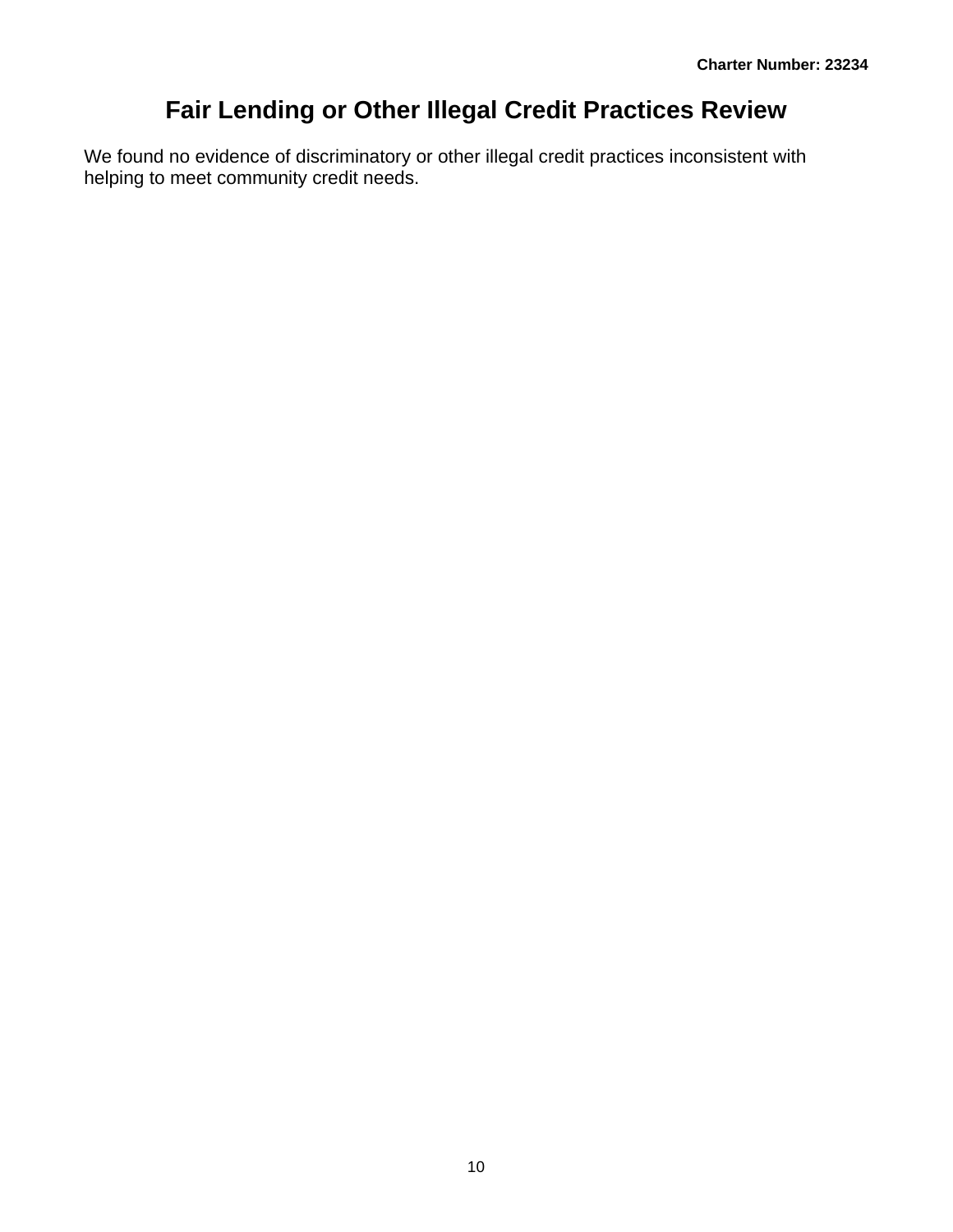# **State Rating**

### **State of Texas**

 $\overline{a}$ 

| CRA rating for the State of Texas <sup>1</sup> : Satisfactory |                          |
|---------------------------------------------------------------|--------------------------|
| The lending test is rated:                                    | <b>High Satisfactory</b> |
| The investment test is rated:                                 | <b>High Satisfactory</b> |
| The service test is rated:                                    | <b>Low Satisfactory</b>  |

The major factors that support this rating:

- Overall lending activity in the Texas assessment area (Houston AA) is good.
- Encore is a leader in originating community development loans in the Houston AA.
- Encore's geographic distribution of small loans to businesses and distribution of loans to businesses of different sizes is adequate in the Houston AA.
- Although Encore's geographic and borrower distributions of home mortgage loans are poor, the bank meets affordable housing needs through community development loans and investments.
- The geographic distribution of multifamily loans is excellent.
- At the state level, Encore has a good record of lending inside its assessment areas by dollar amount for the State of Texas.
- Encore made/retained a relatively high level of investments in the Houston AA.
- Encore's delivery systems are reasonably accessible to geographies and individuals of different income levels throughout the Houston AA.

## **Description of Institution's Operations in State of Texas**

Encore operates entirely in one Metropolitan Statistical Area in the State of Texas. This is the Houston-Sugarland-Baytown MSA (Houston AA). Encore maintains 12 branches in the Houston AA. None of the branches are located in either low and moderate-income census tract (CT).

Encore offers a full line of consumer and business products and services. Encore's operations focus on building relationships through professional firms, privately-owned business, investors

 $1$  This rating reflects performance within the multistate metropolitan area. The statewide evaluations do not reflect performance in the parts of those states contained within the multistate metropolitan area.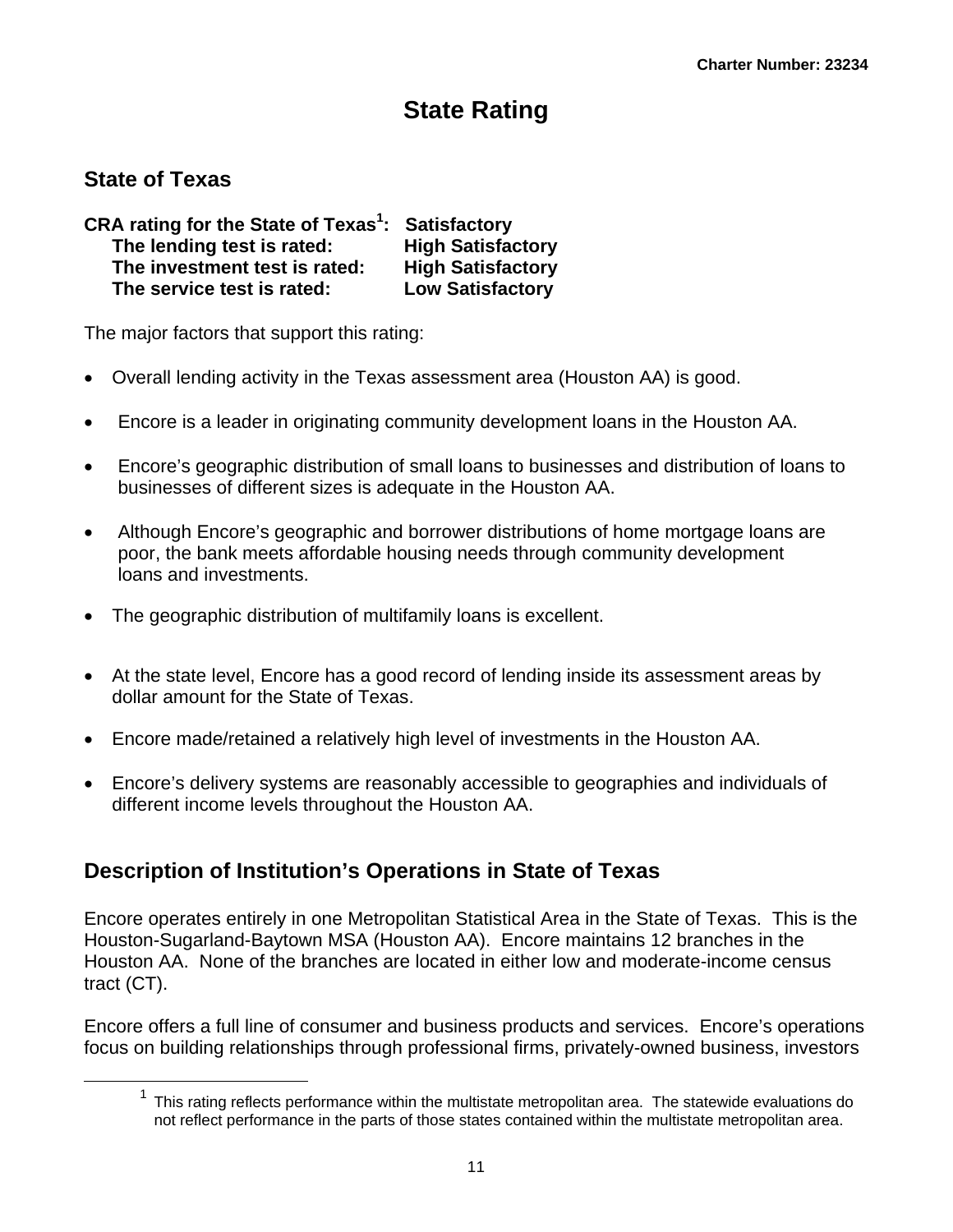and affluent individuals. The Trust division, which includes Encore Trust, and other affiliated companies primarily focuses on financial planning and wealth management. Refer to the State of Texas retail services section of the performance evaluation for more detail on products and services offered by Encore.

Based on Federal Deposit Insurance Corporation (FDIC) Deposit Market Share data as of June 30, 2011, Encore is ranked  $15<sup>th</sup>$  out of 117 institutions with less than 1 percent market share in the AA. The top five competitors in the Houston AA are J.P. Morgan Chase, Wells Fargo, Bank of America, Compass Bank and Amegy Bank. These institutions hold 68 percent of the deposit market share. These statistics indicate a very robust market for financial products and services in the state of Texas with a significant presence of larger institutions.

Houston AA. Small loans to businesses account for the remainder of the loan distribution. The Houston AA contributes approximately 85 percent to the bank's total deposits. In addition, of CRA loans originated in the bank's assessment areas, approximately 97 percent by number and 95 percent by dollar volume were originated in the Houston AA. Loan distributions are primarily centered in home mortgages which total 69 percent of all loan originations in the

Refer to the market profile for the Houston AA in Appendix C for detailed demographics and other performance context information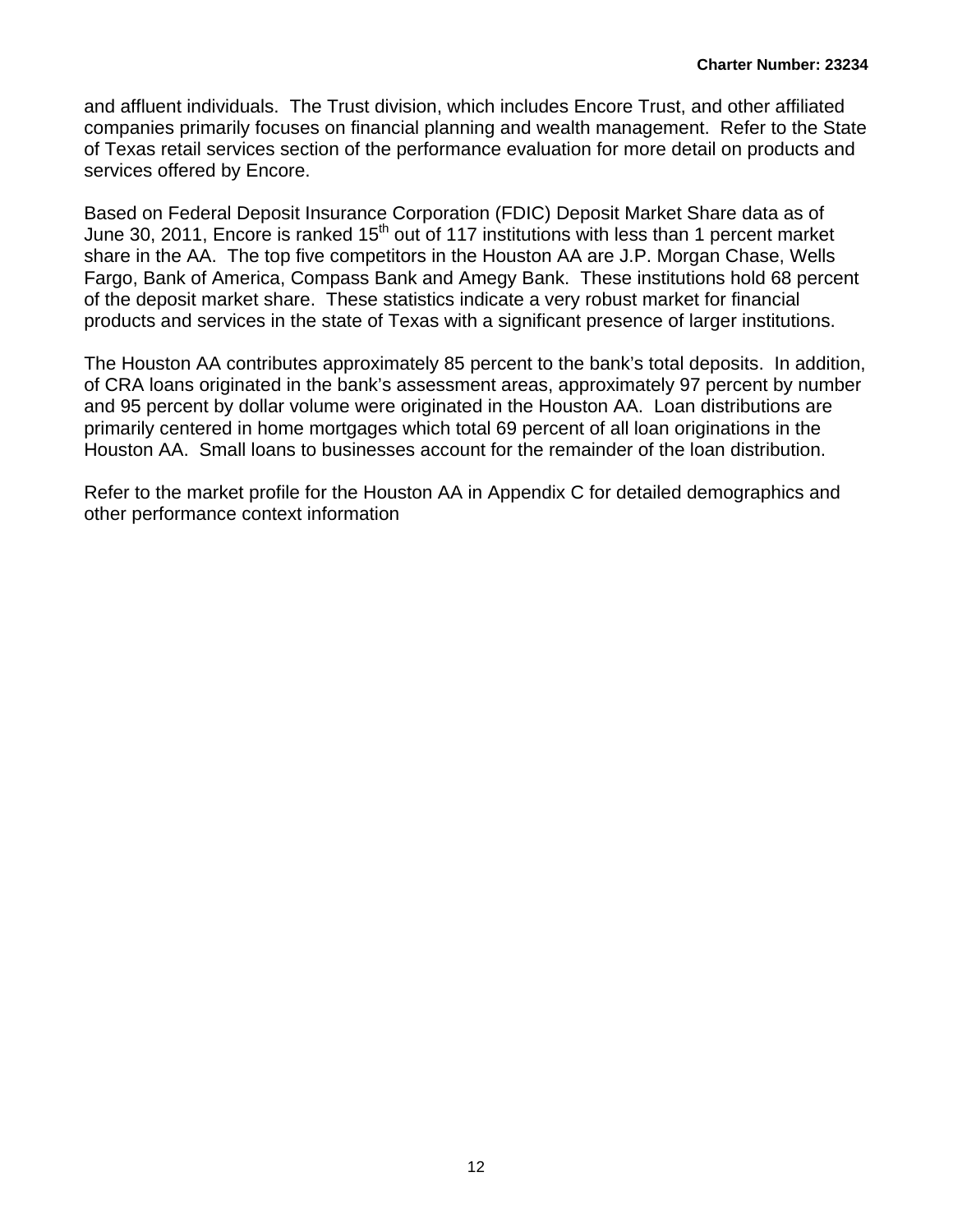### **Scope of Evaluation in Texas**

Encore has only one assessment area in the State of Texas. This is the Houston AA which includes the entire Houston-Sugarland-Baytown Metropolitan Statistical Area. A full scope review was performed of this area. Refer to demographic table in Appendix C for more information on the Houston AA.

Five recent contacts the OCC made with community organizations were reviewed. These contacts communicated the following needs in the community: low cost accounts, financial and homebuyer education and small business lending.

## **LENDING TEST – STATE OF TEXAS**

### **Conclusions for Areas Receiving Full-Scope Reviews**

The bank's performance under the lending test in the Houston AA is rated "High Satisfactory". Based on a full-scope review, the bank's performance in the Houston AA is good. Community development lending in the Houston AA was excellent. Community development lending in the Houston AA had a positive impact on the final rating.

The Houston market is highly competitive for both mortgage and small business lending. The economic downturn negatively impacted the housing market during the evaluation period with slowing home sales in much of the market until recently. These factors were considered in our evaluation of the bank's performance.

### **Lending Activity**

Refer to Table 1 Lending Volume in Texas section of Appendix D for the facts and data used to evaluate the bank's lending activity.

Encore's lending activity in the Houston AA is good. Home mortgage lending represented the majority of the bank's CRA lending activity. Home mortgage loans constituted 69 percent by number and 51 percent by dollar of total CRA reportable loans. Within home mortgage lending, home purchase loans represented 60 percent of the loans reported. Refinance home loans represented 33 percent of the loans reported and home improvement loans represented 7 percent of the loans reported. The bank's market share of home purchase loans in the Houston AA was 0.39, which was somewhat lower than the bank's deposit market share of 0.68 in the AA. Small business loans constituted 31 percent by number and 40 percent by dollar of total CRA reportable loans. Encore originated a significant volume of community development loans in the AA.

The volume of mortgage lending decreased during the evaluation period when compared to the last evaluation. This is primarily attributed to the slowing mortgage market and economic conditions impacting demand for the bank's second mortgage purchase money product. The volume of small business lending has increased 42 percent by number and 56 percent by dollar volume compared to the last evaluation. The dollar volume of community development loans increase by 80 percent since the last evaluation.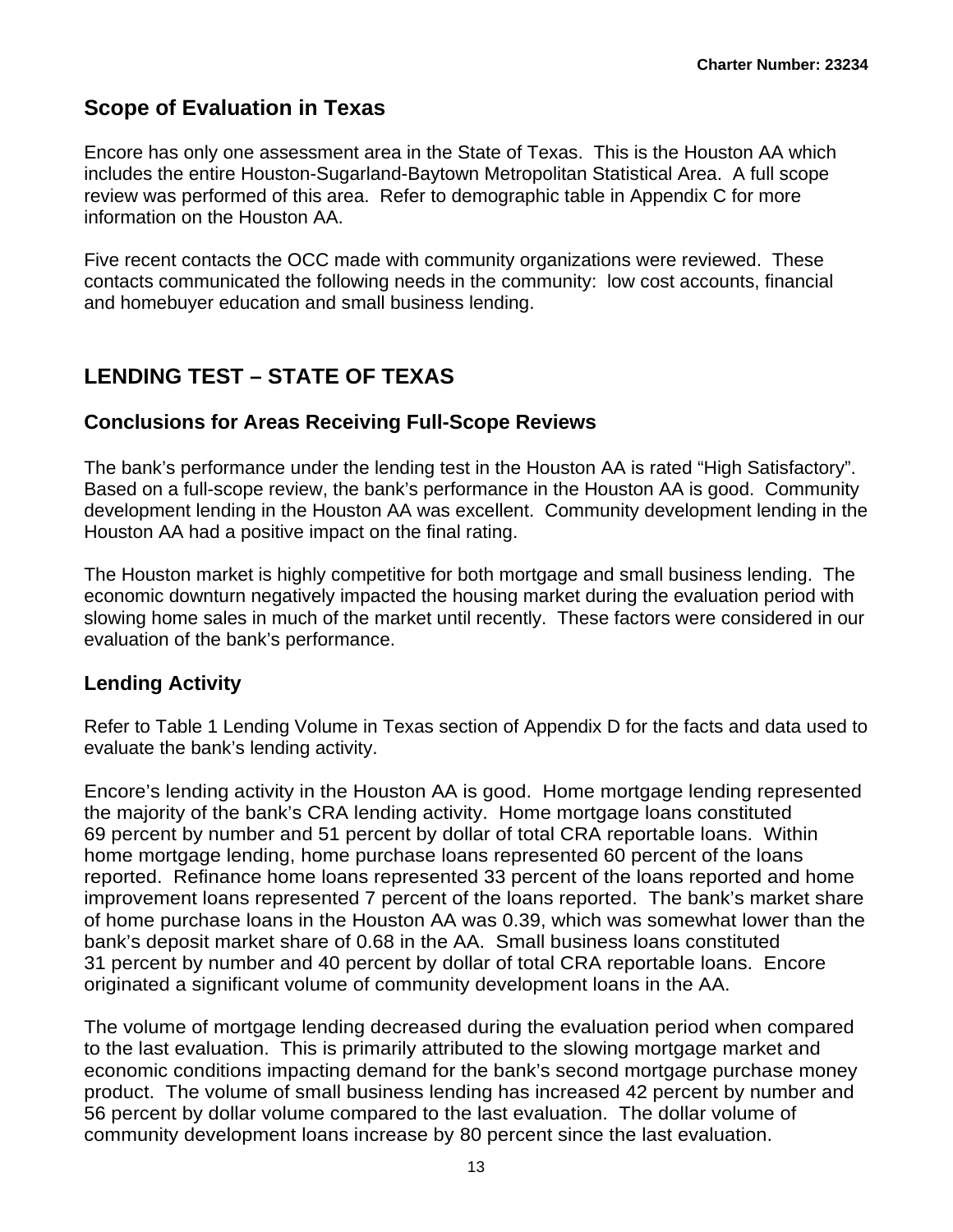### **Distribution of Loans by Income Level of the Geography**

### *Home Mortgage Loans*

Refer to Tables 2, 3, 4, and 5 in the Texas section of Appendix D for the facts and data used to evaluate the geographic distribution of the bank's home mortgage loan originations and purchases in the Houston AA.

The bank's geographic distribution of home mortgage loans is poor.

In reviewing the geographic distribution of loans in the Houston AA, it is important to note the following demographic characteristics. Low-income tracts have 2.87 percent of the owner occupied units in the AA. 16.91 percent of households in these tracts live below the poverty level. Moderate-income tracts have 23.19 percent of the owner occupied units in the AA. 45.02 percent of the households in these tracts live below the poverty level. More weight was given to performance in home purchase loans since they represent a majority of the bank's home mortgage loan originations.

### Home Purchase

The geographic distribution of home purchase loans is poor. The percentage of home purchase loans in low-income geographies is lower than the percent of owner-occupied housing units. The percentage of home purchase loans in moderate-income geographies is significantly lower than the percentage of owner-occupied housing units. The bank's market share for low-income tracts is somewhat lower than its overall market share. The bank's market share for moderate-income tracts is somewhat lower than its overall market share.

### Home Improvement

The geographic distribution of home improvement loans is poor. The bank did not make any home improvement loans in low-income tracts. The percentage of home improvement loans in moderate-income geographies is significantly lower than the percentage of owner-occupied housing units. The bank does not have a notable market share in low-or-moderate-income geographies. Home Improvement loans represent only 7 percent of the total HMDA reportable loans in the Houston AA. Home improvement lending is not a significant product for the bank and was given minimal weight in our evaluation.

### Home Refinancing

The geographic distribution of home refinance loans is poor. The percentage of home refinance loans in low-and moderate-income geographies is lower than the percentage of owner-occupied housing units. The bank's market share in low-income geographies is somewhat lower than its overall market share. The bank's market share in moderate-income geographies exceeds its overall market share in these tracts.

### Multifamily

The geographic distribution of multifamily loans is excellent. Encore originated 10 multifamily loans in the Houston AA for the evaluation period. The percentage of multifamily loans in lowincome tracts exceeds the number of multifamily units in these tracts. The percentage of multifamily loans in moderate-income tracts is somewhat lower than the percentage of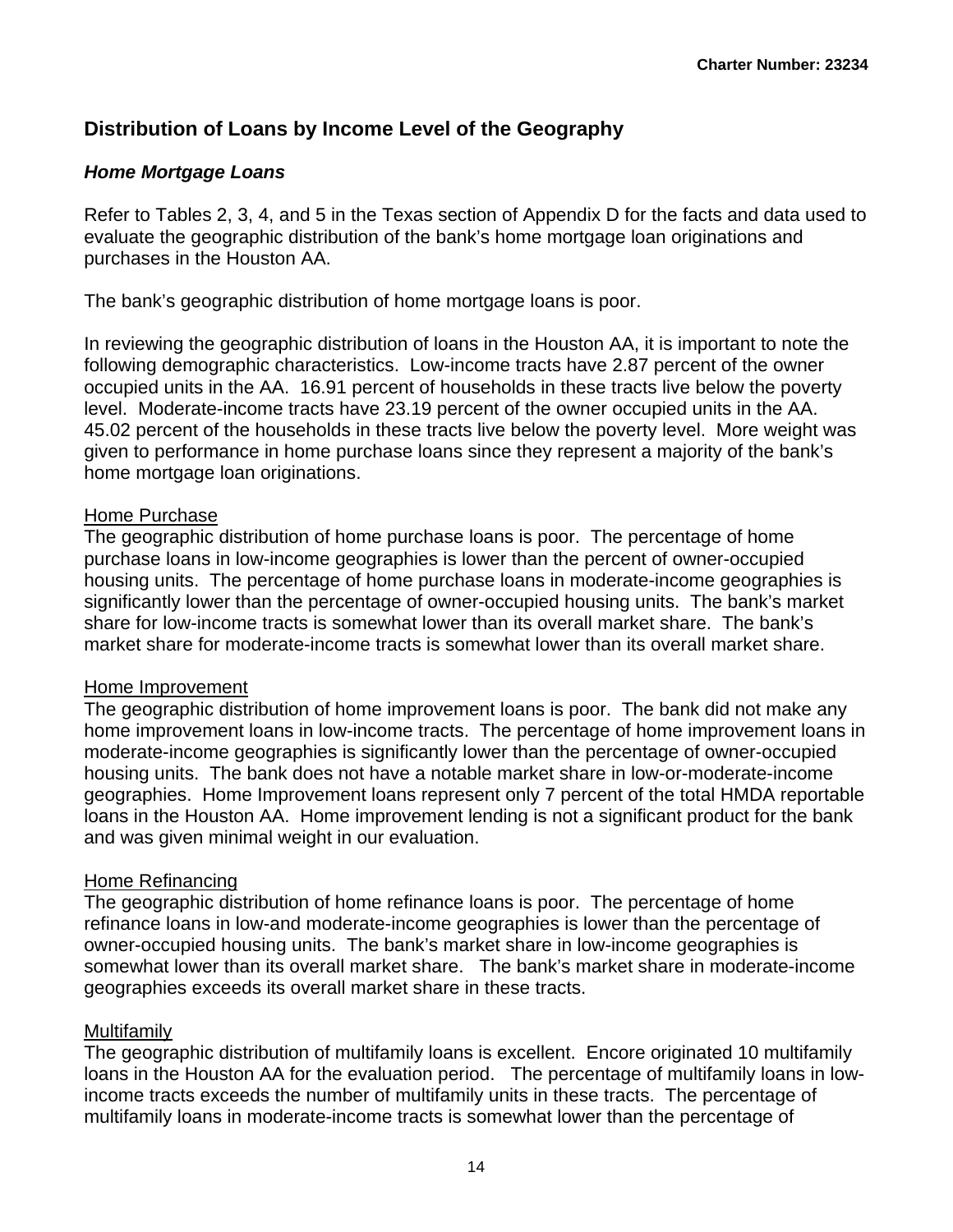multifamily units in these tracts. The bank's market share in low-income geographies exceeds its overall market share for multifamily units in these tracts. The bank did not have a notable market share in moderate-income geographies. Multi-family unit loans only represent less than one percent of the overall HMDA reportable loans. However, multi-family units can also receive community development credit if the units provide affordable housing. Fifty percent of the bank's multi-family units were located in a low and moderate income geography. (See the Community Development Lending section for additional information on qualifying multi-family units.)

### *Small Loans to Businesses*

Refer to Table 6 in the Texas section of Appendix D for the facts and data used to evaluate the geographic distribution of the bank's origination/purchase of small loans to businesses in the Houston AA.

Encore's geographic distribution of small loans to businesses is adequate. The percentage of small loans to businesses in low-income geographies is near to the percentage of businesses located in these tracts. The percentage of small loans to businesses in moderate-income geographies is somewhat lower than the percentage of businesses located in these tracts.

### *Small Loans to Farms*

Encore did not make any small loans to farms during the evaluation period.

### *Lending Gap Analysis*

A lending gap analysis was conducted for this evaluation period on the Houston AA. There were no unexplained conspicuous gaps identified in the Houston AA. The bank designated all of the Houston-Sugarland-Baytown MSA as their AA during this review period.

### *Inside/Outside Ratio*

At the state level, Encore has a good record of lending inside its assessment areas by dollar amount for the State of Texas. By dollar amount, the bank loaned 77 percent of the CRA reportable loans inside the Houston AA. The bank loaned 54 percent by number of CRA reportable loans inside the Houston AA. This includes both HMDA and Small Business loans. The home mortgage performance was near to its overall inside/outside ratio with 69 percent by dollar and 46 percent by number in the Houston AA. The Small Business performance exceeded its overall inside/outside ratio with 90 percent by dollar and 92 percent by number in the Houston AA.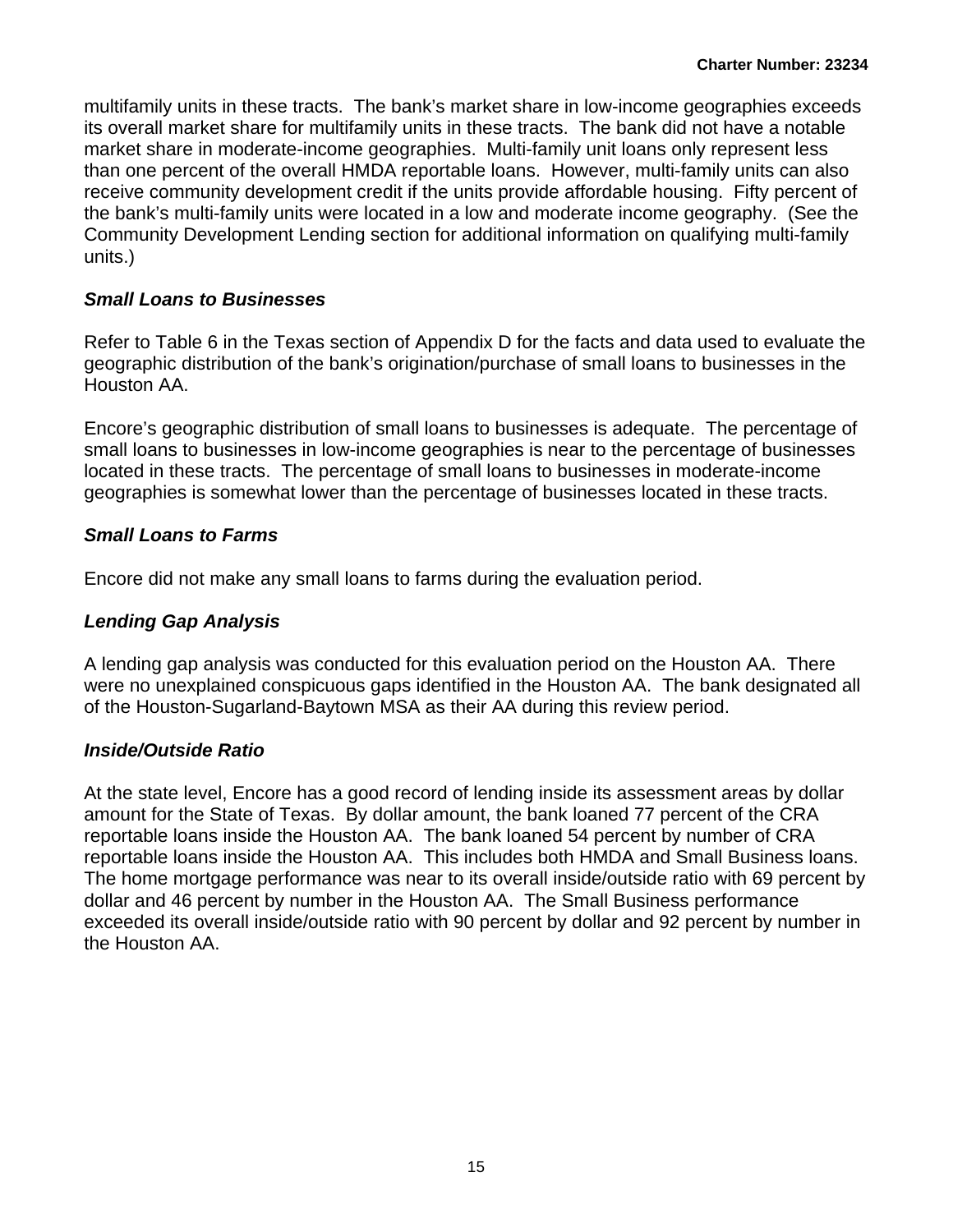### **Distribution of Loans by Income Level of the Borrower**

### *Home Mortgage Loans*

Refer to Tables 8, 9, and 10 in the Texas section of Appendix D for the facts and data used to evaluate the borrower distribution of the bank's home mortgage loan originations and purchases in the Houston AA.

The bank's borrower distribution of home mortgage loans is poor.

In evaluating the borrower distribution of home mortgage loans, we considered the number of households that live below the poverty level and the barriers that this may have on home ownership. The percentage of total households living below poverty level in the entire Houston AA based on the 2000 census data is 12 percent. The median housing value based on the 2011 National Association of Realtors information was approximately \$156 thousand. It would be very difficult for persons living below the poverty level to afford a house in this price range. According to the Comprehensive Housing Market Analysis of the Houston MSA issued by HUD on November 1, 2009, HUD reported that 236,755 of 346,155 low-income households in Harris County have cost burdened households, meaning the households are currently spending over 30 percent of their gross income on housing costs. Not only is affordability a concern, there is also a reduction in home inventory in this price range in the Houston AA. Vacancy rates in the area are at 3.5%. Home sales have slowed due to a combination of stricter lending requirements and the continued local economic downturn. The number of building permits for single family homes has also significantly decreased by more than 30 percent. Houses priced below \$150 thousand represent 26 percent of this housing demand. Home purchase loan performance was given the most weight in our assessment since it represents a majority of the bank's home mortgage lending.

### Home Purchase

The borrower distribution is poor for home purchase loans. The bank did not make any home purchase loans to low-income borrowers during the evaluation period. The market share of home purchase loans for moderate-income borrowers is significantly lower than the bank's overall market share.

### Home Improvement

The borrower distribution is very poor for home improvement loans. The bank did not make any home improvement loans to low and moderate-income applicants during the evaluation period. Home improvement loans represent a small percentage of the total reported home loans. Home improvement lending is not a significant product for the bank and was given minimal weight in our evaluation.

### Home Refinance

The borrower distribution for home refinance loans is poor. The bank did not make any home refinance loans to low-income borrowers during the evaluation period. The percentage of home refinance loans to moderate-income borrowers is significantly lower than the percentage of moderate-income families in the AA. The market share of home refinance loans for moderate-income borrowers is significantly lower than the bank's overall market share.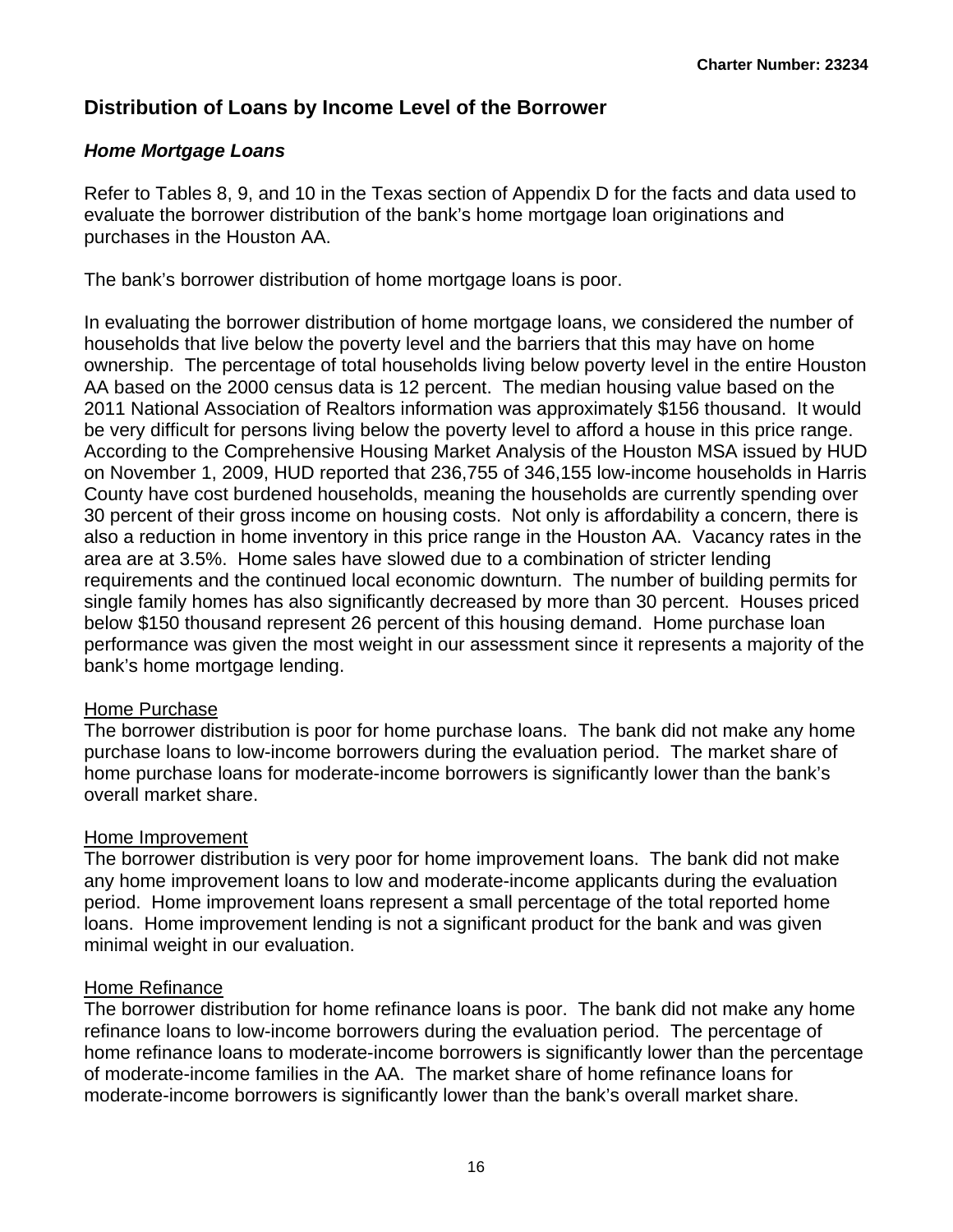### *Small Loans to Businesses*

Refer to Table 11 in the Texas section of Appendix D for the facts and data used to evaluate the borrower distribution of the bank's origination/purchase of small loans to businesses in the Houston AA.

Encore's distribution of small loans to businesses with revenues of \$1 million or less is adequate. The percentage of small loans to businesses is somewhat lower than the percentage of businesses with revenues of \$1 million or less in the AA. Approximately 42 percent of the bank's small loans to businesses were originated in amounts of \$100,000 or less indicating responsiveness to small business needs.

### *Small Loans to Farms*

Encore did not make any small loans to farms during the evaluation period.

### **Community Development Lending**

Refer to Table 1 Lending Volume in Appendix D for the facts and data used to evaluate the bank's level of community development lending. This table includes all community development (CD) loans, including multi-family loans that also qualify as CD loans. In addition, Appendix D, Table 5 includes geographic lending data on all multi-family loans, including those that also qualify as CD loans. Table 5 does not separately list CD loans, however.

During the evaluation period for CD loans beginning with the prior examination dated February 18, 2009 and ending February 13, 2012, Encore was a leader in originating CD loans. Performance in community development lending is excellent and this influenced the bank's overall rating for the lending test. In the Houston AA, Encore originated a total of 18 loans with a dollar volume of \$43.1 million that met the regulatory definition of a CD loan. The following is a sample of the more significant CD loans originated in the Houston AA:

### Affordable Housing - \$13.9 million:

Five loans totaling \$13.9 million were made for multi-family affordable housing. This represented fifty percent of the bank's multi-family loans originated during the evaluation period. These five loans are included on Table 5 in Appendix D.

### Economic Development - \$6.9 million:

One loan totaling \$471 thousand was made to a multi-state nonprofit community development financial institution ("CDFI") specializing in lending to micro and small business entrepreneurs.

Two loans totaling \$4.8 million to a CRA partnership were finance small businesses located in low-income areas of Texas. The fund intends to bring jobs to low-income areas by investing in companies already located there or by acquiring businesses and moving these to low-income areas to create and/or retain jobs. Both of these loans were renewed once during the evaluation period bringing the total for this entity to \$9.6 million.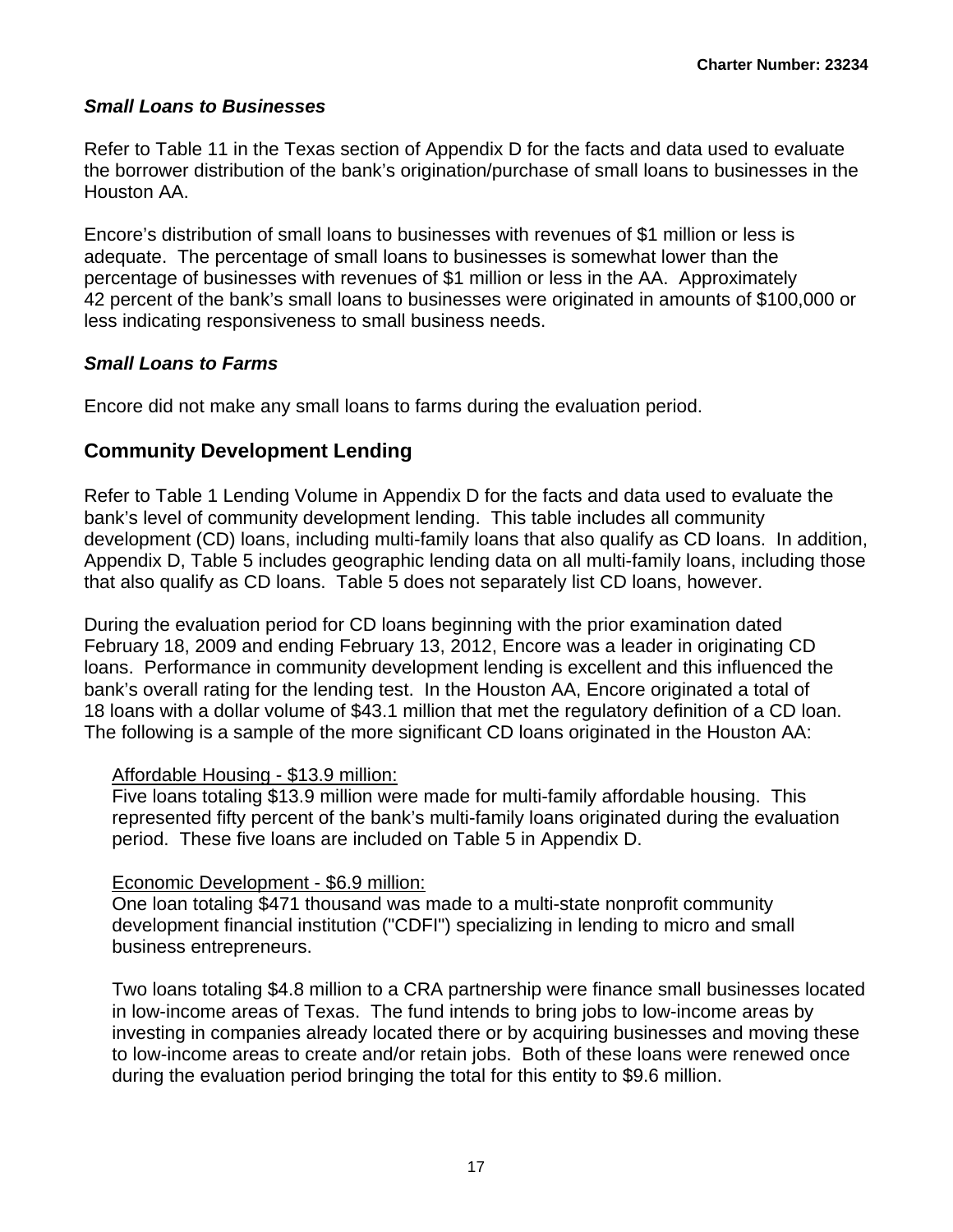One loan totaling \$1.7 million also promoted economic development. This was a loan for a new food distributorship and home office. This transaction will spur economic development through job creation of positions primarily for low and moderate-income wage earners.

### Services targeted to Low and Moderate- Income persons - \$17.2 million:

Seven loans totaling \$17.2 million provided services targeted to low-to moderate-income persons. This included services such as financial literacy education, job skill development and job placement. One entity had a mission to protect victims of child abuse. This also included a \$12 million dollar loan with \$10 million allocated to the Houston AA. The primary objective of this entity is to reduce crime in the nation's senior housing facilities and to provide on-going, effective crime prevention programs that promote safe, secure and high quality of life environments for senior housing residents. The organization purchases securities with the loan proceeds and uses the first 1.875 percent of the earnings to fund the programs. These funds help ensure a safe and secure crime free residence to more than 1,800 residents. The impact of this loan is less than the dollar amount of the loan.

### **Product Innovation and Flexibility**

Encore does not offer any innovative products and services. The bank makes itself available to utilize several assistance programs available in the Houston AA, but has not closed any loans during the evaluation period under any of the programs.

### **Conclusions for Areas Receiving Limited-Scope Reviews**

Encore did not have any limited-scope areas in the State of Texas.

## **INVESTMENT TEST – STATE OF TEXAS**

### **Conclusions for Areas Receiving Full-Scope Reviews**

The bank's performance under the investment test in Texas is rated "High Satisfactory". Based on full-scope reviews, the bank's performance in the Houston Assessment Area is good.

Refer to Table 14 in the State of Texas section of Appendix D for the facts and data used to evaluate the bank's level of qualified investments.

During the evaluation period, Encore made or retained a relatively high level of investments. Qualifying investments were:

- A purchase during the evaluation period of \$1.5 million in Mortgage Backed Securities providing affordable housing for low- and moderate-income borrowers.
- A purchase during the evaluation period of \$2.1 million in a CRA Fund for four projects located in the Houston AA. Three of the projects provide affordable housing and one promotes economic development by financing a small business.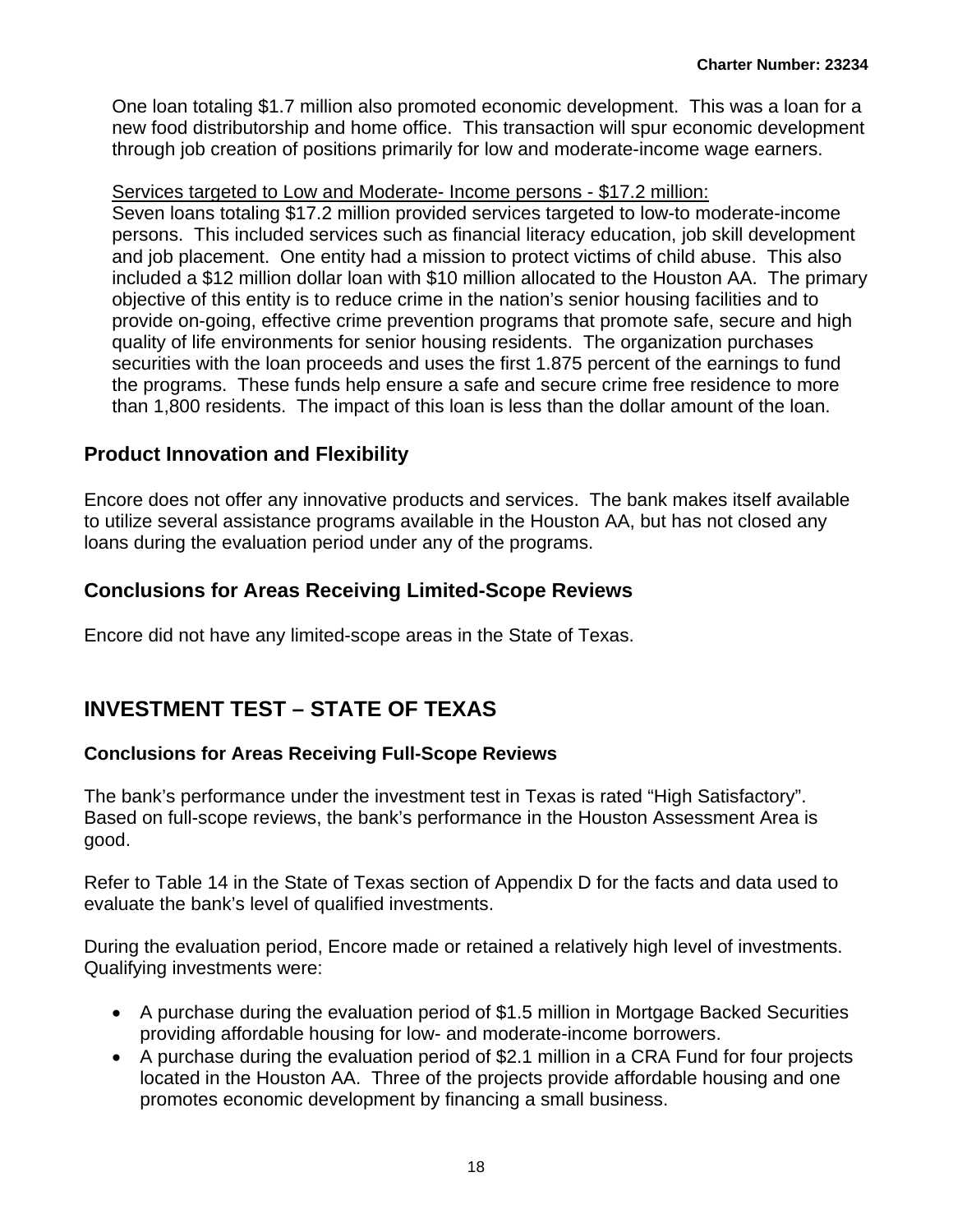- A \$500 thousand commitment during the evaluation period, of which \$59 thousand had been funded, to a fund that is promoting economic development by financing small businesses.
- A \$1.5 million commitment during the evaluation period, of which \$495 thousand had been funded, to a CRA Fund. This private equity fund is promoting economic development by financing small businesses.
- Prior period investments in Mortgage Backed Securities totaling \$2.9 million which provided affordable housing for low- and moderate-income borrowers.
- A prior period investment in a certificate of deposit in a qualifying community development financial institution of \$75 thousand.

In addition to the investments discussed above, Encore originated a good level of qualifying donations during the evaluation period. In the Houston AA, Encore made 39 donations for a total of \$68 thousand during the evaluation period.

### **Conclusions for Area Receiving Limited-Scope Reviews**

Encore did not have any limited-scope reviews for the State of Texas.

## **SERVICE TEST – STATE OF TEXAS**

### **Conclusions for Areas Receiving Full-Scope Reviews**

The bank's performance under the Service Test is rated "Low Satisfactory." Based on a fullscope review, the bank's performance in the Houston AA is adequate.

### **Retail Banking Services**

Refer to Table 15 in Appendix D for the facts and data used to evaluate the distribution of the bank's branch delivery system and branch openings and closings.

Encore's delivery systems are reasonably accessible to geographies and individuals of different income levels throughout the full-scope assessment area. The bank operates 12 fullservice branches in the Houston AA, with ten branches in Harris County, one branch in Fort Bend County, and one branch in Montgomery County. Eleven of the twelve Houston AA branches are located in upper-income geographies which is in-line with the bank's target client base. Nine of the twelve branches are located within two miles of low and moderate-income geographies. All of the branches are located on main thoroughfares and are accessible by public transportation.

During the evaluation period the bank opened one branch in the Houston AA. The branch is located in a middle-income geography.

Encore offers a full-range of deposit services and loan products which do not vary in a way that inconveniences the parts of the assessment area, particularly low- and moderate-income geographies and low- and moderate-income individuals. Several deposit products and services are responsive to the needs of low and moderate-income individuals and small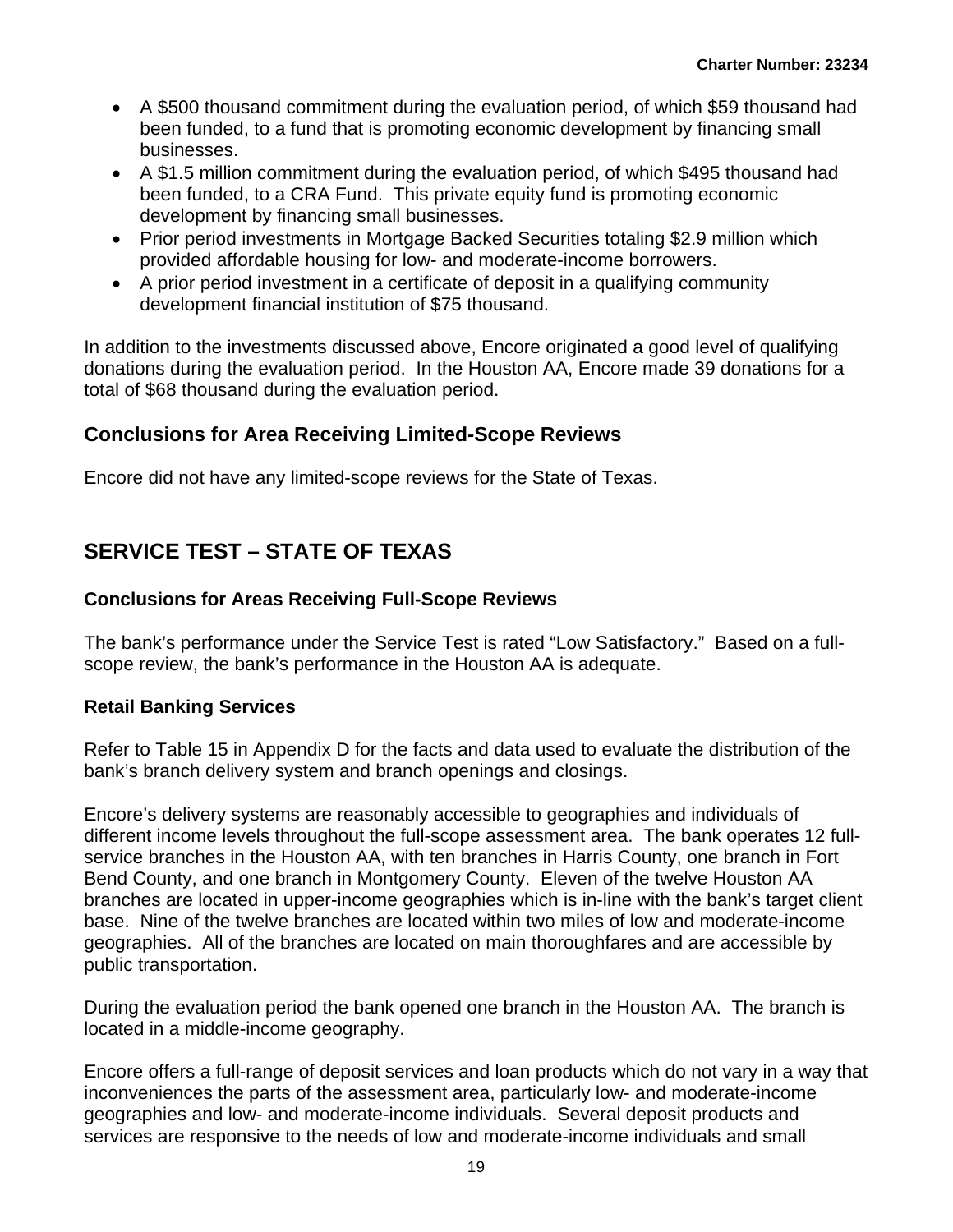businesses, as described below. Office hours and services in the full-scope AA are comparable among locations. There are no significant differences in banking hours provided by the branches.

The Houston AA delivery system is supplemented by eleven automated teller machines (ATMs), located at the branches. The ATMs consist of seven full-service and four cashdispensing-only ATMs. Ten ATMs are available 24 hours a day, seven days a week; the other is located in a branch lobby. ATM use is free for customers. In addition, customers receive full credit for fees incurred when using any other ATM world-wide.

In addition to branches and ATMs, the bank offers free Internet account access for personal banking customers and free Internet bill pay. All branch lobbies provide customers with free Internet access.

### **Community Development Services**

Encore provided an adequate level of community development services in the Houston AA. These services had a neutral impact on the Service Test rating. Throughout the evaluation period, Encore employees contributed 305 service hours to 11 educational seminars targeted to low- and moderate- income individuals covering various financially-related topics including credit counseling, first time home buying, awareness of identity theft, and scams that target the elderly. Several employees also serve on boards of local non-profits and provide technical assistance on financial matters to these organizations.

### **Conclusions for Areas Receiving Limited-Scope Reviews**

Encore did not have any limited-scope reviews for the State of Texas.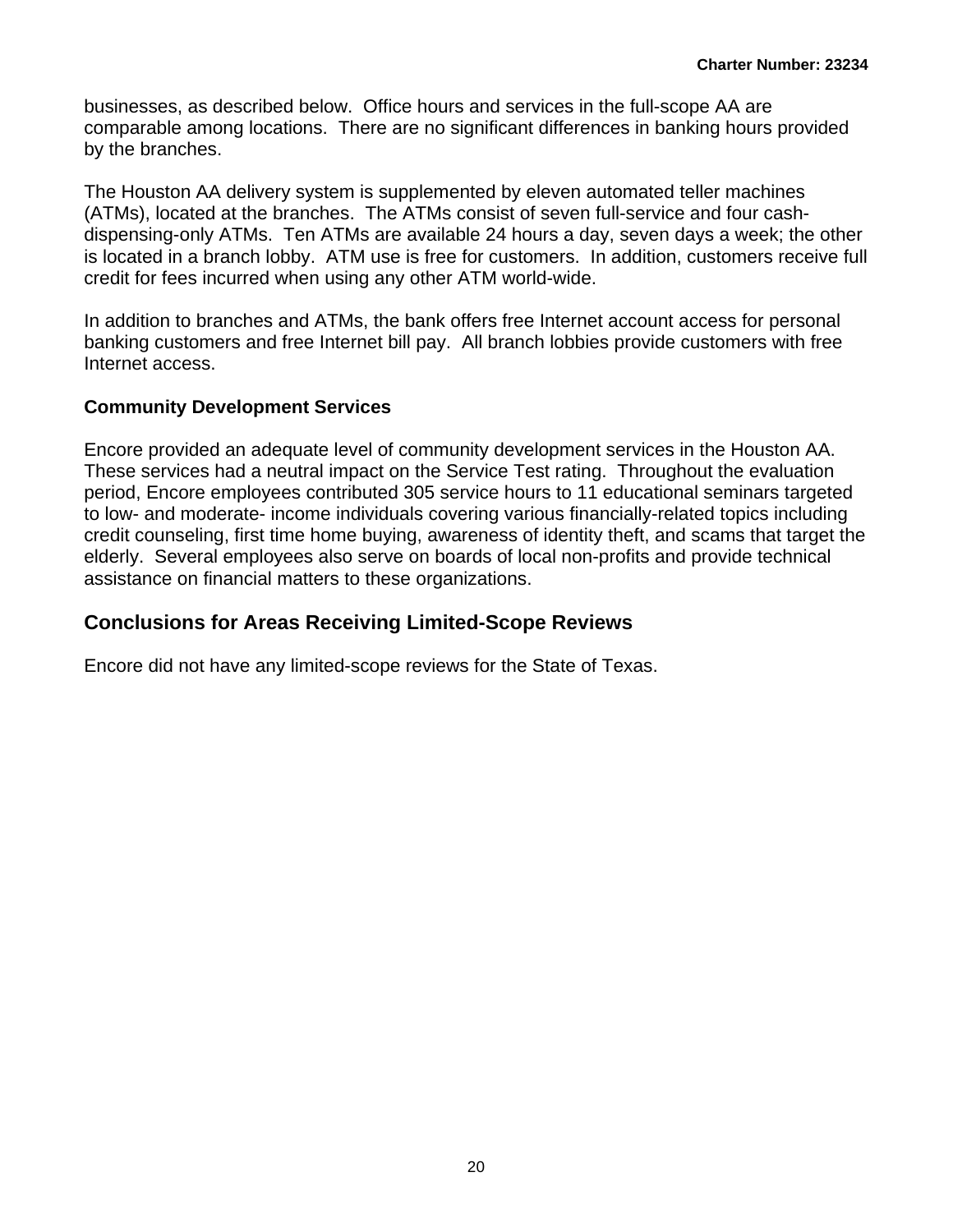# **State Rating**

### <span id="page-21-0"></span>**State of Florida**

 $\overline{a}$ 

| <b>CRA Rating for Florida<sup>2</sup>:</b>     | <b>Satisfactory</b>     |
|------------------------------------------------|-------------------------|
| The lending test is rated:                     | <b>Low Satisfactory</b> |
| The investment test is rated: Needs to Improve |                         |
| The service test is rated:                     | <b>Low Satisfactory</b> |

The major factors that support this rating include:

- Encore's overall lending activity in the Florida full scope assessment area (Naples AA) is adequate.
- Encore originated an adequate level of CD loans.
- Encore's distribution of small loans to businesses with revenues of \$1 million or less is good.
- At the state level, Encore has a good record of lending inside its assessment areas by dollar amount for the State of Texas.
- Encore's geographic distribution of small loans to businesses is poor but only 12.9 percent of small businesses are located in low- and moderate-income geographies so this performance did not have a significant impact on the Lending Test rating.
- Performance under the Lending Test in both limited scope assessment areas was stronger than the performance in the full scope assessment area.
- Encore originated a low level of qualifying investments/donations during the evaluation period.
- Encore's delivery systems are reasonably accessible to geographies and individuals of different income levels throughout the full-scope assessment area.

## **Description of Institution's Operations in Florida**

Encore operated in three metropolitan statistical areas (MSA) in West Florida. These MSAs include Tampa-St. Peterburg-Clearwater MSA (Tampa AA), Cape-Coral-Fort Myers MSA (Fort

<sup>&</sup>lt;sup>2</sup> For institutions with branches in two or more states in a multistate metropolitan area, this statewide evaluation does not reflect performance in the parts of this state contained within the multistate metropolitan area. Refer to the multistate metropolitan area rating and discussion for the rating and evaluation of the institution's performance in that area.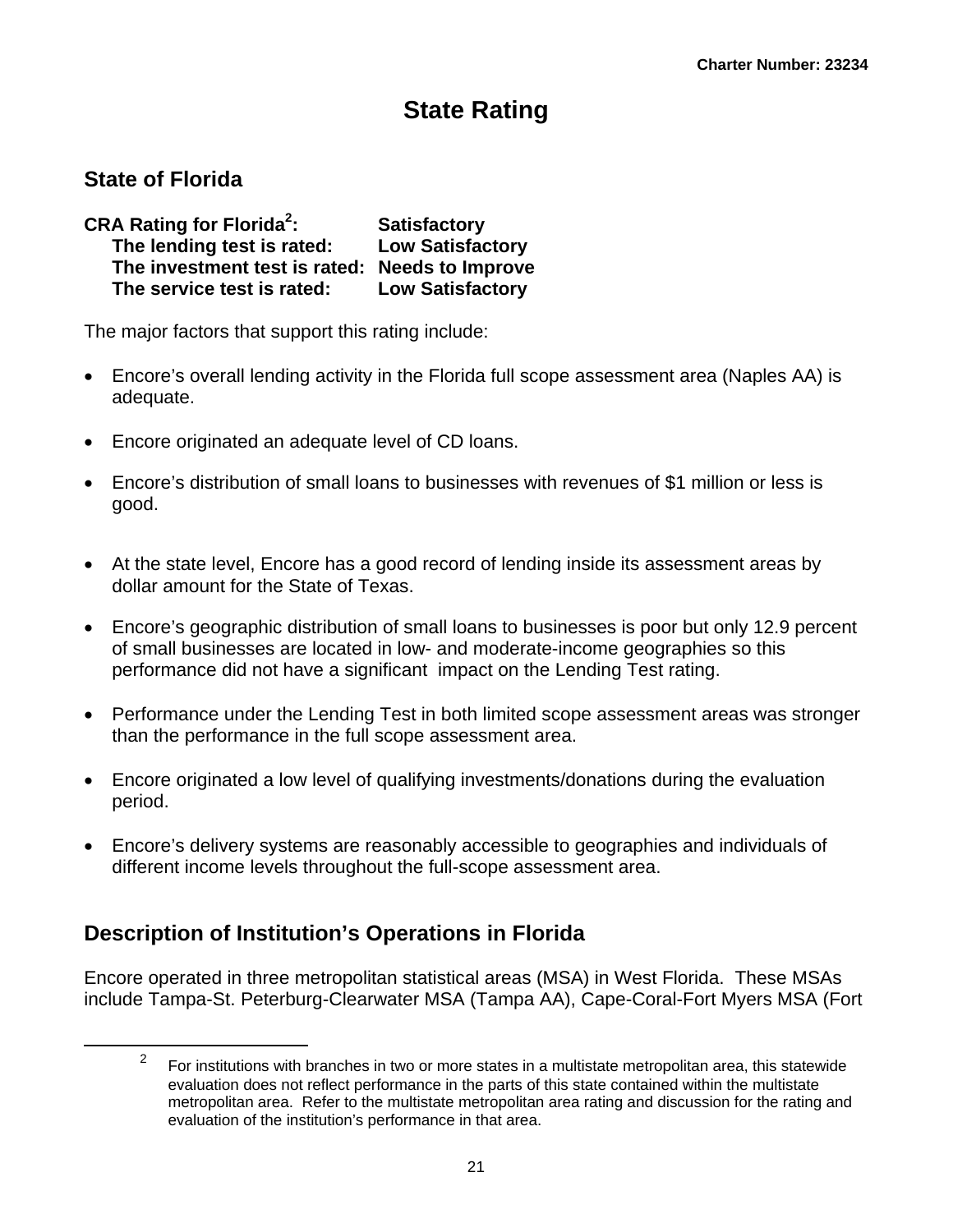Meyers AA) and Naples-Marco Island (Naples AA). In 2010, the bank made a strategic decision to transition its operations out of the state of Florida, which was finalized December 31, 2010. Prior to the exit, the bank operated six branches; none were located in either a low and moderate-income CT.

Encore is not ranked on market share reports with the FDIC Deposit Market Share data as of June 30, 2010 in the state of Florida. The FDIC ranks the top five institutions: Bank of America N.A., Wells Fargo N.A., Suntrust Bank, Regions Bank, and Branch Banking& Trust Co. These institutions garner approximately 53 percent of the deposit market share.

The Tampa, Fort Myers and Naples AAs contribute approximately 6 percent, 3 percent and 6 percent, respectively to the bank's total deposits. In addition, Encore originated approximately 3 percent of its total CRA reported loans by number and approximately 5 percent in dollar volume in the Florida market. It is noted that loan originations decreased significantly after the bank exited the Florida market, impacting the ability to service the community. Naples AA had 46 percent of the loan originations, while Tampa AA and Fort Myers AA had approximately 33 percent and 20 percent of loan originations, respectively. Approximately 99 percent of these loans were attributed to small businesses. Less than 1 percent of total loans were from home mortgages. Refer to Scope of Evaluation section for the area receiving a full scope review during the evaluation. The Naples AA will be the only full scope review in the state of Florida. Refer to the State of Texas Retail Banking Services section of the performance evaluation for more detail on products and services offered by Encore.

Section 109 of the Riegle-Neal Interstate Banking and Branching Efficiency Act of 1994 (Riegle-Neal) requires a bank to maintain a loan-to-deposit ratio of half the host state loan-todeposit ratio, based on peer bank information in that state. OCC Bulletin 2007-20 states the loan-to-deposit ratio is 77 percent for the state of Florida. Half of that would be approximately 39 percent. Encore had a loan-to-deposit ratio of 83 percent as of December 31, 2010. Encore is in compliance with the Riegle-Neal Act loan-to-deposit ratio requirements.

Refer to the market profiles for the state of Florida in Appendix C for detailed demographics and other performance context information for assessment areas that received full-scope reviews.

## **Scope of Evaluation in Florida**

As stated above, Encore has three assessment areas for the State of Florida. The state ratings are based primarily on results of the area that received a full-scope review. The Naples AA received a full scope review during this evaluation period. The Naples AA contains the entire Naples-Marco Island Metropolitan Statistical Area. Refer to demographic table in Appendix C for more information on the Naples AA. Limited scope reviews will be performed for the Tampa AA and Fort Myers AA.

In the Naples AA, only 12.9 percent of businesses are located on low- and moderate-income geographies, so the bank's geographic distribution has less impact.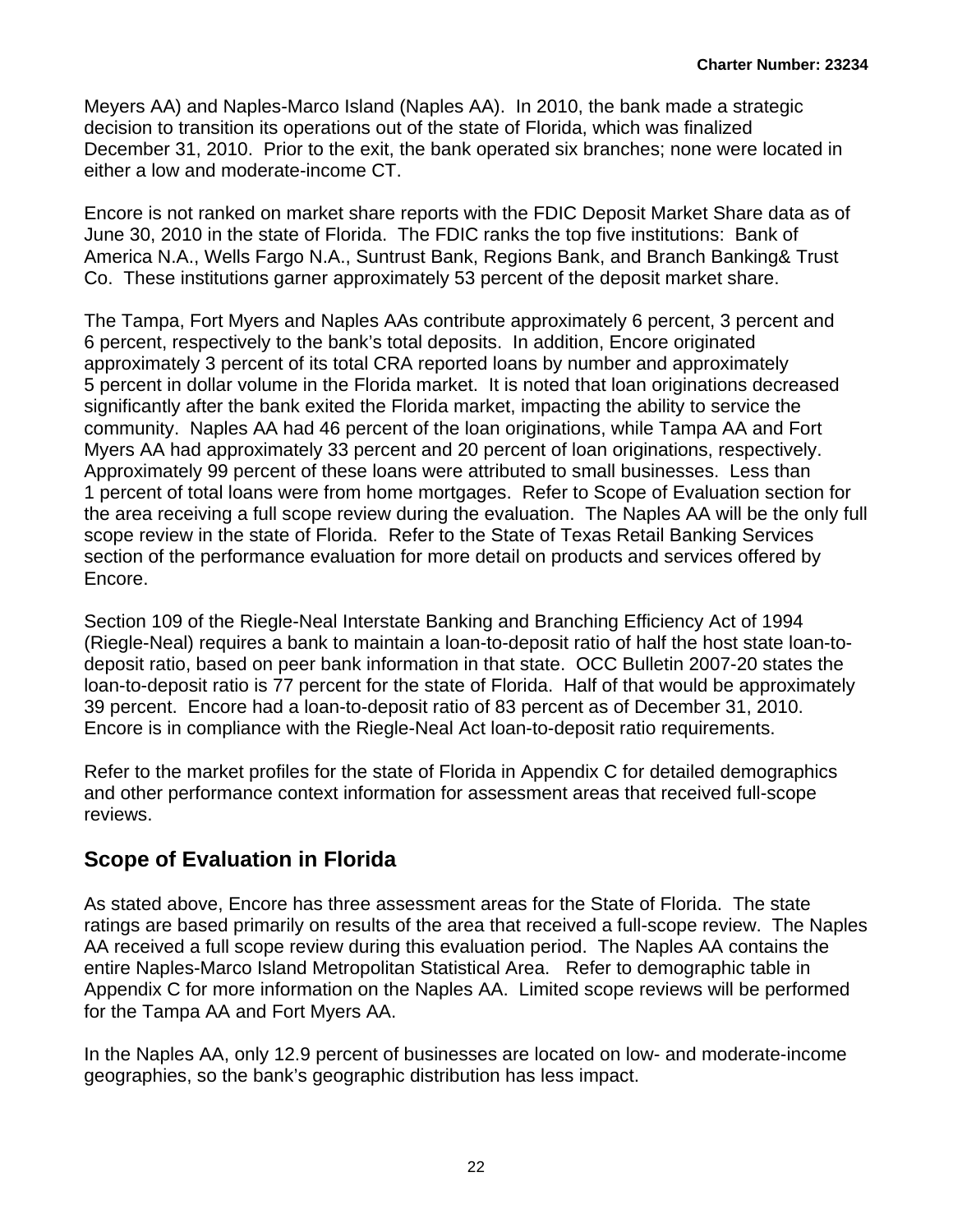The bank ceased operations in the Florida markets at the end of 2010 with the sale of its Florida branches and was in process of leaving the Florida markets for over half of the evaluation period.

## **LENDING TEST – STATE OF FLORIDA**

### **Conclusions for Areas Receiving Full-Scope Reviews**

The bank's performance under the lending test in the Naples AA is rated "Low Satisfactory". Based on a full-scope review, the bank's performance in the Naples AA is adequate. The bank originated an adequate level of community development loans in the Naples AA which had a neutral impact on the final rating.

### **Lending Activity**

Refer to Table 1 Lending Volume in Florida section of Appendix D for the facts and data used to evaluate the bank's lending activity.

Encore's lending activity in the Naples AA is Adequate. Encore held only a 0.82 percent deposit market share in the AA. Small business lending represented the majority of the bank's CRA lending activity. Small business loans constituted 96 percent by number and 91 percent by dollar of total CRA reportable loans. Encore only originated 1 home mortgage loan in the Naples AA during the evaluation period. Encore originated an adequate volume of community development loans in the AA.

### **Distribution of Loans by Income Level of the Geography**

### *Home Mortgage Loans*

Refer to Tables 2, 3, 4, and 5 in the Texas section of Appendix D for the facts and data used to evaluate the geographic distribution of the bank's home mortgage loan originations and purchases in the Naples AA.

Encore only originated one home mortgage loan in the Naples AA during the evaluation period. This loan was made to an upper-income borrower located in a middle-income geography. Any further analysis of this product would be meaningless.

### *Small Loans to Businesses*

Refer to Table 6 in the Texas section of Appendix D for the facts and data used to evaluate the geographic distribution of the bank's origination/purchase of small loans to businesses in the Naples AA. It is important to note that only 1.46 percent of the area businesses are located in low-income tracts.

Encore's geographic distribution of small loans to businesses is poor. Encore did not make any small loans to businesses in low-income tracts. The percentage of small loans to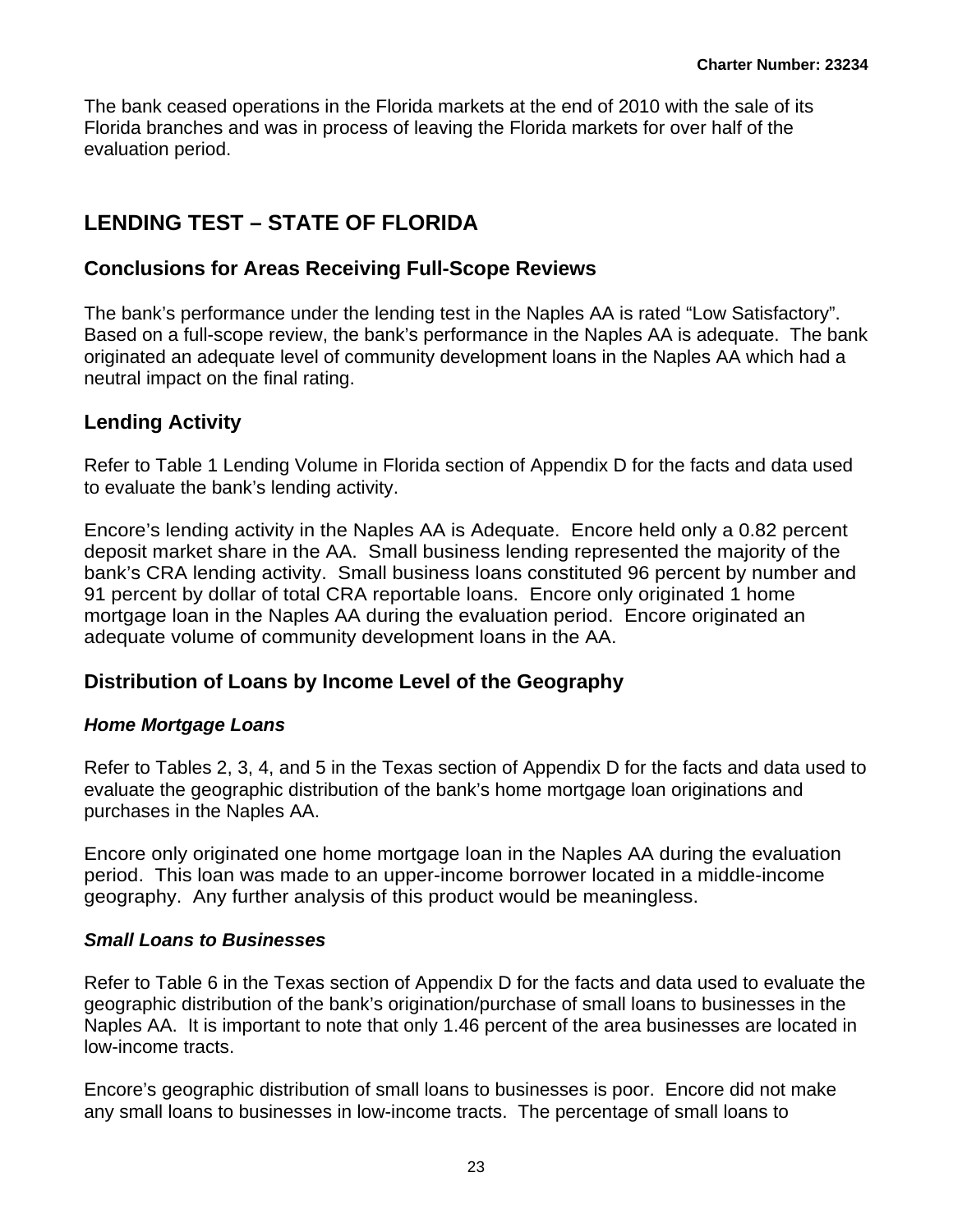businesses in moderate-income geographies is significantly lower than the percentage of businesses located in these tracts.

### *Small Loans to Farms*

Encore did not make any small loans to farms during the evaluation period.

### *Lending Gap Analysis*

A lending gap analysis was conducted for this evaluation period on the Naples AA. There were no unexplained conspicuous gaps identified in the Naples AA. The bank designated all of the Naples-Marco Island Florida MSA as their AA during this review period.

### *Inside/Outside Ratio*

At the state level, Encore has a good record of lending inside its assessment areas by dollar amount for the State of Florida. By dollar amount, the bank loaned 92 percent of the CRA reportable loans inside the combined Florida AAs. The bank loaned 84 percent by number of CRA reportable loans inside the combined Florida AAs. This represents Small Business loans only. The home mortgage performance was not analyzed as there was only one originated home mortgage loan during the evaluation period.

### **Distribution of Loans by Income Level of the Borrower**

### *Home Mortgage Loans*

Refer to Tables 8, 9, and 10 in the Texas section of Appendix D for the facts and data used to evaluate the borrower distribution of the bank's home mortgage loan originations and purchases in the Naples AA.

Encore only originated one home mortgage loan in the Naples AA during the evaluation period. This loan was made to an upper-income borrower located in a middle-income geography. Any further analysis of this product would be meaningless.

### *Small Loans to Businesses*

Refer to Table 11 in the Florida section of Appendix D for the facts and data used to evaluate the borrower distribution of the bank's origination/purchase of small loans to businesses in the Naples AA.

Encore's distribution of small loans to businesses with revenues of \$1 million or less is good. The percentage of small loans to businesses is near to the percentage of businesses with revenues of \$1 million or less in the AA.

### *Small Loans to Farms*

Encore did not make any small loans to farms during the evaluation period.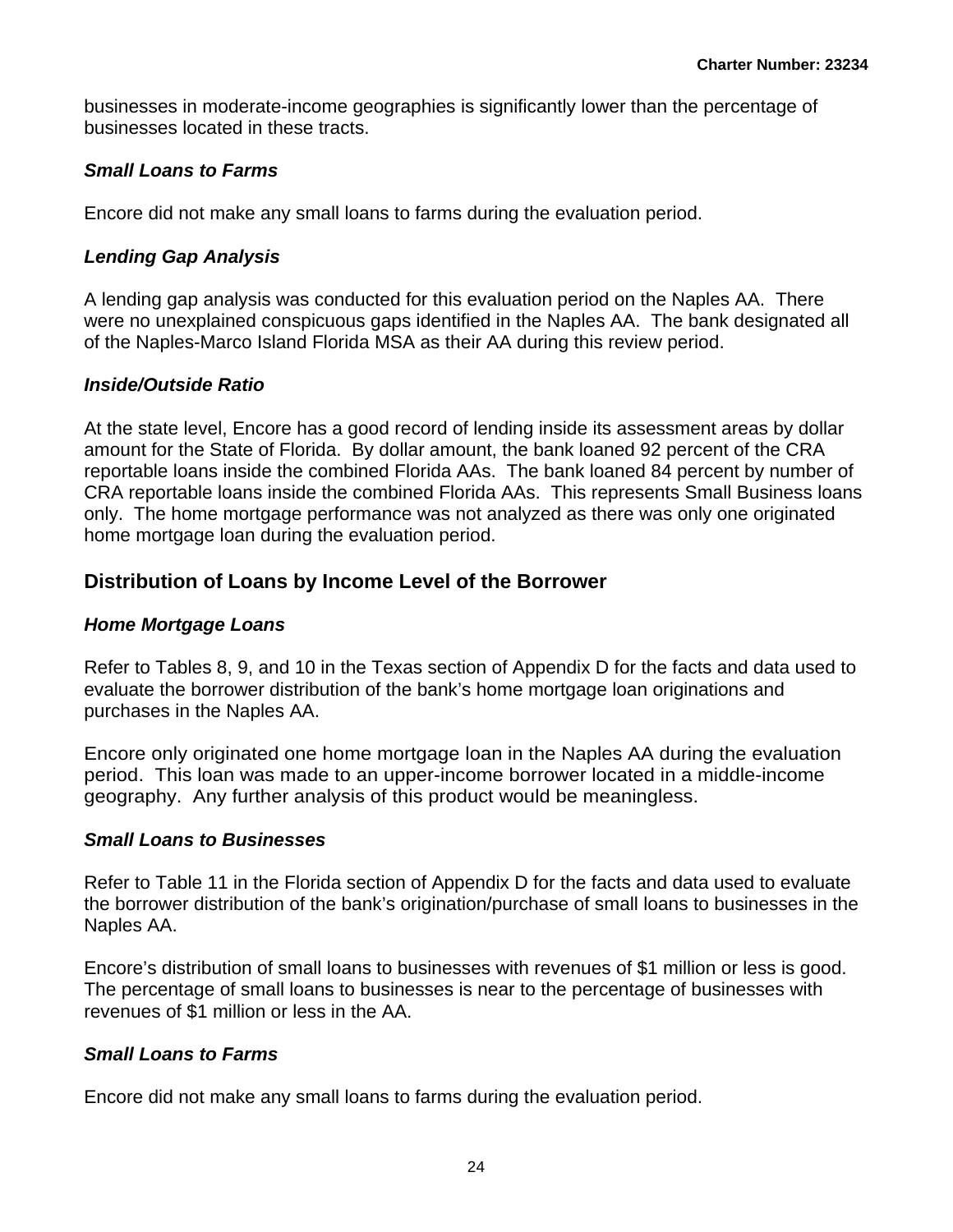### **Product Innovation and Flexibility**

Encore does not offer any innovative products and services. The bank makes itself available to utilize several assistance programs available in Naples AA but has not closed any loans during the evaluation period under any of the programs.

### **Community Development Lending**

Refer to Table 1 Lending Volume in Appendix D for the facts and data used to evaluate the bank's level of community development lending. This table includes all community development (CD) loans, including multi-family loans that also qualify as CD loans. Encore did not make any multi-family loans in the Naples AA during the evaluation period.

During the evaluation period for CD loans beginning with the prior examination dated February 18, 2009 and ending February 13, 2012, Encore originated an adequate level of CD loans. Performance in community development lending is adequate and this had a neutral impact on the bank's overall rating for the lending test. Encore originated one loan that had proceeds allocated to all full and limited scope assessment areas. This was a \$12 million dollar loan with \$153 thousand allocated to the Naples AA. The primary objective of this entity is to reduce crime in the nation's senior housing facilities and to provide on-going, effective crime prevention programs that promote safe, secure and high quality of life environments for senior housing residents. The organization purchases securities with the loan proceeds and uses the first 1.875 percent of the earnings to fund the programs. These funds help ensure a safe and secure crime free residence to more than 1,800 primarily low- and moderate-income residents. The impact of these loans is less than the dollar amount of the loans.

In addition to the loan discussed above, Encore originated two loans totaling \$260 thousand that benefited the broader statewide area including the Naples AA. These loans were to a multi-bank lending consortium providing financing for developers of affordable housing and community revitalization.

### **Conclusions for Areas Receiving Limited-Scope Reviews**

Based on limited-scope reviews, the bank's performance under the lending test in the Fort Myers AA and Tampa AA is inconsistent with the bank's overall Low Satisfactory rating for the full scope area. In the Myers AA and Tampa AA, the bank's performance is stronger than the bank's overall performance in the Naples AA. Refer to the Tables 1 through 13 in the State of Florida section of Appendix D for the facts and data that support these conclusions.

In the Fort Myers AA, Encore did not make any loans in low-income census tracts. The number of small business loans made in moderate-income census tracts exceeded the percentage of businesses in the AA. The percentage of bank loans made to businesses with revenues less than \$1 million exceeded the percentage of businesses in the area within the same income level. In addition to these performance factors, Encore originated one CD loan totaling \$526 thousand or 1.15 percent of total CD loans. The CD loan level was similar to the full scope area at 0.91 percent.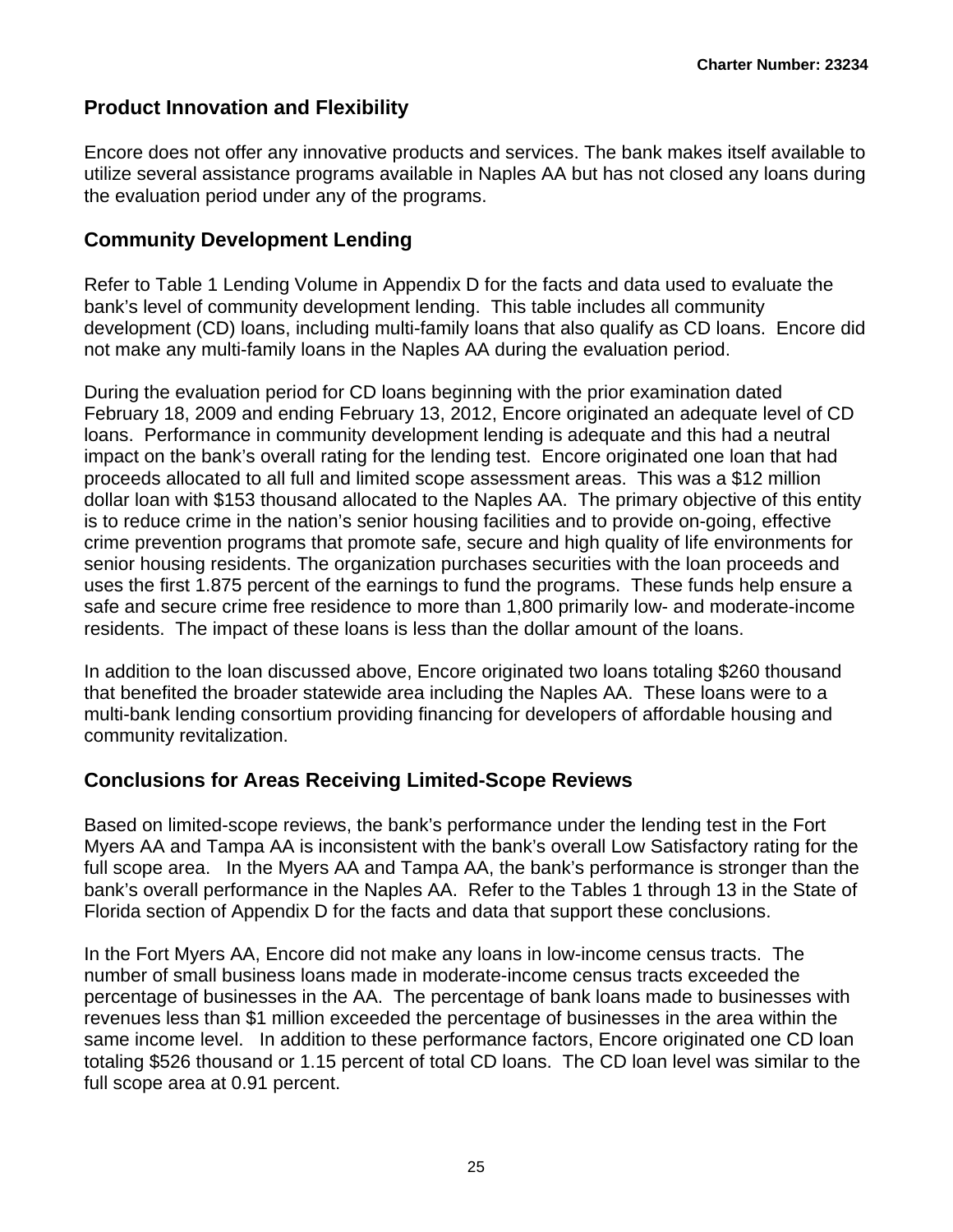In the Tampa AA, Encore did not make any loans in low-income census tracts. The number of small business loans made in moderate-income census tracts was somewhat lower than the percentage of businesses in the AA. The percentage of bank loans made to businesses with revenues less than \$1 million exceeded the percentage of businesses in the area within the same income level. In addition to these performance factors, Encore originated two CD loans totaling \$1.3 million or 2.94 percent of total CD loans. The CD loan level was greater than the full scope area at 0.91 percent.

## **INVESTMENTS – STATE OF FLORIDA**

### **Conclusions for Areas Receiving Full-Scope Reviews**

The bank's performance under the investment test in Florida is rated "Needs To Improve". Based on full-scope reviews, the bank's performance in the Naples AA is poor.

Refer to Table 14 in the State of Florida section of Appendix D for the facts and data used to evaluate the bank's level of qualified investments.

Encore originated a low level of qualifying donations during the evaluation period. In the Naples AA, Encore made four donations for a total of \$5 thousand during the evaluation period.

### **Conclusions for Areas Receiving Limited-Scope Reviews**

Based on limited-scope reviews, the bank's performance under the investment test in the Tampa and Fort Myers AAs is not inconsistent with the bank's overall "Needs To Improve" performance in Florida. Refer to the Table 14 in the State of Florida section of appendix D for the facts and data that support these conclusions.

## **SERVICE TEST – STATE OF FLORIDA**

### **Conclusions for Areas Receiving Full-Scope Reviews**

The bank's performance under the Service Test in the State of Florida is rated "Low Satisfactory". During the review period, Encore exited the Florida market in 2010. Based on a full-scope review, the bank's performance in the Naples AA is adequate.

### **Retail Banking Services**

Refer to Table 15 in the State of Florida section of Appendix D for the facts and data used to evaluate the distribution of the bank's branch delivery system and branch openings and closings.

Encore's delivery systems are reasonably accessible to geographies and individuals of different income levels throughout the full-scope assessment area. Encore operated two fullservice branches in the Naples AA. Both branches were located in upper-income geographies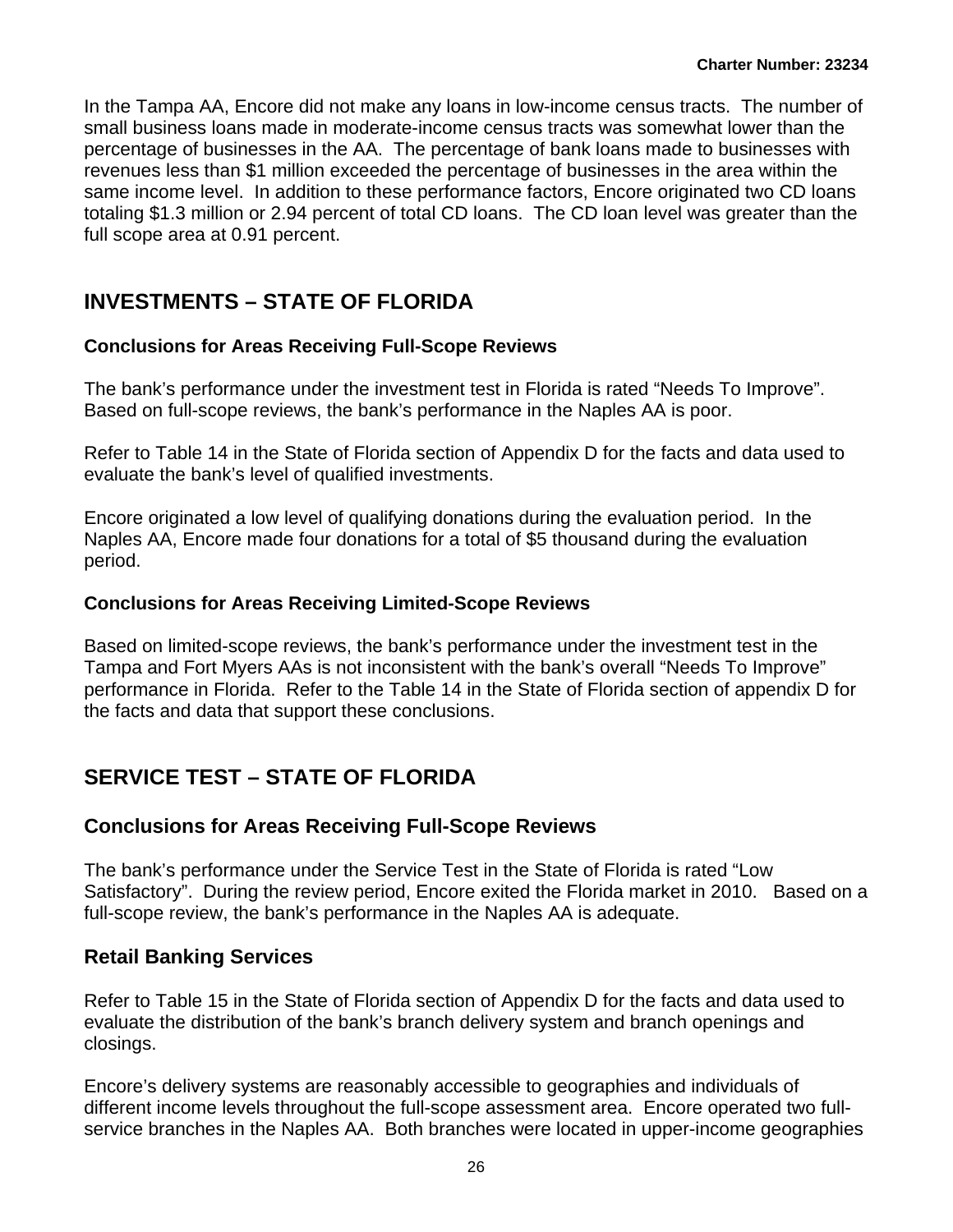in line with the bank's target market. Encore had no branches in low and moderate-income census tracts which contained 26.25 percent of the population.

Prior to closing, the two branches in the Naples AA, the hours of operation were Monday-Friday 9:00 a.m. to 5:00 p.m. One branch offered drive-through banking. However, both branches offered full-service automated teller machines (ATMs), which were available 24 hours a day, seven days a week. ATM use was free for customers. In addition, customers received full credit for fees incurred when using any other ATM world-wide.

A variety of deposit and loan products and business services were available at both branch locations. Several deposit products and services were responsive to the needs of low- or moderate-income individuals and small businesses. These were the same products offered in the State of Texas.

### **Community Development Services**

Encore provided a relatively low level of community development services in the Naples AA, and these services had a minimal effect on the Service Test rating. Throughout the evaluation period, Encore employees contributed 16.5 service hours to 3 educational seminars covering financially-related topics including first time home buying and awareness of identity theft and scams targeting the elderly. Attendees of the seminars included low and moderate-income individuals, and individuals residing in low and moderate-income CTs.

### **Conclusions for Areas Receiving Limited-Scope Reviews**

Based on a limited-scope review, the bank's performance under the Service Test in the Tampa AA and Fort Meyers AA is not inconsistent with the bank's overall "Low Satisfactory" performance under the Service Test. Refer to Table 15 in Appendix D for facts and data that support these conclusions.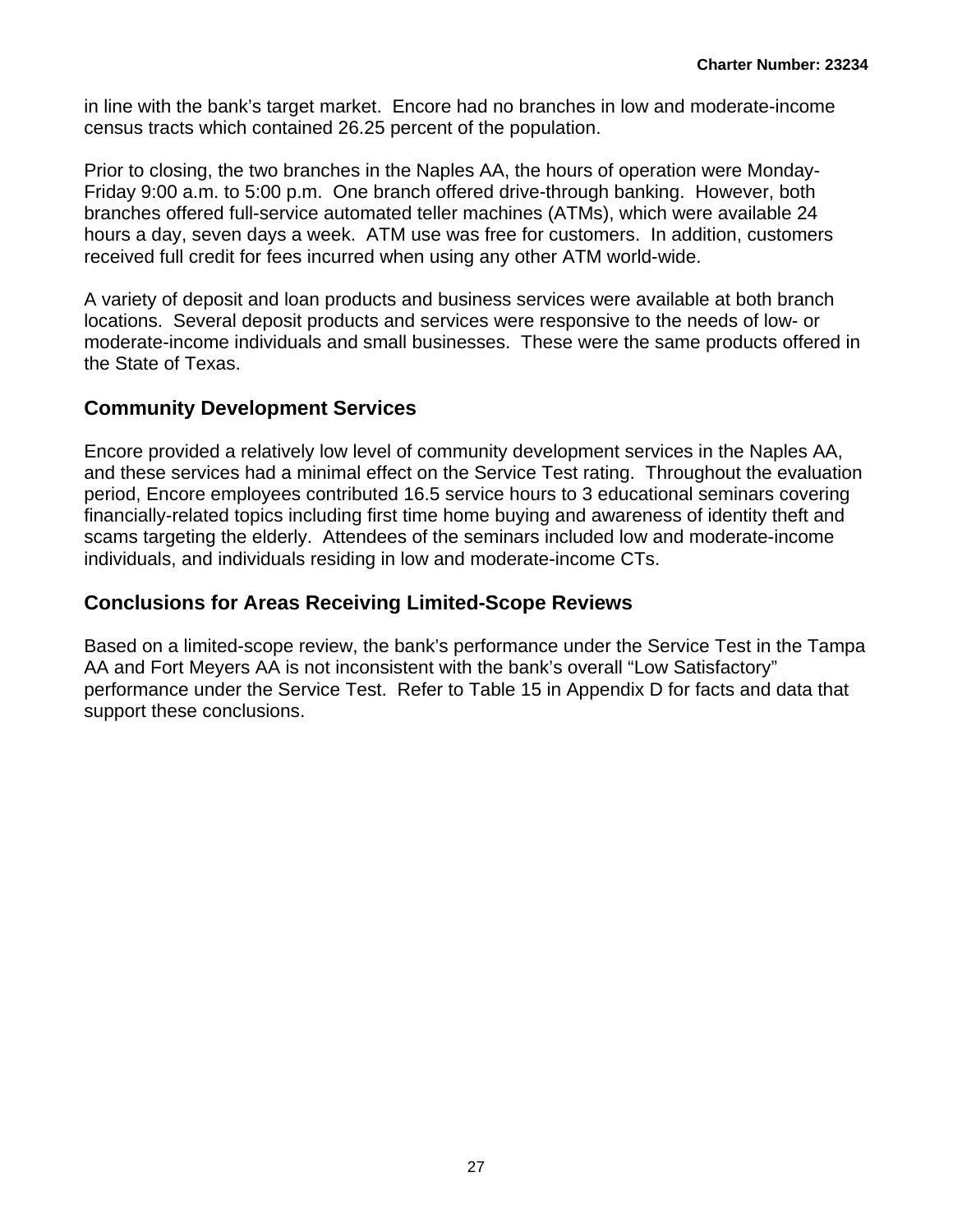## **Appendix A: Scope of Examination**

The following table identifies the time period covered in this evaluation, affiliate activities that were reviewed, and loan products considered. The table also reflects the metropolitan and nonmetropolitan areas that received comprehensive examination review (designated by the term "full-scope") and those that received a less comprehensive review (designated by the term "limited-scope").

| <b>Time Period Reviewed</b>                                   |                                         | Lending Test (excludes CD loans): (01/01/2009 to 12/31/2011)<br>Investment and Service Tests and<br>CD Loans: (02/18/2009 to 02/13/2012) |  |  |  |  |  |  |
|---------------------------------------------------------------|-----------------------------------------|------------------------------------------------------------------------------------------------------------------------------------------|--|--|--|--|--|--|
| <b>Financial Institution</b>                                  |                                         | <b>Products Reviewed</b>                                                                                                                 |  |  |  |  |  |  |
| Encore Bank, National Association (Encore)                    |                                         | Home Mortgage Loans, Small Loans to<br><b>Businesses and Community Development</b><br>Loans                                              |  |  |  |  |  |  |
| Affiliate(s)                                                  | <b>Affiliate</b><br><b>Relationship</b> | <b>Products Reviewed</b>                                                                                                                 |  |  |  |  |  |  |
| <b>Linscomb and Williams</b>                                  | Investments                             |                                                                                                                                          |  |  |  |  |  |  |
| Town and Country Insurance                                    | Insurance provider                      | <b>NA</b>                                                                                                                                |  |  |  |  |  |  |
|                                                               |                                         |                                                                                                                                          |  |  |  |  |  |  |
| List of Assessment Areas and Type of Examination              |                                         |                                                                                                                                          |  |  |  |  |  |  |
| <b>Assessment Area</b>                                        | <b>Type of Exam</b>                     | <b>Other Information (Counties in AA)</b>                                                                                                |  |  |  |  |  |  |
| Houston-Sugarland-Baytown<br>Texas MSA (Houston AA)           | <b>Full Scope</b>                       | Austin, Brazoria, Chambers, Fort<br>Bend, Galveston, Harris, Liberty,<br>Montgomery, San Jacinto, Waller                                 |  |  |  |  |  |  |
| Naples-Marco Island Florida MSA<br>(Naples AA)                | <b>Full Scope</b>                       | Collier                                                                                                                                  |  |  |  |  |  |  |
| Tampa-St. Petersburg-<br>Clearwater Florida MSA (Tampa<br>AA) | <b>Limited Scope</b>                    | Hernando, Hillsborough, Pasco,<br><b>Pinellas</b>                                                                                        |  |  |  |  |  |  |
| Cape Coral-Fort Myers Florida<br>MSA (Fort Myers AA)          | <b>Limited Scope</b>                    | Lee                                                                                                                                      |  |  |  |  |  |  |
|                                                               |                                         |                                                                                                                                          |  |  |  |  |  |  |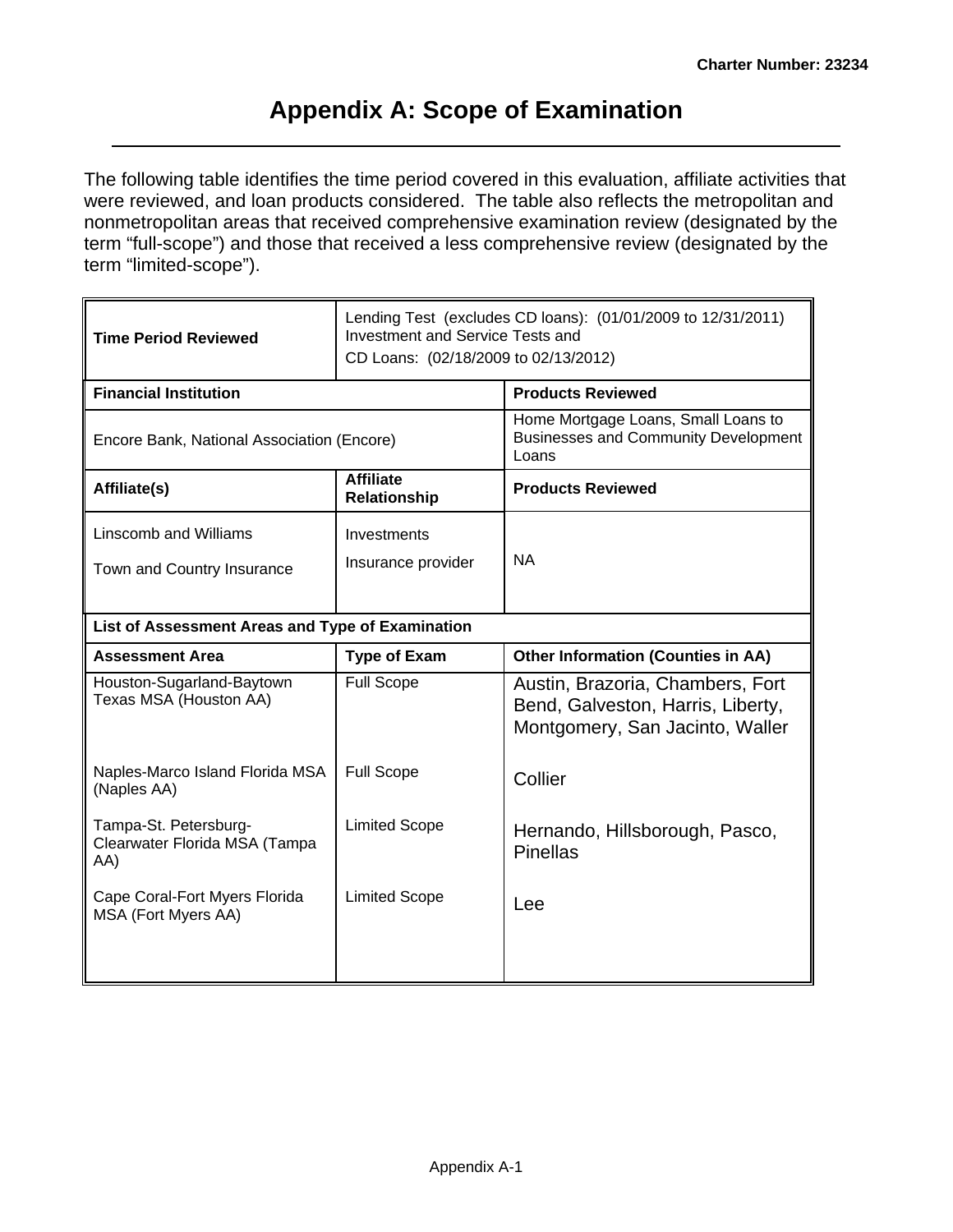# **Appendix B: Summary of Multistate Metropolitan Area and State Ratings**

|                                        |                          | <b>RATINGS</b>                   |                               |                                                    |
|----------------------------------------|--------------------------|----------------------------------|-------------------------------|----------------------------------------------------|
| <b>Overall Bank:</b>                   | Lending Test<br>Rating*  | <b>Investment Test</b><br>Rating | <b>Service Test</b><br>Rating | Overall<br>Bank/State/<br><b>Multistate Rating</b> |
| Encore Bank, N.A.                      | <b>High Satisfactory</b> | <b>High Satisfactory</b>         | Low Satisfactory              | Satisfactory                                       |
| Multistate Metropolitan Area or State: |                          |                                  |                               |                                                    |
| <b>State of Texas</b>                  | <b>High Satisfactory</b> | <b>High Satisfactory</b>         | Low Satisfactory              | Satisfactory                                       |
| State of Florida**                     | Low Satisfactory         | Needs to Improve                 | Low Satisfactory              | Satisfactory                                       |
|                                        |                          |                                  |                               |                                                    |
|                                        |                          |                                  |                               |                                                    |
|                                        |                          |                                  |                               |                                                    |
|                                        |                          |                                  |                               |                                                    |
|                                        |                          |                                  |                               |                                                    |
|                                        |                          |                                  |                               |                                                    |
|                                        |                          |                                  |                               |                                                    |
|                                        |                          |                                  |                               |                                                    |
|                                        |                          |                                  |                               |                                                    |

(\*) The lending test is weighted more heavily than the investment and service tests in the overall rating. (\*\*) Performance in the State of Florida carried minimal weight in determining the overall bank ratings since the bank completely exited the Florida market at the end of 2010.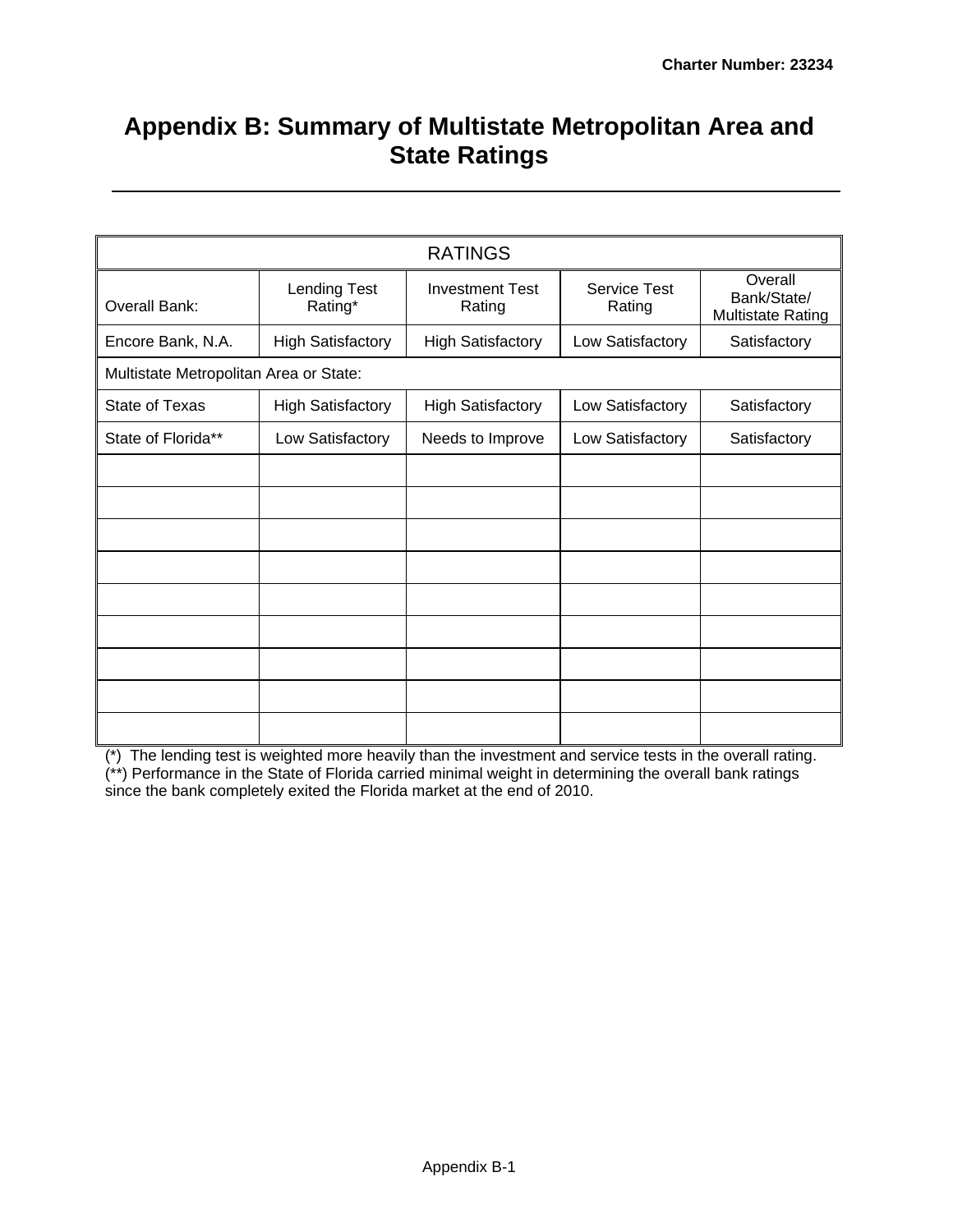| Demographic Information for Full-Scope Area: Houston AA                                                               |                                    |                                                                               |                          |                    |                   |                    |  |  |  |  |  |  |  |
|-----------------------------------------------------------------------------------------------------------------------|------------------------------------|-------------------------------------------------------------------------------|--------------------------|--------------------|-------------------|--------------------|--|--|--|--|--|--|--|
| Demographic Characteristics                                                                                           | #                                  | Low<br>$%$ of #                                                               | Moderat<br>e<br>$%$ of # | Middle<br>$%$ of # | Upper<br>$%$ of # | $NA^*$<br>$%$ of # |  |  |  |  |  |  |  |
| Geographies (Census Tracts/BNAs)                                                                                      | 895                                | 7.93                                                                          | 31.40                    | 30.61              | 28.94             | 1.12               |  |  |  |  |  |  |  |
| Population by Geography                                                                                               | 4,715,407                          | 6.43                                                                          | 30.28                    | 31.45              | 31.74             | 0.11               |  |  |  |  |  |  |  |
| Owner-Occupied Housing by<br>Geography                                                                                | 1,008,983                          | 2.87                                                                          | 23.19                    | 32.97              | 40.97             | 0.00               |  |  |  |  |  |  |  |
| <b>Businesses by Geography</b>                                                                                        | 673,859                            | 3.66                                                                          | 20.66                    |                    | 46.87             | 0.55               |  |  |  |  |  |  |  |
| Farms by Geography                                                                                                    | 11,461                             | 2.48                                                                          | 18.32                    | 38.18              | 40.83             | 0.18               |  |  |  |  |  |  |  |
| Family Distribution by Income Level                                                                                   | 1,191,102                          | 22.61                                                                         | 17.36                    | 18.97              | 41.06             | 0.00               |  |  |  |  |  |  |  |
| Distribution of Low- and Moderate-<br>Income<br>Families throughout AA<br>Geographies                                 | 476,081                            | 11.33                                                                         | 43.52                    | 30.68              | 14.47             | 0.00               |  |  |  |  |  |  |  |
| Median Family Income<br><b>HUD Adjusted Median Family</b><br>Income for 2011<br>Households Below the Poverty<br>Level | $= $51,431$<br>$=$ \$66,000<br>12% | Median Housing Value<br>$= 98,599$<br>Unemployment Rate (2000 US Census)<br>= |                          |                    |                   |                    |  |  |  |  |  |  |  |

# **Appendix C: Market Profiles for Full-Scope Areas**

### **State of Texas Houston AA**

(\*) The NA category consists of geographies that have not been assigned an income classification.

Source: 2000 U.S. Census, and 2011 HUD updated MFI.

The Houston AA consists of the entire Houston-Sugarland-Baytown MSA comprised of the ten county metropolitan area located in the Gulf Coast region of Southeast Texas. The Houston AA is the sixth largest in the nation. The counties include Austin, Brazoria, Chambers, Fort Bend, Galveston, Harris, Liberty, Montgomery, San Jacinto, and Waller. The Houston AA population totals nearly 6 million, according to the 2010 U.S. Census estimate, with the top three counties by population being Harris, Fort Bend and Montgomery. These three counties account for approximately 85 percent of the total population. A total of 12 branch offices serve the bank's designated AA.

The AA is comprised of 895 census tracts (CTs), of which approximately 8 percent or 71 CTs are designated as low-income and 281 CTs (31 percent) designated as moderate-income. The number of households with income below the poverty level is 12 percent and 11 percent of the population is retired. The unemployment rate is 7.3 percent, according to the December 31, 2011 U.S. Bureau of Labor Statistics. The 2000 U.S. Census median housing value was \$99,899 and the updated 2011 HUD median family income estimate is \$66 thousand.

### Harris County

The largest county in the AA is Harris. The county is comprised of 649 CTs of which 63 CTs (10 percent) are low-income and 223 CTs (35 percent) designated as moderate-income.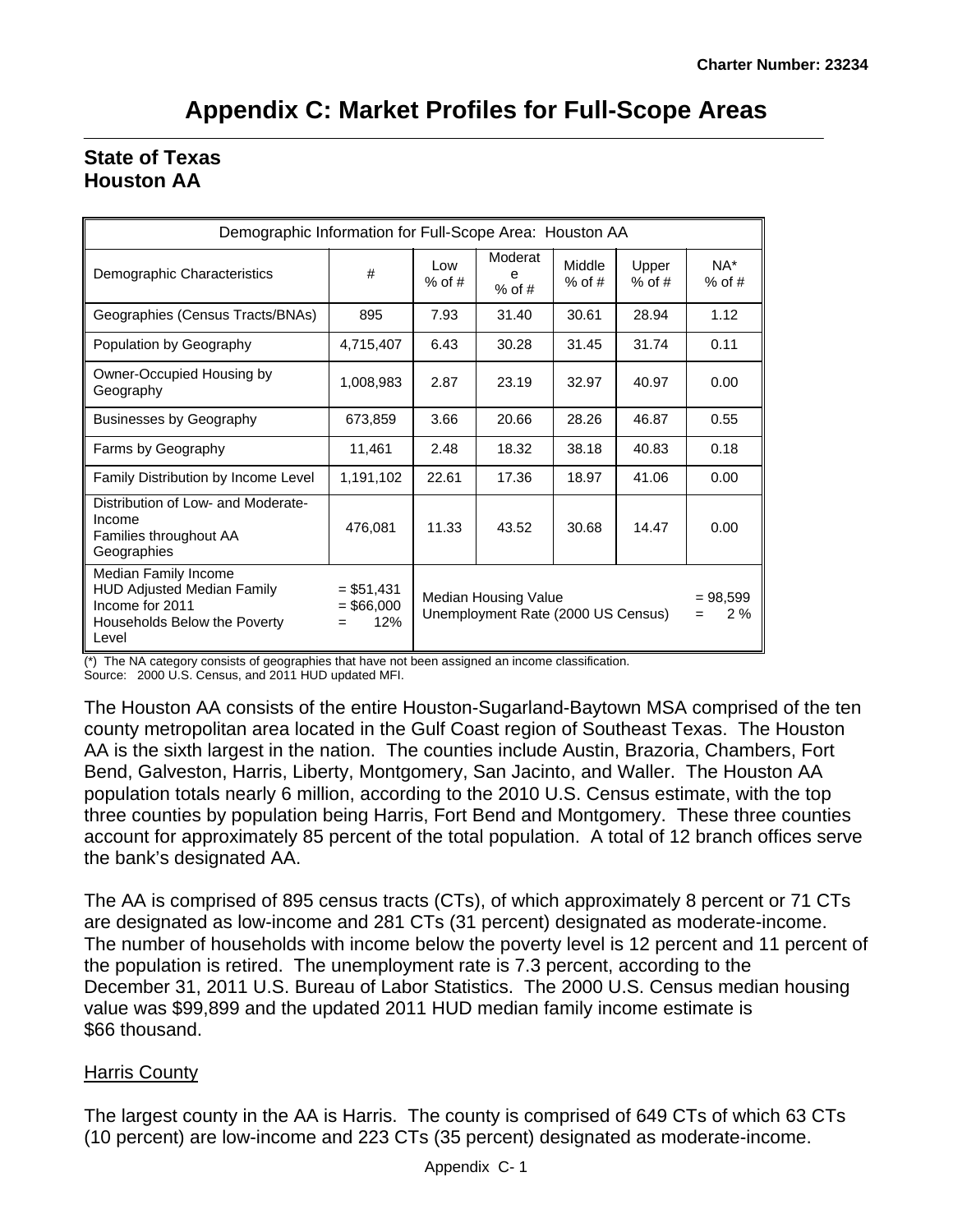Bureau of Labor Statistics as of December 31, 2011 down from a high of approximately Harris is the most populous county in the state of Texas and the third most populous county in the U.S. The population is approximately 4.1 million, according to the 2010 U.S. Census estimate. The largest city is Houston. The unemployment rate is 7.3, according to the U.S. 9 percent in July 2011. The bank operates 10 branches in Harris county.

Houston is the center for economic development in Harris county. The city has a population of approximately of 2.1 million. Economic and industrial bases are largely concentrated in health care, energy, aeronautics, manufacturing, and transportation. Houston is home of the Texas Medical Center, the world's largest concentration of healthcare and research institutions in the U.S. and NASA's Johnson Space Center.

Houston home sales have slowed during the last three years due to a combination of stricter lending requirements and the continued local economic downturn. Vacancy rates have increased as the inventory of unsold homes increased from declining demand and high levels of production. However, the housing activity has improved. According to the Greater Houston Partnership Market Analysis February 2012, the Houston residential real estate market finished 2011 with increases in total sales, single-family sales, dollar volume, average sales prices and median sales prices.

Major employers in Houston include Memorial Hermann Healthcare System, Administaff, The University of Texas MD Anderson Cancer Center, ExxonMobil, Shell, Continental Airlines, and Wal-Mart Stores. Top employers have changed slightly due to job reductions and layoffs in the Houston area. NASA eliminated approximately two thousand space shuttle related jobs. As a result of job reductions, the unemployment rate has fluctuated tremendously over the past three years. Houston continues to lead Texas job growth in 2011. According to the Greater Houston Partnership Market Analysis February 2012, Houston accounts for one in every three jobs created in the state.

### Fort Bend County

Fort Bend is the fastest growing county of the ten largest counties in the state of Texas according to the Greater Fort Bend Economic Council. The county is comprised of 58 CTs, 1 CT (2 percent) designated as low-income and 3 CT (5 percent) designated as moderateincome. The population is 585 thousand according to the 2010 U.S. Census estimate. For the past 15 years, the county has been in the top 20 counties for county economic growth. Sugarland, the largest city in the county holds the headquarters for Western Airways and a major manufacturing facility for Nalco Chemical Company. In addition, a large number of international energy, software, engineering, and product firms reside in Sugarland.

### Montgomery County

 456 thousand according to the 2010 U.S. Census estimate. The county is comprised of Montgomery county has grown 55 percent in the past 12 years. The population is 47 CTs, of which 1 CT (2 percent) is designated low-income, and 9 CTs (19 percent) designated moderate-income. The Woodlands, an upper-income tract is the most populous city in the county attracting major corporations to the area and several corporate campuses; most notably Chevron Phillips, Anadarko Petroleum Corporation, Baker Hughes, CB&I, US Oncology, Hewitt Associates, Maersk Line, and Safmarine.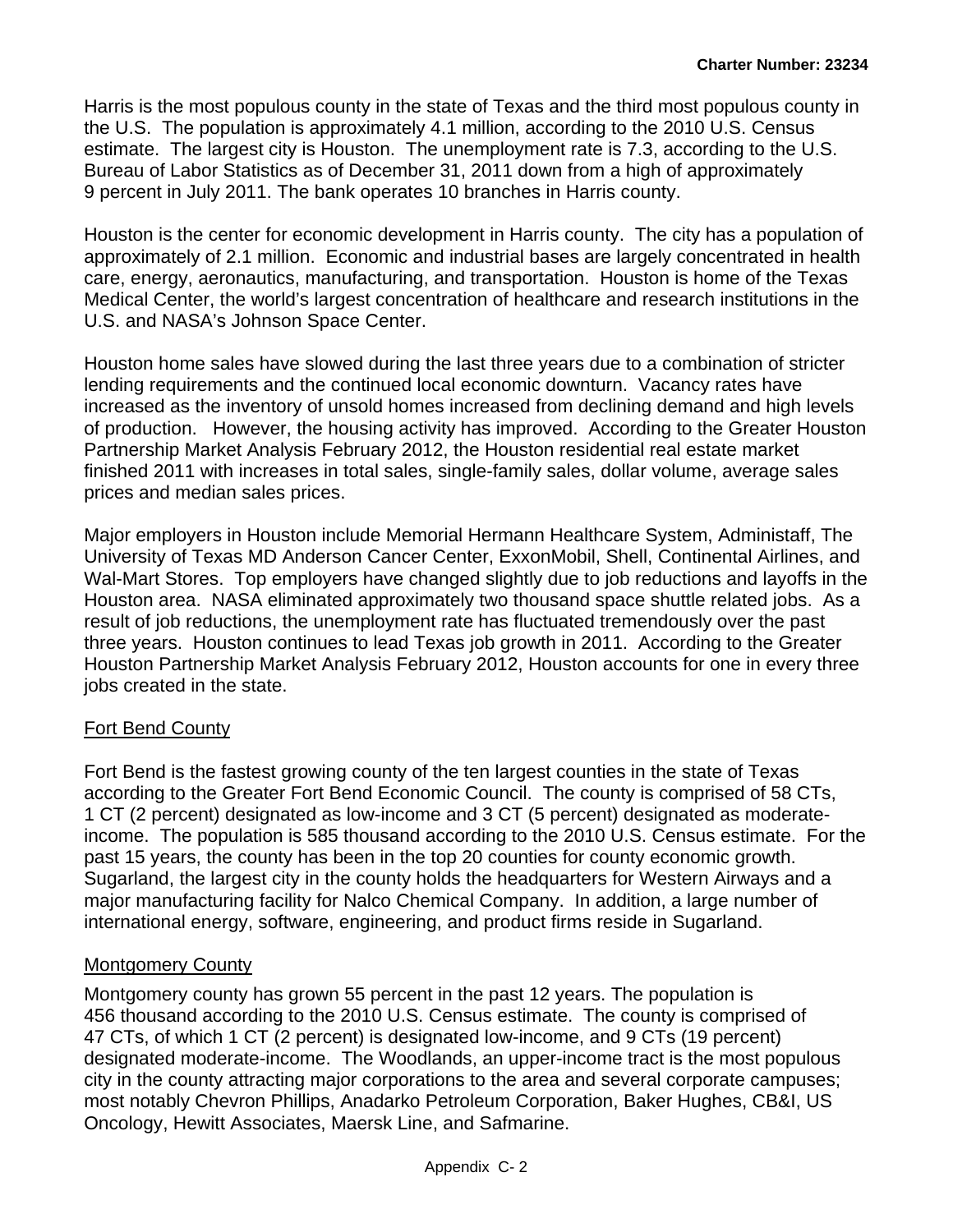### Other Counties

The various other counties are located in small to medium sized industrialized cities and rural areas. The remaining geographic distribution of this area is comprised of 141 CTs, 7 CTs (5 percent) designated low-income and 53 CTs (38 percent) designated moderate-income. Approximately 50 percent of the moderate-income and 71 percent of the low-income CTs are located in Galveston county. Galveston county was severely impacted from Hurricane Ike and continues its rebuilding efforts.

Competition for financial services within the bank's AA is intense. Based on FDIC Deposit Market Share data as of June 30, 2011, 117 financial institutions are operating in 1,538 offices within the AA. Encore Bank is ranked  $15<sup>th</sup>$  with less than 1 percent market share at 0.68 percent. In contrast, the top five institutions: JP Morgan Chase Bank National Association (N.A.), Wells Fargo Bank N.A., Bank of America, N.A., Compass Bank, and Amegy Bank, N.A. garner 68 percent of the deposit market share.

### **State of Florida Naples AA**

| Demographic Information for Full-Scope Area:<br>Naples AA                                                             |                                       |                                                  |                      |                    |                   |                    |  |  |  |  |  |  |  |
|-----------------------------------------------------------------------------------------------------------------------|---------------------------------------|--------------------------------------------------|----------------------|--------------------|-------------------|--------------------|--|--|--|--|--|--|--|
| Demographic Characteristics                                                                                           | #                                     | Low<br>$%$ of #                                  | Moderate<br>$%$ of # | Middle<br>$%$ of # | Upper<br>$%$ of # | $NA^*$<br>$%$ of # |  |  |  |  |  |  |  |
| Geographies (Census Tracts/BNAs)                                                                                      | 52                                    | 7.69                                             | 17.31                | 44.23              | 30.77             | 0.00               |  |  |  |  |  |  |  |
| Population by Geography                                                                                               | 251,377                               | 7.48                                             | 18.77                | 45.24              | 28.51             | 0.00               |  |  |  |  |  |  |  |
| Owner-Occupied Housing by<br>Geography                                                                                | 77,829                                | 2.30                                             | 13.08                | 47.98              | 36.65             | 0.00               |  |  |  |  |  |  |  |
| <b>Businesses by Geography</b>                                                                                        | 60,532                                | 1.46                                             | 10.63                |                    | 43.14             | 0.00               |  |  |  |  |  |  |  |
| Farms by Geography                                                                                                    | 1,406                                 | 3.98                                             | 19.27                |                    | 24.32             | 0.00               |  |  |  |  |  |  |  |
| Family Distribution by Income Level                                                                                   | 71,823                                | 19.06                                            | 19.32                | 20.65              | 40.97             | 0.00               |  |  |  |  |  |  |  |
| Distribution of Low- and Moderate-<br>Income<br>Families throughout AA<br>Geographies                                 | 27,566                                | 11.06                                            | 23.57                | 46.02              | 19.35             | 0.00               |  |  |  |  |  |  |  |
| Median Family Income<br><b>HUD Adjusted Median Family</b><br>Income for 2011<br>Households Below the Poverty<br>Level | $= $54,531$<br>$= $71,800$<br>8%<br>= | Median Housing Value<br><b>Unemployment Rate</b> | 191,305<br>$=1.59\%$ |                    |                   |                    |  |  |  |  |  |  |  |

(\*) The NA category consists of geographies that have not been assigned an income classification.

Source: 2000 U.S. Census, and 2011 HUD updated MFI.

The Naples AA consists of the entire Naples-Marco Island MSA. The Naples AA population is approximately 322 thousand, according to the 2010 U.S. Census estimate. The Naples AA is comprised of 52 census tracts (CTs) of which 4 CTs (8 percent) are designated low-income, and 9 CTs (17 percent) are moderate-income. The 2000 US Census median housing value was \$191,305 and the updated 2011 HUD estimated median family income for the Naples AA is \$71,800. This value is the highest in Florida and one of the highest in the nation.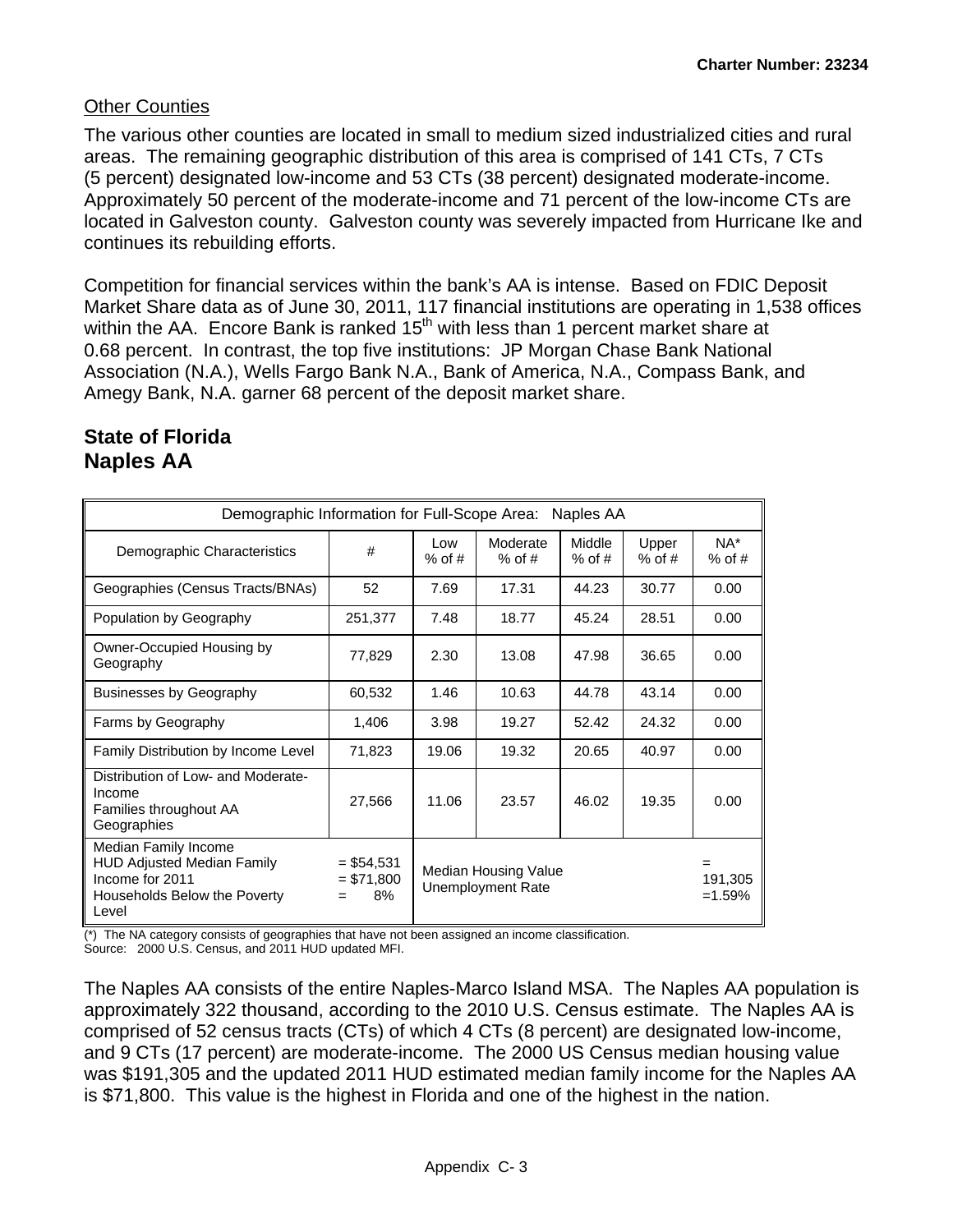The Naples AA is comprised of only Collier county. Collier county is located at the southern end of Florida's Gulf Coast. The greatest concentration of low- and moderate-income geographies can be found in the southern part of the county, around Immokalee and the Everglades. These areas are rural and have an agricultural base. Encore operated three branches in the AA until December 2010, when the branches were sold as part of a strategic decision to exit the Florida market. Employment volatility continues to increase with an unemployment rate greater than 9 percent, according to the U.S. Bureau of Labor Statistics at December 31, 2011.

The Naples AA housing market and economy is driven by second home buyers. The population consists of local residents and second home buyers. The population generally doubles during the winter months with an influx of part-time residents from the north. The 50 percent of local residents include investor only buyers and new home buyers as a result of the reduced market pricing. Despite the market price reduction, home sales remain strong.

Employment opportunities are focused in county public service, health, service industries, which include jobs in the leisure, and hospitality industries. The top ten major employers include: Collier County Public Schools, NCH Healthcare System, Publix Supermarket, Board of County Commissioners, Wal-Mart, Ritz Carlton Hotels, Collier County Sheriff's Office, Marriott, Fifth Third Bank, Registry Resort, and Barron Collier Partnership.

Banking competition within the AA is strong. Based on FDIC Deposit Market Share data as of June 30, 2010 there were 39 institutions with 151 banking offices of national, regional, and community banks in the Naples AA. The top five institutions include: Fifth Third Bank, Wells Fargo Bank, N.A., Bank of America N.A., Regions Bank, and Iberiabank garners approximately 56 percent of the deposit market share. In contrast, Encore Bank had a market share of less than 1 percent at 0.71 percent.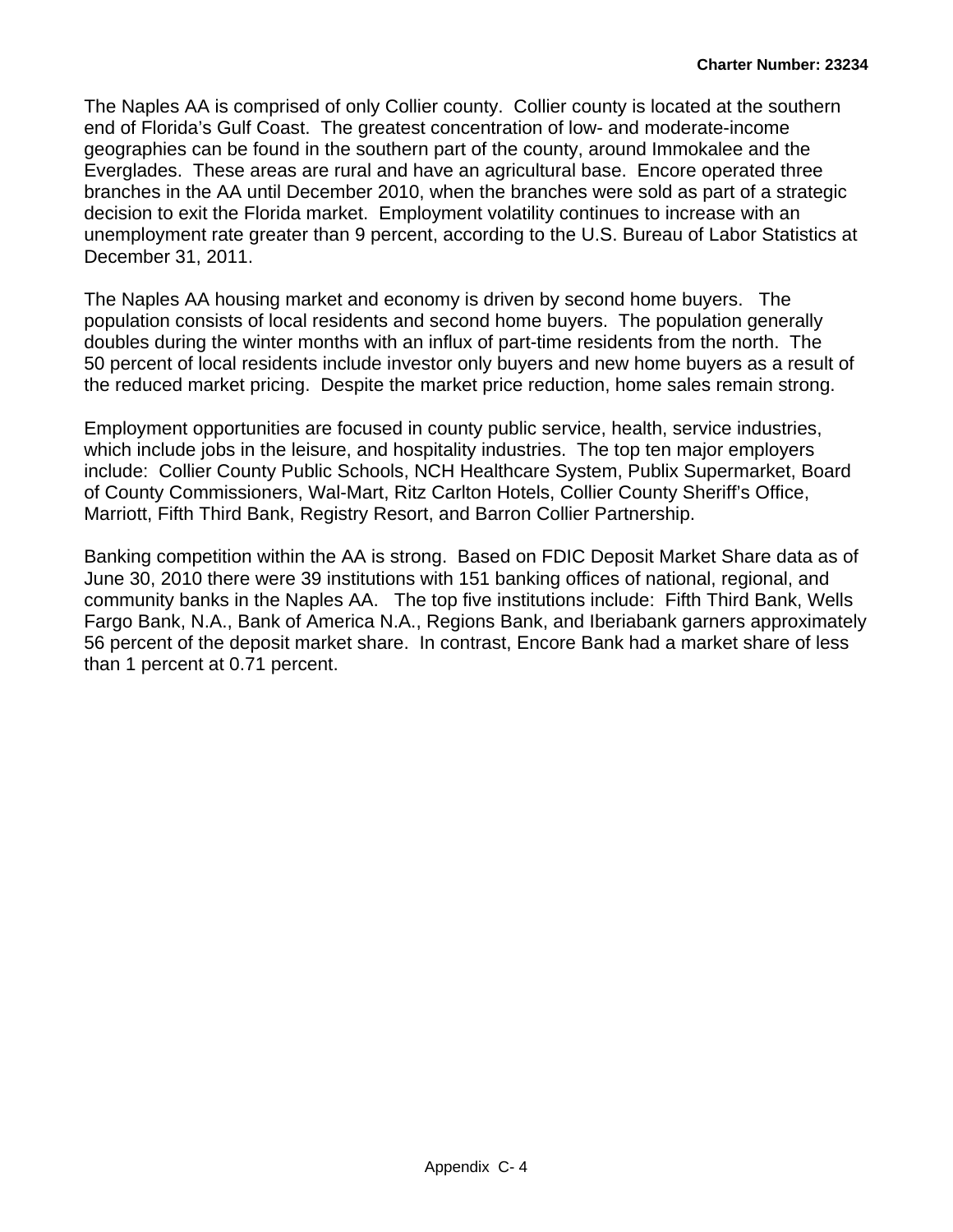# **Content of Standardized Tables**

A separate set of tables is provided for each state. All multistate metropolitan areas are presented in one set of tables. References to the "bank" include activities of any affiliates that the bank provided for consideration (refer to appendix A: Scope of the Examination). For purposes of reviewing the lending test tables, the following are applicable: (1) purchased loans are treated as originations/purchases and market share is the number of loans originated and purchased by the bank as a percentage of the aggregate number of reportable loans originated and purchased by all lenders in the MA/assessment area; (2) Partially geocoded loans (loans where no census tract is provided) cannot be broken down by income geographies and, therefore, are only reflected in the Total Loans in Core Tables 2 through 7 and part of Table 13; and (3) Partially geocoded loans are included in the Total Loans and % Bank Loans Column in Core Tables 8 through 12 and part of Table 13. Deposit data are complied by the FDIC and are available as of June  $30<sup>th</sup>$  of each year. Tables without data are not included in this PE. [Note: Do not renumber the tables.]

The following is a listing and brief description of the tables included in each set:

- **Table 1. Lending Volume** Presents the number and dollar amount of reportable loans originated and purchased by the bank over the evaluation period by MA/assessment area. Community development loans to statewide or regional entities or made outside the bank's assessment area may receive positive CRA consideration. See Interagency Q&As \_\_.12 (i) - 5 and - 6 for guidance on when a bank may receive positive CRA consideration for such loans. Refer to the CRA section of the Compliance Policy intranet page for guidance on table placement.
- **Table 1. Other Products** Presents the number and dollar amount of any unreported category of loans originated and purchased by the bank, if applicable, over the evaluation period by MA/assessment area. Examples include consumer loans or other data that a bank may provide, at its option, concerning its lending performance. This is a two-page table that lists specific categories.
- **Table 2. Geographic Distribution of Home Purchase Loans** Compares the percentage distribution of the number of loans originated and purchased by the bank in low-, moderate-, middle-, and upper-income geographies to the percentage distribution of owner-occupied housing units throughout those geographies. The table also presents market share information based on the most recent aggregate market data available.
- **Table 3. Geographic Distribution of Home Improvement Loans** See Table 2.
- **Table 4. Geographic Distribution of Home Mortgage Refinance Loans** See Table 2.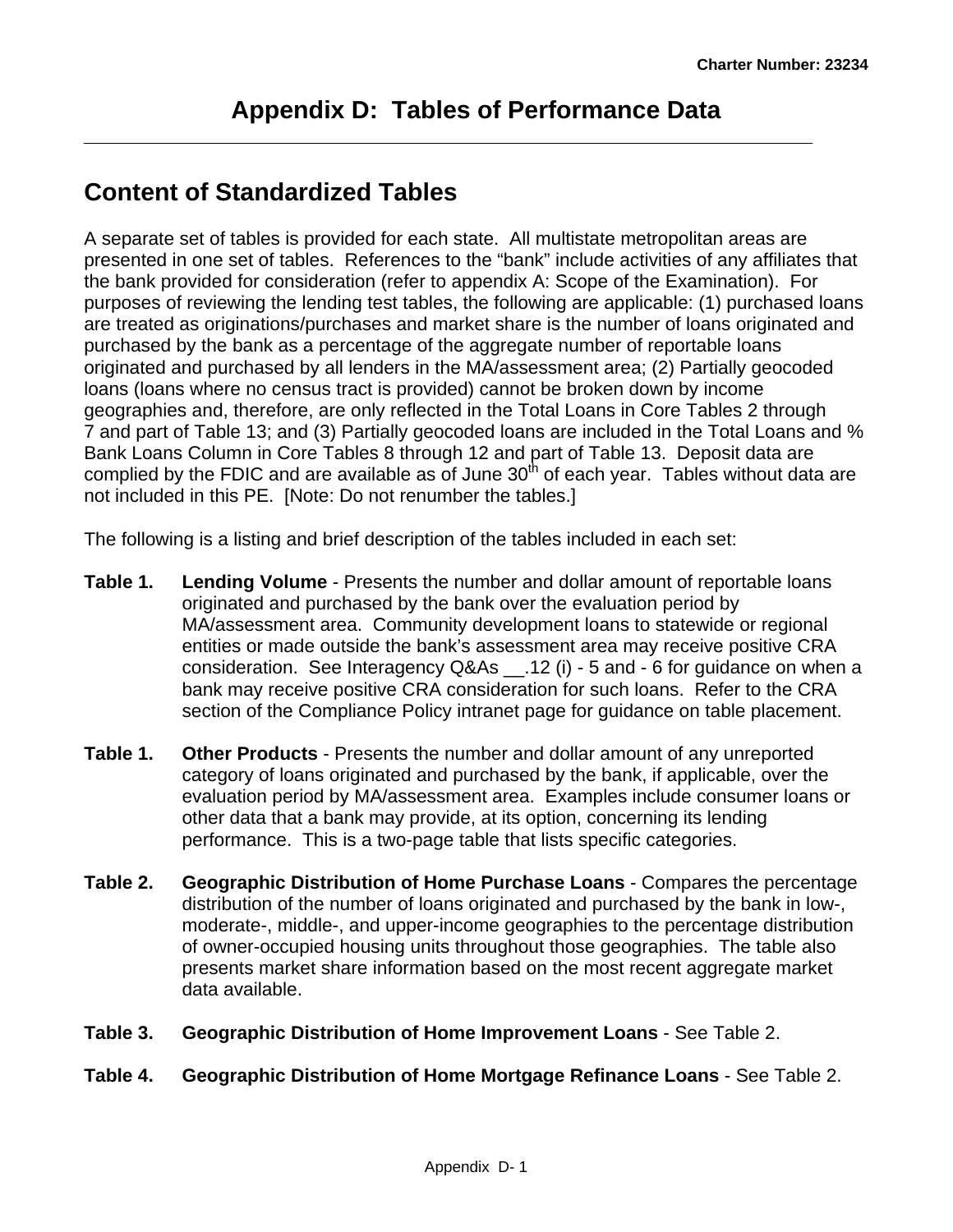- **Table 5. Geographic Distribution of Multifamily Loans** Compares the percentage distribution of the number of multifamily loans originated and purchased by the bank in low-, moderate-, middle-, and upper-income geographies to the percentage distribution of multifamily housing units throughout those geographies. The table also presents market share information based on the most recent aggregate market data available.
- **Table 6. Geographic Distribution of Small Loans to Businesses** The percentage distribution of the number of small loans (less than or equal to \$1 million) to businesses originated and purchased by the bank in low-, moderate-, middle-, and upper-income geographies compared to the percentage distribution of businesses (regardless of revenue size) throughout those geographies. The table also presents market share information based on the most recent aggregate market data available. Because small business data are not available for geographic areas smaller than counties, it may be necessary to use geographic areas larger than the bank's assessment area.
- share information based on the most recent aggregate market data available. **Table 7. Geographic Distribution of Small Loans to Farms** - The percentage distribution of the number of small loans (less than or equal to \$500,000) to farms originated and purchased by the bank in low-, moderate-, middle-, and upper-income geographies compared to the percentage distribution of farms (regardless of revenue size) throughout those geographies. The table also presents market Because small farm data are not available for geographic areas smaller than counties, it may be necessary to use geographic areas larger than the bank's assessment area.
- **Table 8. Borrower Distribution of Home Purchase Loans** Compares the percentage distribution of the number of loans originated and purchased by the bank to low-, moderate-, middle-, and upper-income borrowers to the percentage distribution of families by income level in each MA/assessment area. The table also presents market share information based on the most recent aggregate market data available.
- **Table 9. Borrower Distribution of Home Improvement Loans** See Table 8.
- **Table 10. Borrower Distribution of Refinance Loans** See Table 8.
- \$1 million or less to the percentage distribution of businesses with revenues of **Table 11. Borrower Distribution of Small Loans to Businesses** - Compares the percentage distribution of the number of small loans (less than or equal to \$1 million) originated and purchased by the bank to businesses with revenues of \$1 million or less. In addition, the table presents the percentage distribution of the number of loans originated and purchased by the bank by loan size, regardless of the revenue size of the business. Market share information is presented based on the most recent aggregate market data available.
- **Table 12. Borrower Distribution of Small Loans to Farms** Compares the percentage distribution of the number of small loans (less than or equal to \$500,000) originated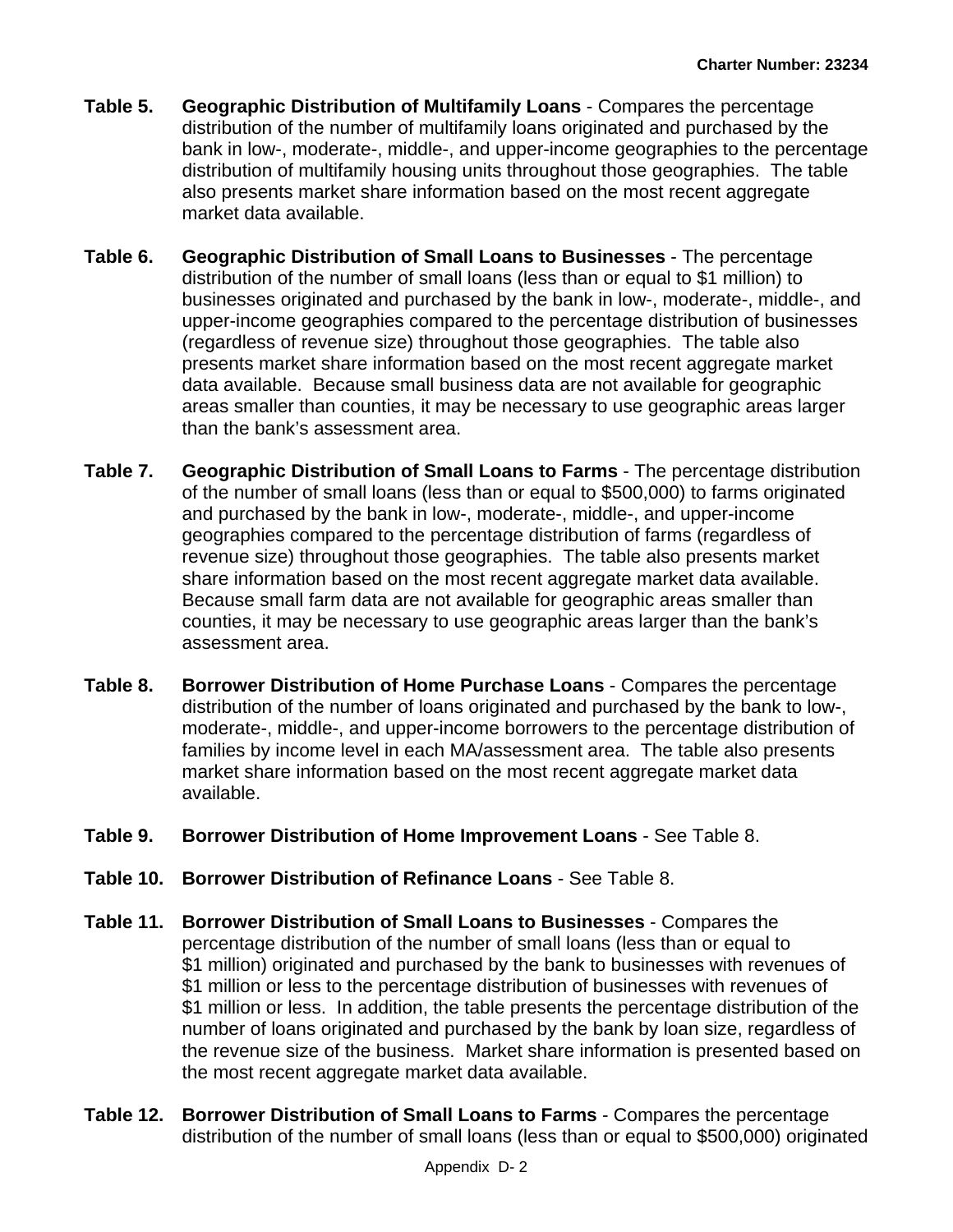and purchased by the bank to farms with revenues of \$1 million or less to the percentage distribution of farms with revenues of \$1 million or less. In addition, the table presents the percentage distribution of the number of loans originated and purchased by the bank by loan size, regardless of the revenue size of the farm. Market share information is presented based on the most recent aggregate market data available.

- **Table 13. Geographic and Borrower Distribution of Consumer Loans (OPTIONAL)** For geographic distribution, the table compares the percentage distribution of the number of loans originated and purchased by the bank in low-, moderate-, middle-, and upper-income geographies to the percentage distribution of households within each geography. For borrower distribution, the table compares the percentage distribution of the number of loans originated and purchased by the bank to low-, moderate-, middle-, and upper-income borrowers to the percentage of households by income level in each MA/assessment area.
- **Table 14. Qualified Investments** Presents the number and dollar amount of qualified investments made by the bank in each MA/AA. The table separately presents investments made during prior evaluation periods that are still outstanding and investments made during the current evaluation period. Prior-period investments are reflected at their book value as of the end of the evaluation period. Current period investments are reflected at their original investment amount even if that amount is greater than the current book value of the investment. The table also presents the number and dollar amount of unfunded qualified investment commitments. In order to be included, an unfunded commitment must be legally binding and tracked and recorded by the bank's financial reporting system.

A bank may receive positive consideration for qualified investments in statewide/regional entities or made outside of the bank's assessment area. See Interagency Q&As \_\_.12 (i) - 5 and - 6 for guidance on when a bank may receive positive CRA consideration for such investments. Refer to the CRA section of the Compliance Policy intranet page for guidance on table placement.

**Table 15. Distribution of Branch Delivery System and Branch Openings/Closings** - Compares the percentage distribution of the number of the bank's branches in low- , moderate-, middle-, and upper-income geographies to the percentage of the population within each geography in each MA/AA. The table also presents data on branch openings and closings in each MA/AA.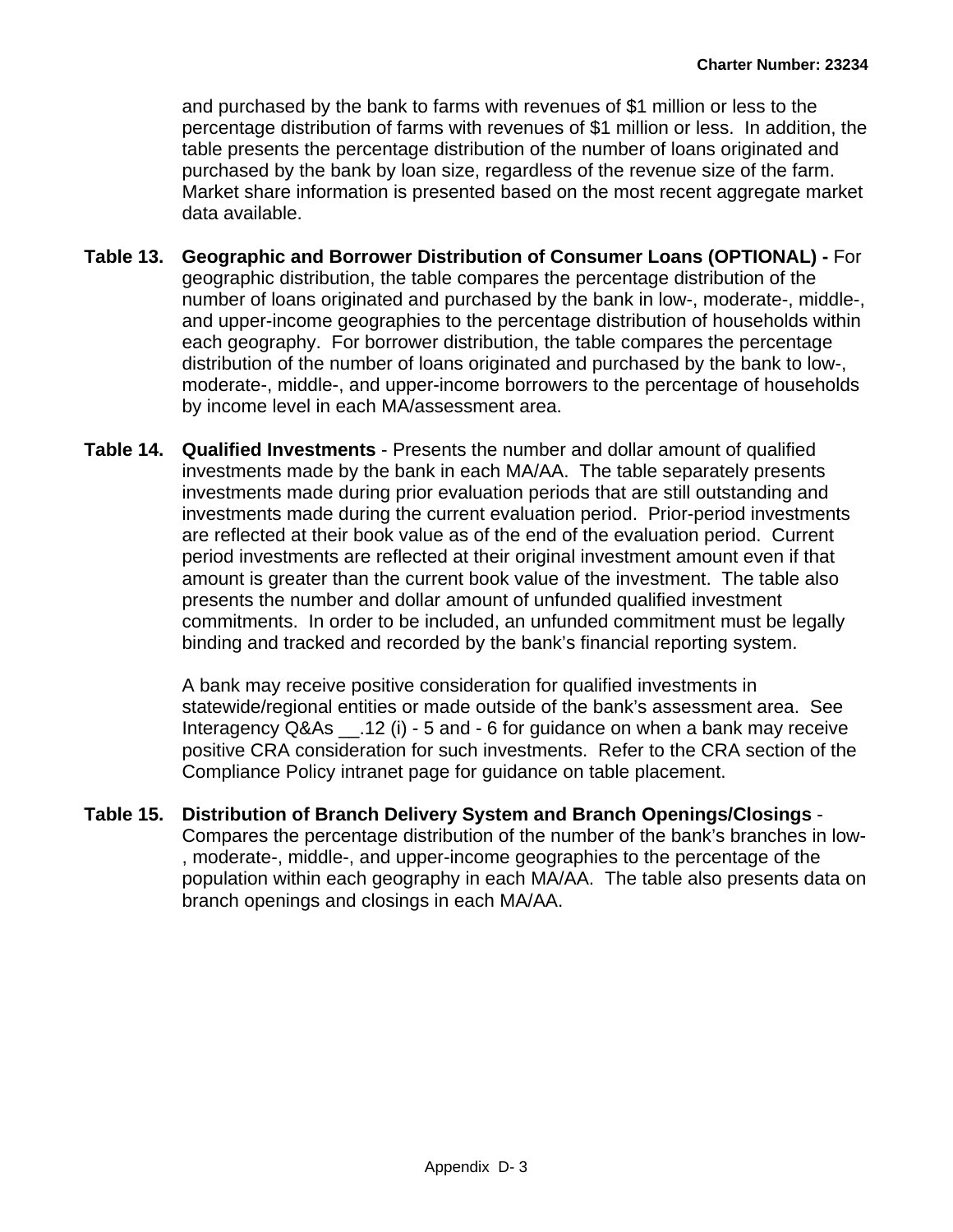### **State of Texas**

and

**State of Florida**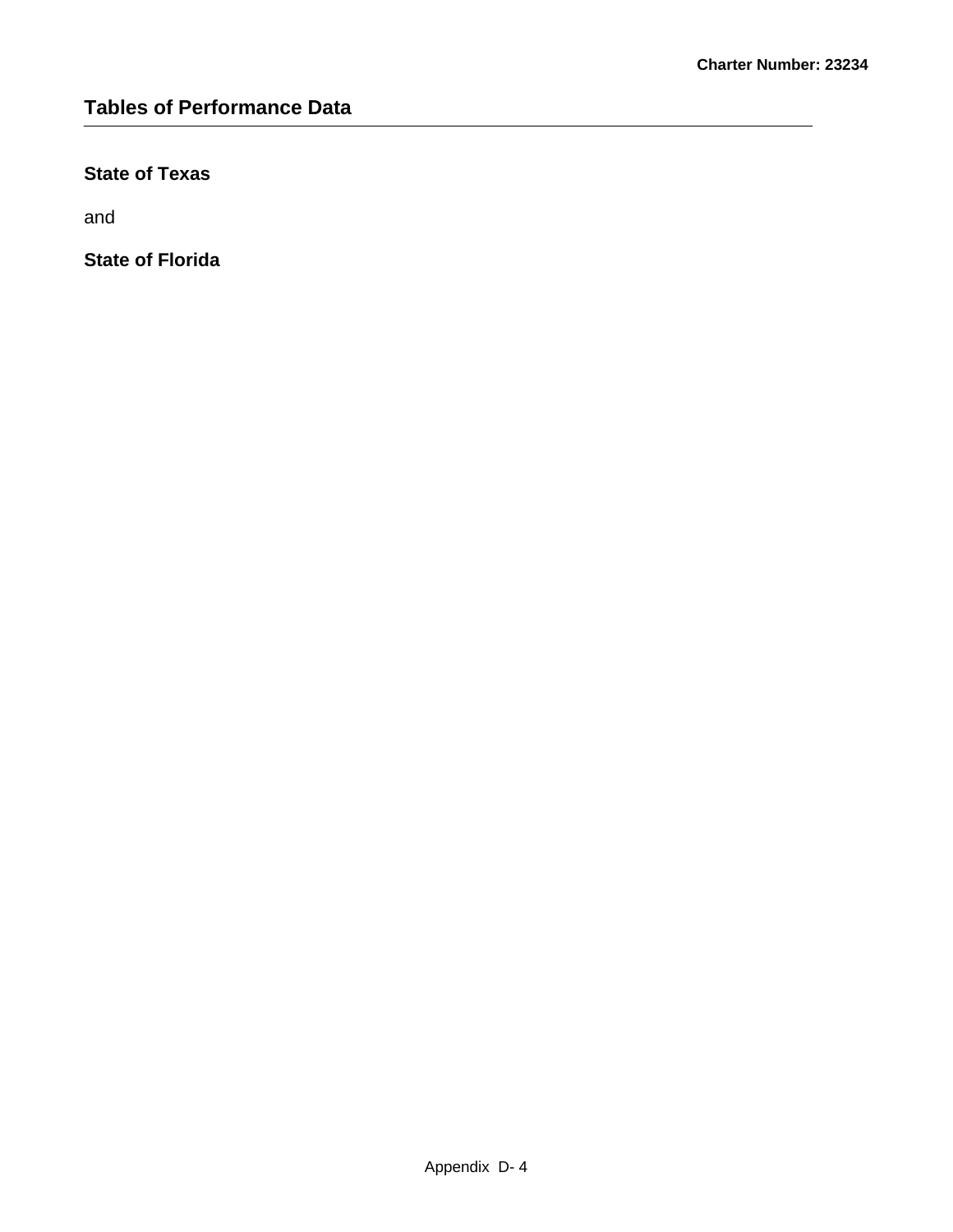#### Table 1. Lending Volume

| LENDING VOLUME           |                           |                                  |          |     | Evaluation Period: January 1, 2009 to December 31, 2011 ****<br>Geography: Encore - Texas and Florida |                      |                 |                |                                  |                |                                |                                            |  |
|--------------------------|---------------------------|----------------------------------|----------|-----|-------------------------------------------------------------------------------------------------------|----------------------|-----------------|----------------|----------------------------------|----------------|--------------------------------|--------------------------------------------|--|
|                          | % of<br>Rated<br>Area     | Home Mortgage<br>#<br>\$ (000's) |          |     | Small Loans to<br><b>Businesses</b>                                                                   | Small Loans to Farms |                 |                | Community<br>Development Loans** |                | <b>Total Reported</b><br>Loans | % of Rated Area<br>Deposits in<br>MA/AA*** |  |
| MA/Assessment Area:      | Loans $(\#)$<br>in MA/AA* |                                  |          | #   | \$ (000's)<br>#<br>\$ (000's)                                                                         |                      | #<br>\$ (000's) |                | #                                | \$(000's)      |                                |                                            |  |
| <b>Full Review:</b>      |                           |                                  |          |     |                                                                                                       |                      |                 |                |                                  |                |                                |                                            |  |
| <b>State of Texas</b>    |                           |                                  |          |     |                                                                                                       |                      |                 |                |                                  |                |                                |                                            |  |
| Houston AA               | 96.40                     | 1,674                            | 244,066  | 748 | 187,616                                                                                               | 0                    | $\mathbf 0$     | 18             | 43,129                           | 2,440          | 474,811                        | 84.88                                      |  |
| State of Florida ****    |                           |                                  |          |     |                                                                                                       |                      |                 |                |                                  |                |                                |                                            |  |
| Naples AA                | 2.05                      |                                  | 700      | 50  | 9,008                                                                                                 | 0                    | $\Omega$        |                | 153                              | 52             | 9,861                          | 6.47                                       |  |
| <b>Broader Statewide</b> |                           |                                  |          |     |                                                                                                       |                      |                 | $\overline{2}$ | 260                              | $\overline{2}$ | 260                            |                                            |  |
|                          |                           |                                  |          |     |                                                                                                       |                      |                 |                |                                  |                |                                |                                            |  |
|                          |                           |                                  |          |     |                                                                                                       |                      |                 |                |                                  |                |                                |                                            |  |
|                          |                           |                                  |          |     |                                                                                                       |                      |                 |                |                                  |                |                                |                                            |  |
| <b>Limited Review:</b>   |                           |                                  |          |     |                                                                                                       |                      |                 |                |                                  |                |                                |                                            |  |
| State of Florida ****    |                           |                                  |          |     |                                                                                                       |                      |                 |                |                                  |                |                                |                                            |  |
| Fort Myers AA            | 0.63                      | $\mathbf 0$                      | 0        | 15  | 4,209                                                                                                 |                      |                 |                | 526                              | 16             | 4,735                          | 2.76                                       |  |
| Tampa AA                 | 0.92                      | $\Omega$                         | $\Omega$ | 21  | 7,134                                                                                                 |                      |                 | 2              | 1,332                            | 23             | 8,466                          | 5.89                                       |  |
|                          |                           |                                  |          |     |                                                                                                       |                      |                 |                |                                  |                |                                |                                            |  |
|                          |                           |                                  |          |     |                                                                                                       |                      |                 |                |                                  |                |                                |                                            |  |
|                          |                           |                                  |          |     |                                                                                                       |                      |                 |                |                                  |                |                                |                                            |  |
|                          |                           |                                  |          |     |                                                                                                       |                      |                 |                |                                  |                |                                |                                            |  |

<sup>\*</sup> Loan Data as of December 31, 2011. Rated area refers to either the state or multi-state MA rating area.

<sup>\*\*</sup> The evaluation period for Community Development Loans is February 18, 2009 to February 13, 2012.

<sup>\*\*\*</sup> Deposit Data as of June 30, 2010. Rated Area refers to either the state, multi-state MA, or institution, as appropriate.

<sup>\*\*\*\*</sup>Bank exited Florida markets by December 30, 2010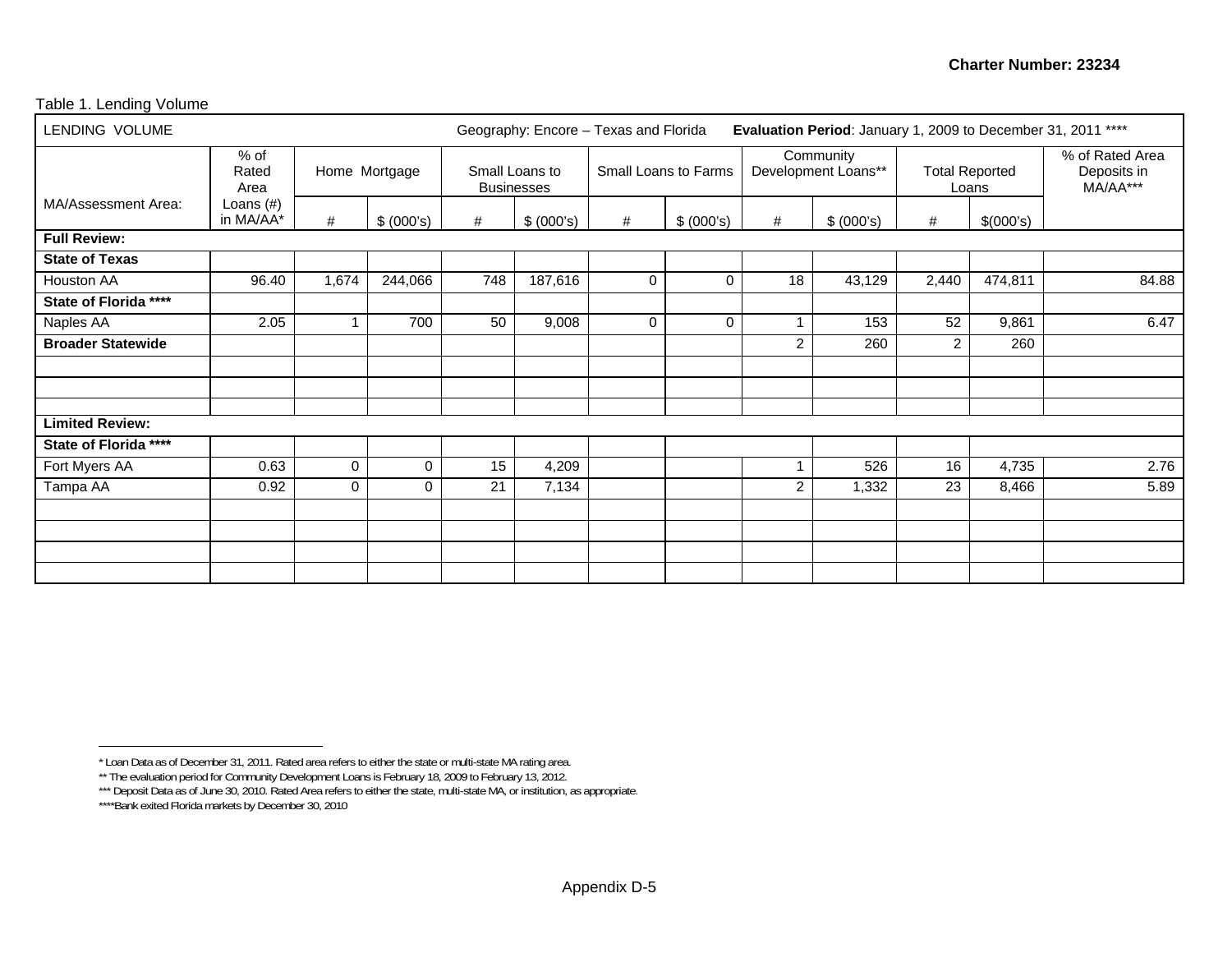#### Table 2. Geographic Distribution of Home Purchase Loans

| Geographic Distribution: HOME PURCHASE |                                     |                   | Evaluation Period: January 1, 2009 to December 31, 2011 *****<br>Geography: Encore - Texas and Florida |                           |                               |                                |                                  |                 |                                  |                 |                                |      |      |      |      |
|----------------------------------------|-------------------------------------|-------------------|--------------------------------------------------------------------------------------------------------|---------------------------|-------------------------------|--------------------------------|----------------------------------|-----------------|----------------------------------|-----------------|--------------------------------|------|------|------|------|
|                                        | <b>Total Home</b><br>Purchase Loans |                   |                                                                                                        | Low-Income<br>Geographies |                               | Moderate-Income<br>Geographies | Middle-Income<br>Geographies     |                 | Upper-Income<br>Geographies      |                 | Market Share (%) by Geography* |      |      |      |      |
| MA/Assessment Area:                    | #                                   | $%$ of<br>Total** | $\%$<br>Owner<br>Occ<br>Units***                                                                       | % BANK<br>Loans           | %<br>Owner<br>Occ<br>Units*** | % BANK<br>Loans                | $\%$<br>Owner<br>Occ<br>Units*** | % BANK<br>Loans | $\%$<br>Owner<br>Occ<br>Units*** | % BANK<br>Loans | Over<br>all                    | Low  | Mod  | Mid  | Upp  |
| <b>Full Review:</b>                    |                                     |                   |                                                                                                        |                           |                               |                                |                                  |                 |                                  |                 |                                |      |      |      |      |
| <b>State of Texas</b>                  |                                     |                   |                                                                                                        |                           |                               |                                |                                  |                 |                                  |                 |                                |      |      |      |      |
| <b>Houston AA</b>                      | 991                                 | 99.90             | 2.87                                                                                                   | 1.11                      | 23.19                         | 5.15                           | 32.97                            | 15.44           | 40.97                            | 78.30           | 0.37                           | 0.23 | 0.20 | 0.19 | 0.50 |
| State of Florida *****                 |                                     |                   |                                                                                                        |                           |                               |                                |                                  |                 |                                  |                 |                                |      |      |      |      |
| Naples AA                              | 1                                   | 0.10              | 2.30                                                                                                   | 0.00                      | 13.08                         | 0.00                           | 47.98                            | 100.00          | 36.65                            | 0.00            | 0.00                           | 0.00 | 0.00 | 0.00 | 0.00 |
|                                        |                                     |                   |                                                                                                        |                           |                               |                                |                                  |                 |                                  |                 |                                |      |      |      |      |
| <b>Limited Review:</b>                 |                                     |                   |                                                                                                        |                           |                               |                                |                                  |                 |                                  |                 |                                |      |      |      |      |
| State of Florida *****                 |                                     |                   |                                                                                                        |                           |                               |                                |                                  |                 |                                  |                 |                                |      |      |      |      |
| Fort Myers AA                          | $\mathbf 0$                         | 0.00              | 0.87                                                                                                   | 0.00                      | 13.24                         | 0.00                           | 63.06                            | 0.00            | 22.84                            | 0.00            | 0.00                           | 0.00 | 0.00 | 0.00 | 0.00 |
| Tampa AA                               | $\Omega$                            | 0.00              | 0.77                                                                                                   | 0.00                      | 21.94                         | 0.00                           | 48.28                            | 0.00            | 29.01                            | 0.00            | 0.00                           | 0.00 | 0.00 | 0.00 | 0.00 |
|                                        |                                     |                   |                                                                                                        |                           |                               |                                |                                  |                 |                                  |                 |                                |      |      |      |      |
|                                        |                                     |                   |                                                                                                        |                           |                               |                                |                                  |                 |                                  |                 |                                |      |      |      |      |
|                                        |                                     |                   |                                                                                                        |                           |                               |                                |                                  |                 |                                  |                 |                                |      |      |      |      |

<sup>\*</sup> Based on 2010 Peer Mortgage Data:USPR.

<sup>\*\*</sup> Home purchase loans originated and purchased in the MA/AA as a percentage of all home purchase loans originated and purchased in the rated area.

<sup>\*\*\*</sup> Percentage of Owner Occupied Units is the number of owner occupied housing units in a particular geography divided by the number of owner occupied housing units in the area based on 2000 Census information.

<sup>\*\*\*\*</sup>Data shown includes only One to Four-family and manufactured housing. (Property type of 1 or 2)

<sup>\*\*\*\*\*</sup> Bank exited Florida markets by December 30, 2010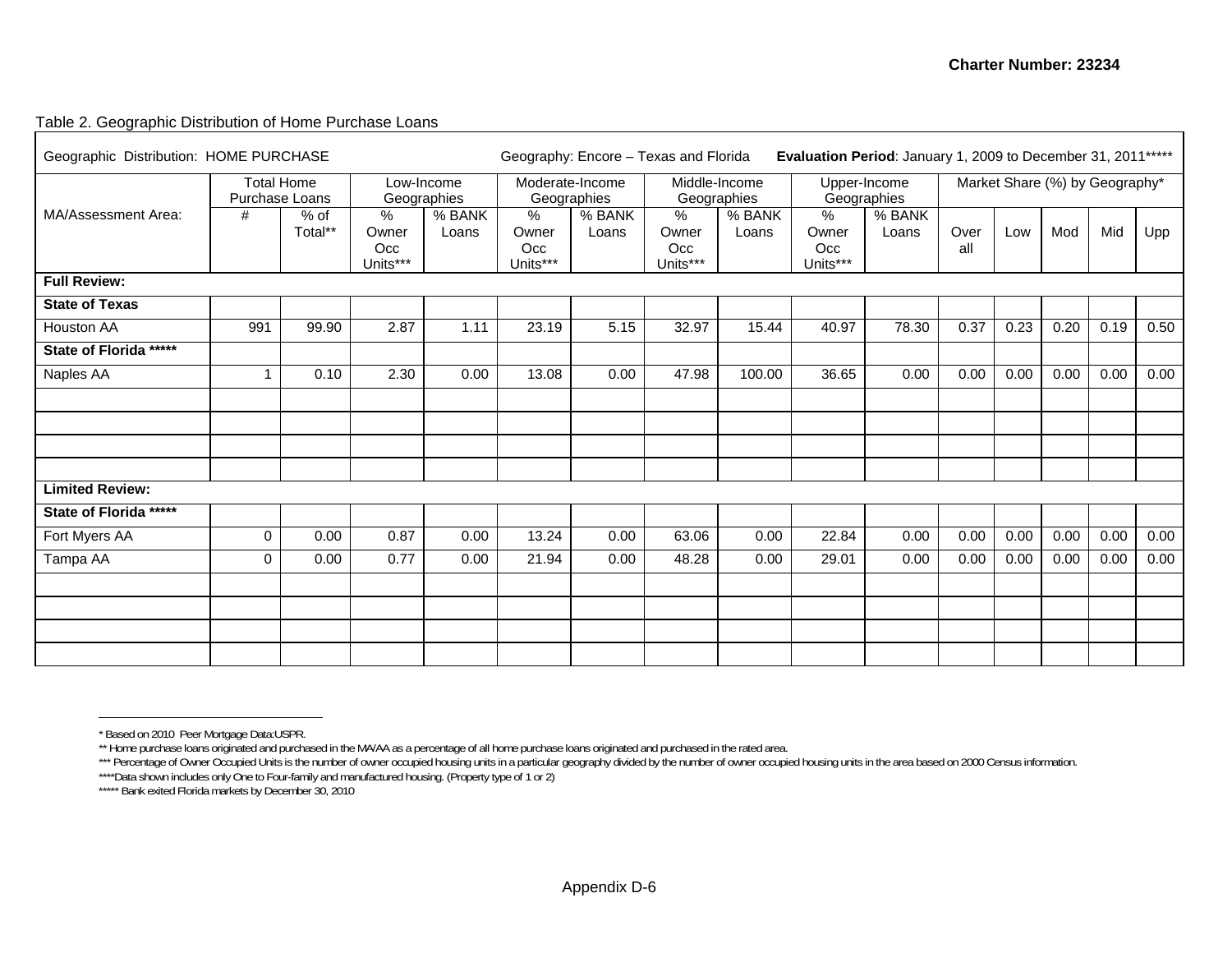#### Table 3. Geographic Distribution of Home Improvement Loans

| Geographic Distribution: HOME IMPROVEMENT |             |                                           |                                           |                           |                                           | Geography: Encore - Texas and Florida |                                  | Evaluation Period: January 1, 2009 to December 31, 2011 ***** |                                  |                 |                                |      |      |      |      |  |
|-------------------------------------------|-------------|-------------------------------------------|-------------------------------------------|---------------------------|-------------------------------------------|---------------------------------------|----------------------------------|---------------------------------------------------------------|----------------------------------|-----------------|--------------------------------|------|------|------|------|--|
| MA/Assessment Area:                       |             | <b>Total Home</b><br>Improvement<br>Loans |                                           | Low-Income<br>Geographies |                                           | Moderate-Income<br>Geographies        |                                  | Middle-Income<br>Geographies                                  | Upper-Income<br>Geographies      |                 | Market Share (%) by Geography* |      |      |      |      |  |
|                                           | #           | $%$ of<br>Total*<br>$\star$               | $\frac{9}{6}$<br>Owner<br>Occ<br>Units*** | % BANK<br>Loans           | $\frac{9}{6}$<br>Owner<br>Occ<br>Units*** | % BANK<br>Loans                       | $\%$<br>Owner<br>Occ<br>Units*** | % BANK<br>Loans                                               | $\%$<br>Owner<br>Occ<br>Units*** | % BANK<br>Loans | Over<br>all                    | Low  | Mod  | Mid  | Upp  |  |
| <b>Full Review:</b>                       |             |                                           |                                           |                           |                                           |                                       |                                  |                                                               |                                  |                 |                                |      |      |      |      |  |
| <b>State of Texas</b>                     |             |                                           |                                           |                           |                                           |                                       |                                  |                                                               |                                  |                 |                                |      |      |      |      |  |
| Houston AA                                | 115         | 100.00                                    | 2.87                                      | 0.00                      | 23.19                                     | 0.87                                  | 32.97                            | 19.13                                                         | 40.97                            | 80.00           | 1.06                           | 0.00 | 0.00 | 0.84 | 1.53 |  |
| State of Florida*****                     |             |                                           |                                           |                           |                                           |                                       |                                  |                                                               |                                  |                 |                                |      |      |      |      |  |
| Naples AA                                 | $\Omega$    | 0.00                                      | 2.30                                      | 0.00                      | 13.08                                     | 0.00                                  | 47.98                            | 0.00                                                          | 36.65                            | 0.00            | 0.00                           | 0.00 | 0.00 | 0.00 | 0.00 |  |
|                                           |             |                                           |                                           |                           |                                           |                                       |                                  |                                                               |                                  |                 |                                |      |      |      |      |  |
| <b>Limited Review:</b>                    |             |                                           |                                           |                           |                                           |                                       |                                  |                                                               |                                  |                 |                                |      |      |      |      |  |
| State of Florida*****                     |             |                                           |                                           |                           |                                           |                                       |                                  |                                                               |                                  |                 |                                |      |      |      |      |  |
| Fort Myers AA                             | $\Omega$    | 0.00                                      | 0.87                                      | 0.00                      | 13.24                                     | 0.00                                  | 63.06                            | 0.00                                                          | 22.84                            | 0.00            | 0.00                           | 0.00 | 0.00 | 0.00 | 0.00 |  |
| Tampa AA                                  | $\mathbf 0$ | 0.00                                      | 0.77                                      | 0.00                      | 21.94                                     | 0.00                                  | 48.28                            | 0.00                                                          | 29.01                            | 0.00            | 0.00                           | 0.00 | 0.00 | 0.00 | 0.00 |  |
|                                           |             |                                           |                                           |                           |                                           |                                       |                                  |                                                               |                                  |                 |                                |      |      |      |      |  |
|                                           |             |                                           |                                           |                           |                                           |                                       |                                  |                                                               |                                  |                 |                                |      |      |      |      |  |

<sup>\*</sup> Based on 2010 Peer Mortgage Data: USPR.

<sup>\*\*</sup> Home improvement loans originated and purchased in the MA/AA as a percentage of all home improvement loans originated and purchased in the rated area.

<sup>\*\*\*</sup> Percentage of Owner Occupied Units is the number of owner occupied housing units in a particular geography divided by number of owner occupied housing units in the area based on 2000 Census information.

<sup>\*\*\*\*</sup>Data shown includes only One to Four-family and manufactured housing. (Property type of 1 or 2)

<sup>\*\*\*\*\*</sup> Bank exited Florida markets by December 30, 2010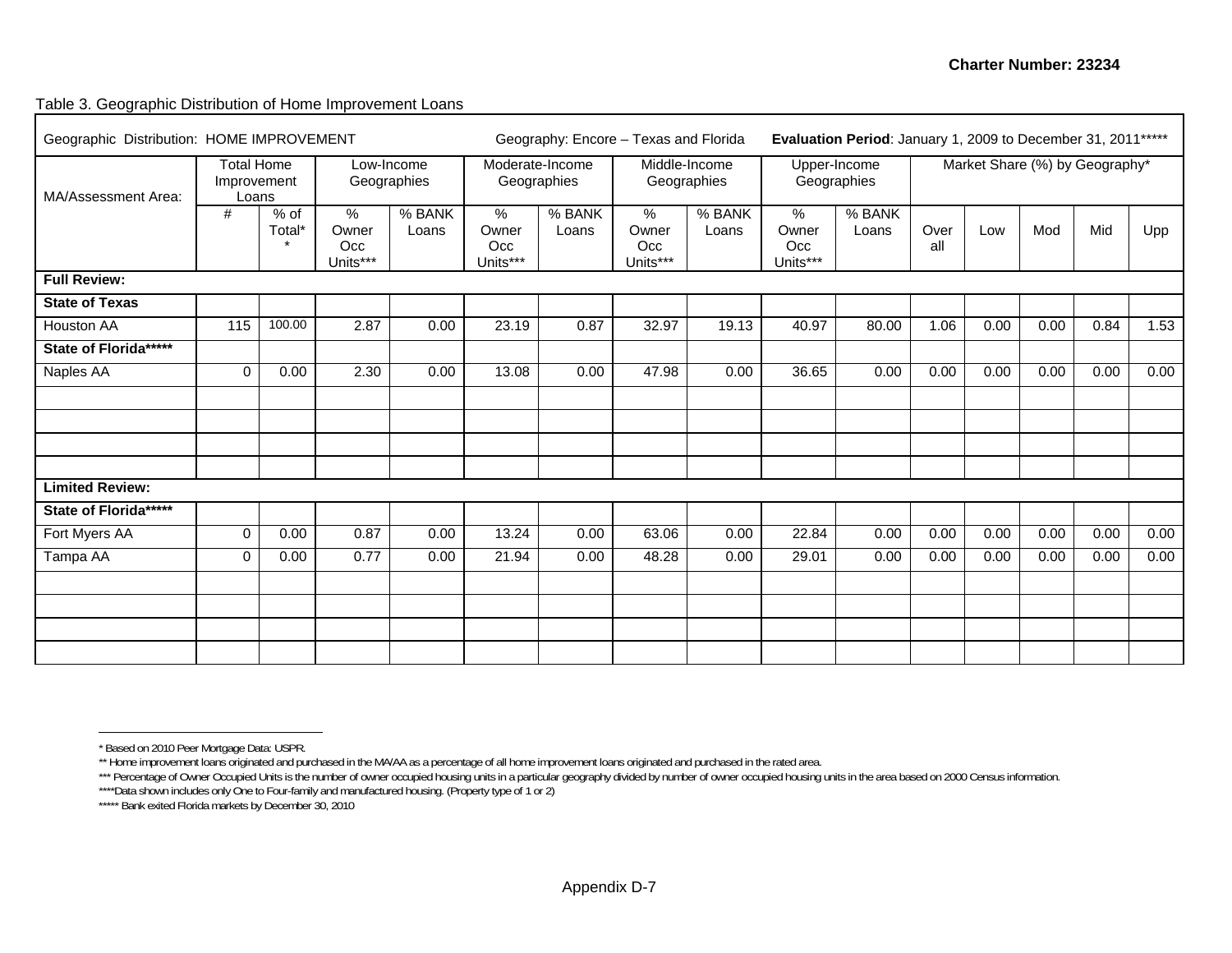#### Table 4. Geographic Distribution of Home Mortgage Refinance Loans

| Geographic Distribution: HOME MORTGAGE REFINANCE |                                                     |                 |                            |                 |                                |                 | Geography: Encore - Texas and Florida |                 | Evaluation Period: January 1, 2009 to December 31, 2011 ***** |                 |                                |      |      |      |      |
|--------------------------------------------------|-----------------------------------------------------|-----------------|----------------------------|-----------------|--------------------------------|-----------------|---------------------------------------|-----------------|---------------------------------------------------------------|-----------------|--------------------------------|------|------|------|------|
| MA/Assessment Area:                              | <b>Total Home</b><br>Mortgage<br>Refinance<br>Loans |                 | Low-Income<br>Geographies  |                 | Moderate-Income<br>Geographies |                 | Middle-Income<br>Geographies          |                 | Upper-Income<br>Geographies                                   |                 | Market Share (%) by Geography* |      |      |      |      |
|                                                  | #                                                   | % of<br>Total** | % Owner<br>Occ<br>Units*** | % BANK<br>Loans | % Owner<br>Occ<br>Units***     | % BANK<br>Loans | % Owner<br>Occ<br>Units***            | % BANK<br>Loans | % Owner<br>Occ.<br>Units***                                   | % BANK<br>Loans | Over<br>all                    | Low  | Mod  | Mid  | Upp  |
| <b>Full Review:</b>                              |                                                     |                 |                            |                 |                                |                 |                                       |                 |                                                               |                 |                                |      |      |      |      |
| <b>State of Texas</b>                            |                                                     |                 |                            |                 |                                |                 |                                       |                 |                                                               |                 |                                |      |      |      |      |
| <b>Houston AA</b>                                | 554                                                 | 100.00          | 2.87                       | 1.26            | 23.19                          | 8.12            | 32.97                                 | 15.16           | 40.97                                                         | 75.45           | 0.23                           | 0.12 | 0.28 | 0.19 | 0.24 |
| State of Florida*****                            |                                                     |                 |                            |                 |                                |                 |                                       |                 |                                                               |                 |                                |      |      |      |      |
| Naples AA                                        | 0                                                   | 0.00            | 2.30                       | 0.00            | 13.08                          | 0.00            | 47.98                                 | 0.00            | 36.65                                                         | 0.00            | 0.00                           | 0.00 | 0.00 | 0.00 | 0.00 |
|                                                  |                                                     |                 |                            |                 |                                |                 |                                       |                 |                                                               |                 |                                |      |      |      |      |
|                                                  |                                                     |                 |                            |                 |                                |                 |                                       |                 |                                                               |                 |                                |      |      |      |      |
|                                                  |                                                     |                 |                            |                 |                                |                 |                                       |                 |                                                               |                 |                                |      |      |      |      |
|                                                  |                                                     |                 |                            |                 |                                |                 |                                       |                 |                                                               |                 |                                |      |      |      |      |
| <b>Limited Review:</b>                           |                                                     |                 |                            |                 |                                |                 |                                       |                 |                                                               |                 |                                |      |      |      |      |
| State of Florida******                           |                                                     |                 |                            |                 |                                |                 |                                       |                 |                                                               |                 |                                |      |      |      |      |
| Fort Myers AA                                    | 0                                                   | 0.00            | 0.87                       | 0.00            | 13.24                          | 0.00            | 63.06                                 | 0.00            | 22.84                                                         | 0.00            | 0.00                           | 0.00 | 0.00 | 0.00 | 0.00 |
| Tampa AA                                         | $\mathbf 0$                                         | 0.00            | 0.77                       | 0.00            | 21.94                          | 0.00            | 48.28                                 | 0.00            | 29.01                                                         | 0.00            | 0.00                           | 0.00 | 0.00 | 0.00 | 0.00 |
|                                                  |                                                     |                 |                            |                 |                                |                 |                                       |                 |                                                               |                 |                                |      |      |      |      |
|                                                  |                                                     |                 |                            |                 |                                |                 |                                       |                 |                                                               |                 |                                |      |      |      |      |
|                                                  |                                                     |                 |                            |                 |                                |                 |                                       |                 |                                                               |                 |                                |      |      |      |      |
|                                                  |                                                     |                 |                            |                 |                                |                 |                                       |                 |                                                               |                 |                                |      |      |      |      |

<sup>\*</sup> Based on 2010 Peer Mortgage Data: USPR.

<sup>\*\*</sup> Home mortgage refinance loans originated and purchased in the MA/AA as a percentage of all home mortgage refinance loans originated and purchased in the rated area.

<sup>\*\*\*</sup> Percentage of Owner Occupied Units is the number of owner occupied housing units in a particular geography divided by number of owner occupied housing units in the area based on 2000 Census information.

<sup>\*\*\*\*</sup>Data shown includes only One to Four-family and manufactured housing. (Property type of 1 or 2)

<sup>\*\*\*\*\*</sup> Bank exited Florida markets by December 30, 2010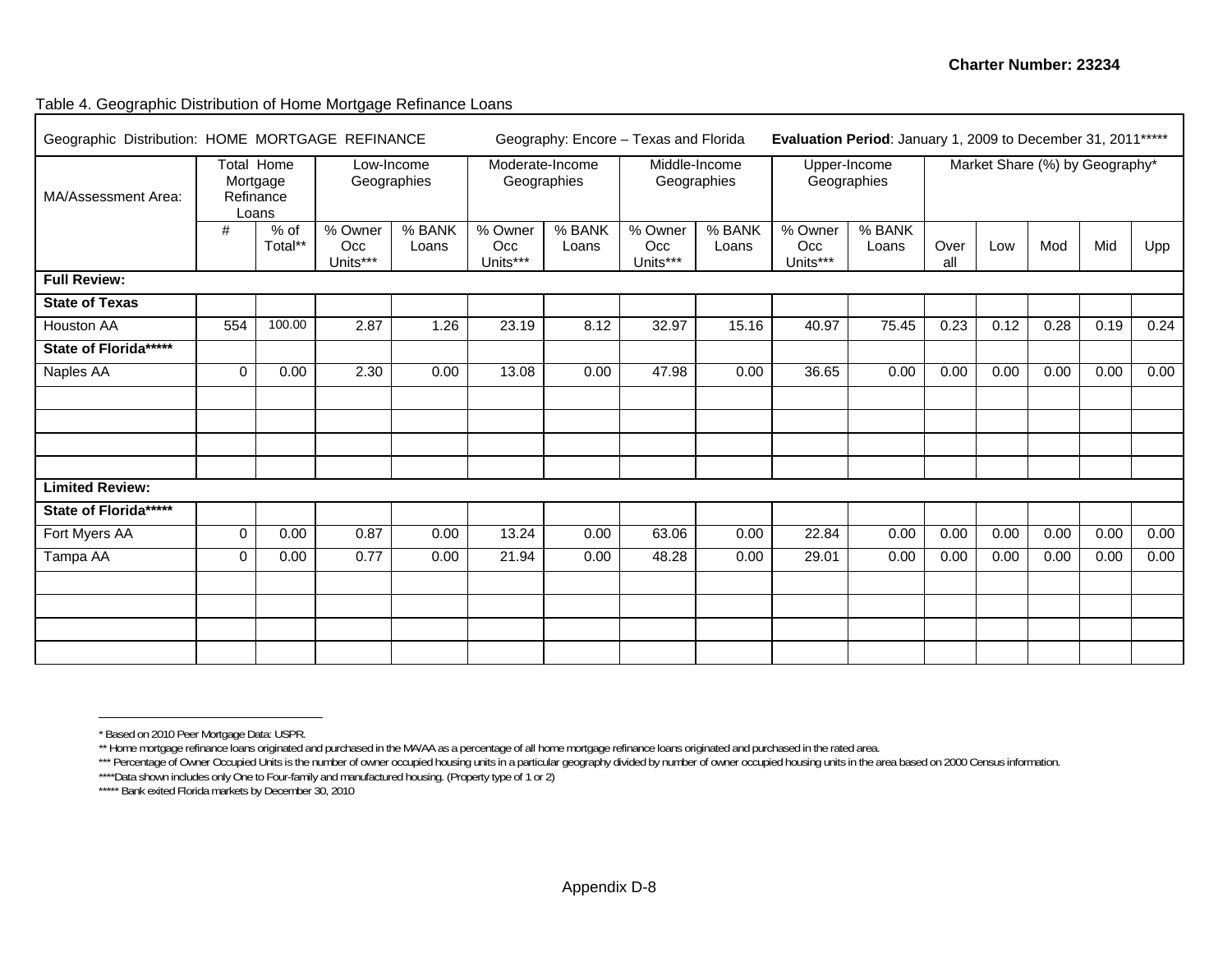#### Table 5. Geographic Distribution of Multifamily Loans

| Geographic Distribution: MULTIFAMILY<br>Total<br>Low-Income |             |                      |                     |                 | Geography: Encore - Texas and Florida |                                |                  |                              |                  |                             | Evaluation Period: January 1, 2009 to December 31, 2011 ***** |      |      |                                |      |  |
|-------------------------------------------------------------|-------------|----------------------|---------------------|-----------------|---------------------------------------|--------------------------------|------------------|------------------------------|------------------|-----------------------------|---------------------------------------------------------------|------|------|--------------------------------|------|--|
| MA/Assessment Area:                                         |             | Multifamily<br>Loans |                     | Geographies     |                                       | Moderate-Income<br>Geographies |                  | Middle-Income<br>Geographies |                  | Upper-Income<br>Geographies |                                                               |      |      | Market Share (%) by Geography* |      |  |
|                                                             | #           | $%$ of<br>Total**    | % of MF<br>Units*** | % BANK<br>Loans | % MF<br>Units***                      | % BANK<br>Loans                | % MF<br>Units*** | % BANK<br>Loans              | % MF<br>Units*** | % BANK<br>Loans             | Over<br>all                                                   | Low  | Mod  | Mid                            | Upp  |  |
| <b>Full Review:</b>                                         |             |                      |                     |                 |                                       |                                |                  |                              |                  |                             |                                                               |      |      |                                |      |  |
| <b>State of Texas</b>                                       |             |                      |                     |                 |                                       |                                |                  |                              |                  |                             |                                                               |      |      |                                |      |  |
| Houston AA                                                  | 10          | 100.00               | 9.84                | 30.00           | 35.87                                 | 20.00                          | 30.30            | 50.00                        | 23.99            | 0.00                        | 2.70                                                          | 7.69 | 0.00 | 5.36                           | 0.00 |  |
| State of Florida*****                                       |             |                      |                     |                 |                                       |                                |                  |                              |                  |                             |                                                               |      |      |                                |      |  |
| Naples AA                                                   | $\Omega$    | 0.00                 | 2.08                | 0.00            | 7.03                                  | 0.00                           | 35.11            | 0.00                         | 55.78            | 0.00                        | 0.00                                                          | 0.00 | 0.00 | 0.00                           | 0.00 |  |
|                                                             |             |                      |                     |                 |                                       |                                |                  |                              |                  |                             |                                                               |      |      |                                |      |  |
|                                                             |             |                      |                     |                 |                                       |                                |                  |                              |                  |                             |                                                               |      |      |                                |      |  |
|                                                             |             |                      |                     |                 |                                       |                                |                  |                              |                  |                             |                                                               |      |      |                                |      |  |
| <b>Limited Review:</b>                                      |             |                      |                     |                 |                                       |                                |                  |                              |                  |                             |                                                               |      |      |                                |      |  |
| State of Florida******                                      |             |                      |                     |                 |                                       |                                |                  |                              |                  |                             |                                                               |      |      |                                |      |  |
| Fort Myers AA                                               | $\Omega$    | 0.00                 | 1.45                | 0.00            | 15.27                                 | 0.00                           | 44.37            | 0.00                         | 38.90            | 0.00                        | 0.00                                                          | 0.00 | 0.00 | 0.00                           | 0.00 |  |
| Tampa AA                                                    | $\mathbf 0$ | 0.00                 | 4.33                | 0.00            | 18.88                                 | 0.00                           | 49.17            | 0.00                         | 27.61            | 0.00                        | 0.00                                                          | 0.00 | 0.00 | 0.00                           | 0.00 |  |
|                                                             |             |                      |                     |                 |                                       |                                |                  |                              |                  |                             |                                                               |      |      |                                |      |  |
|                                                             |             |                      |                     |                 |                                       |                                |                  |                              |                  |                             |                                                               |      |      |                                |      |  |
|                                                             |             |                      |                     |                 |                                       |                                |                  |                              |                  |                             |                                                               |      |      |                                |      |  |
|                                                             |             |                      |                     |                 |                                       |                                |                  |                              |                  |                             |                                                               |      |      |                                |      |  |

<sup>\*</sup> Based on 2010 Peer Mortgage Data: USPR

<sup>\*\*</sup> Multifamily loans originated and purchased in the MA/AA as a percentage of all multifamily loans originated and purchased in the rated area.

<sup>\*\*\*</sup> Percentage of multifamily units is the number of multifamily housing units in a particular geography divided by number of multifamily housing units in the area based on 2000 Census information.

<sup>\*\*\*\*</sup>Multifamily loan distribution includes Home Purchases, Home Improvement and Refinances.

<sup>\*\*\*\*\*\*</sup> Bank exited Florida markets by December 30, 2010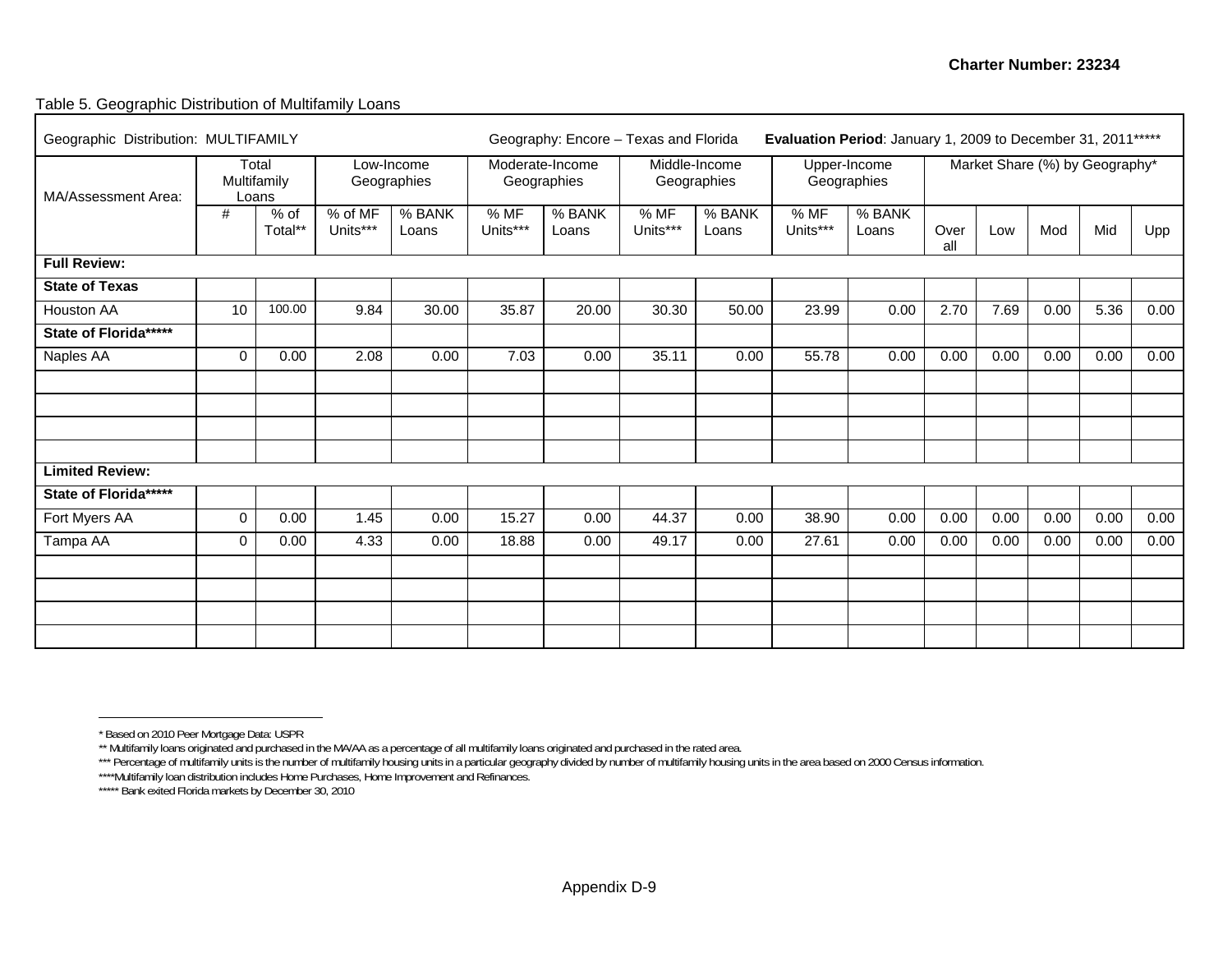Table 6. Geographic Distribution of Small Loans to Businesses

| Geographic Distribution: SMALL LOANS TO BUSINESSES<br><b>Total Small</b> |     |                          |                                      |                           |                                    |                           | Geography: Encore - Texas and Florida | Evaluation Period: January 1, 2009 to December 31, 2011**** |                                      |                                       |         |      |                                |      |      |
|--------------------------------------------------------------------------|-----|--------------------------|--------------------------------------|---------------------------|------------------------------------|---------------------------|---------------------------------------|-------------------------------------------------------------|--------------------------------------|---------------------------------------|---------|------|--------------------------------|------|------|
| MA/Assessment                                                            |     | <b>Business</b><br>Loans | Low-Income<br>Geographies            |                           | Moderate-Income<br>Geographies     |                           | Middle-Income<br>Geographies          |                                                             | Upper-Income<br>Geographies          |                                       |         |      | Market Share (%) by Geography* |      |      |
| Area:                                                                    | #   | % of<br>Total*           | $%$ of<br><b>Businesses</b><br>$***$ | ℅<br><b>BANK</b><br>Loans | % of<br><b>Businesses</b><br>$***$ | %<br><b>BANK</b><br>Loans | % of<br><b>Businesses</b><br>$***$    | $\%$<br><b>BANK</b><br>Loans                                | $%$ of<br><b>Businesses</b><br>$***$ | $\frac{9}{6}$<br><b>BANK</b><br>Loans | Overall | Low  | Mod                            | Mid  | Upp  |
| <b>Full Review:</b>                                                      |     |                          |                                      |                           |                                    |                           |                                       |                                                             |                                      |                                       |         |      |                                |      |      |
| <b>State of Texas</b>                                                    |     |                          |                                      |                           |                                    |                           |                                       |                                                             |                                      |                                       |         |      |                                |      |      |
| Houston AA                                                               | 743 | 89.63                    | 3.66                                 | 3.36                      | 20.66                              | 15.75                     | 28.26                                 | 17.90                                                       | 46.87                                | 62.99                                 | 0.27    | 0.29 | 0.20                           | 0.21 | 0.34 |
| State of Florida****                                                     |     |                          |                                      |                           |                                    |                           |                                       |                                                             |                                      |                                       |         |      |                                |      |      |
| Naples AA                                                                | 50  | 6.03                     | 1.46                                 | 0.00                      | 10.63                              | 2.00                      | 44.78                                 | 38.00                                                       | 43.14                                | 60.00                                 | 0.50    | 0.00 | 0.25                           | 0.49 | 0.58 |
|                                                                          |     |                          |                                      |                           |                                    |                           |                                       |                                                             |                                      |                                       |         |      |                                |      |      |
|                                                                          |     |                          |                                      |                           |                                    |                           |                                       |                                                             |                                      |                                       |         |      |                                |      |      |
|                                                                          |     |                          |                                      |                           |                                    |                           |                                       |                                                             |                                      |                                       |         |      |                                |      |      |
|                                                                          |     |                          |                                      |                           |                                    |                           |                                       |                                                             |                                      |                                       |         |      |                                |      |      |
| <b>Limited Review:</b>                                                   |     |                          |                                      |                           |                                    |                           |                                       |                                                             |                                      |                                       |         |      |                                |      |      |
| State of Florida****                                                     |     |                          |                                      |                           |                                    |                           |                                       |                                                             |                                      |                                       |         |      |                                |      |      |
| Fort Myers AA                                                            | 15  | 1.81                     | 0.63                                 | 0.00                      | 12.13                              | 13.33                     | 60.60                                 | 73.33                                                       | 26.64                                | 13.33                                 | 0.06    | 0.00 | 0.00                           | 0.11 | 0.00 |
| Tampa AA                                                                 | 21  | 2.53                     | 1.41                                 | 0.00                      | 21.26                              | 14.29                     | 42.74                                 | 38.10                                                       | 34.58                                | 47.62                                 | 0.02    | 0.00 | 0.01                           | 0.01 | 0.05 |
|                                                                          |     |                          |                                      |                           |                                    |                           |                                       |                                                             |                                      |                                       |         |      |                                |      |      |
|                                                                          |     |                          |                                      |                           |                                    |                           |                                       |                                                             |                                      |                                       |         |      |                                |      |      |
|                                                                          |     |                          |                                      |                           |                                    |                           |                                       |                                                             |                                      |                                       |         |      |                                |      |      |
|                                                                          |     |                          |                                      |                           |                                    |                           |                                       |                                                             |                                      |                                       |         |      |                                |      |      |

<sup>\*</sup> Based on 2010 Peer Small Business Data: US.and PR

<sup>\*\*</sup> Small loans to businesses originated and purchased in the MA/AA as a percentage of all small loans to businesses originated and purchased in the rated area.<br>\*\*\* Source Data - Dun and Bradstreet 2011.

<sup>\*\*\*\*</sup> Bank exited Florida markets by December 30, 2010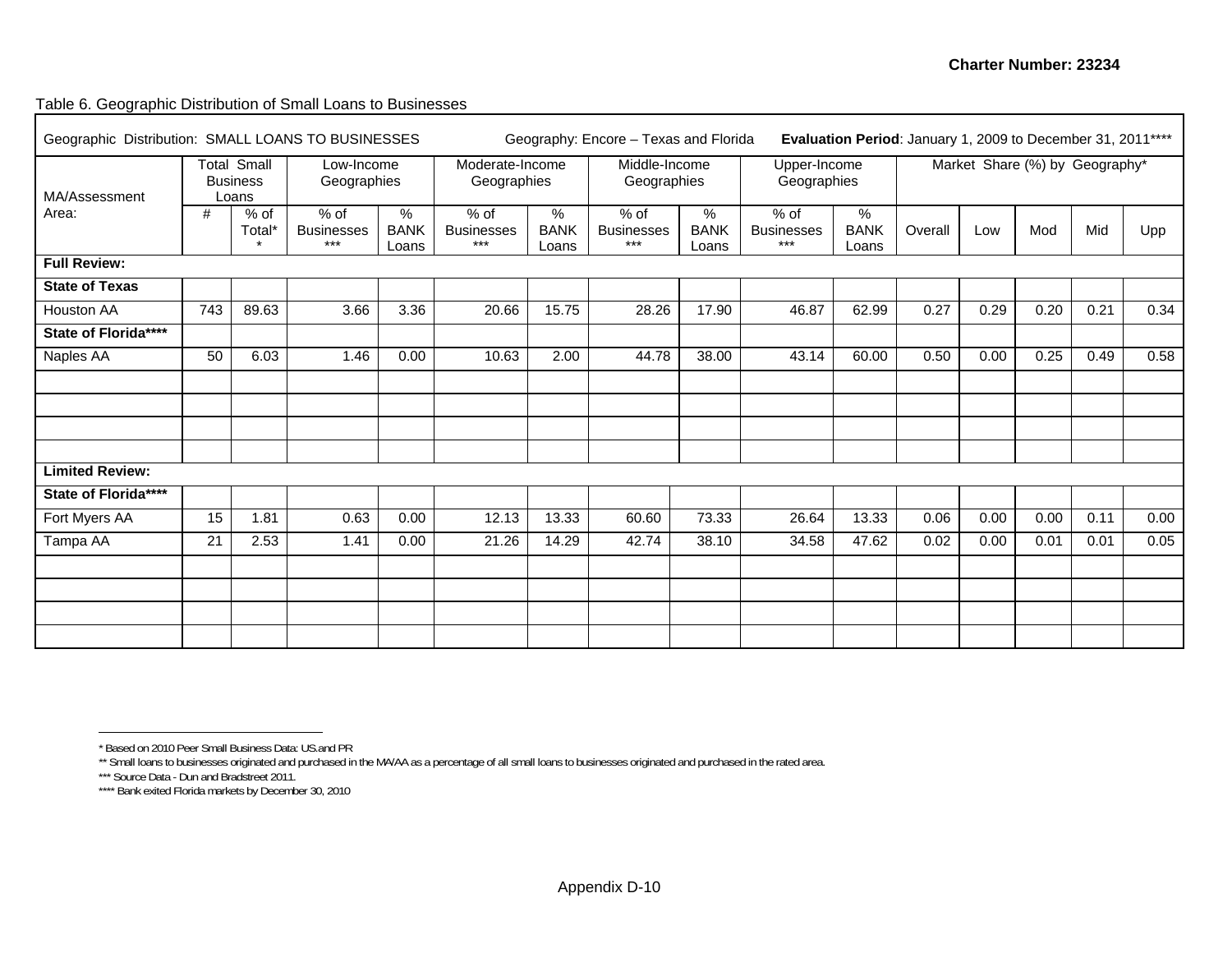#### Table 7. Geographic Distribution of Small Loans to Farms

| Geographic Distribution: SMALL LOANS TO FARMS |          |                                  |                    |                 | Geography: Encore - Texas and Florida |                 | Evaluation Period: January 1, 2009 to December 31, 2011**** |                              |                  |                             |         |                                |      |      |      |
|-----------------------------------------------|----------|----------------------------------|--------------------|-----------------|---------------------------------------|-----------------|-------------------------------------------------------------|------------------------------|------------------|-----------------------------|---------|--------------------------------|------|------|------|
|                                               |          | <b>Total Small</b><br>Farm Loans | Geographies        | Low-Income      | Moderate-Income                       | Geographies     |                                                             | Middle-Income<br>Geographies |                  | Upper-Income<br>Geographies |         | Market Share (%) by Geography* |      |      |      |
| MA/Assessment Area:                           | #        | $%$ of<br>Total**                | $%$ of<br>Farms*** | % BANK<br>Loans | $%$ of<br>Farms***                    | % BANK<br>Loans | $%$ of<br>Farms***                                          | % BANK<br>Loans              | % of<br>Farms*** | % BANK<br>Loans             | Overall | Low                            | Mod  | Mid  | Upp  |
| <b>Full Review:</b>                           |          |                                  |                    |                 |                                       |                 |                                                             |                              |                  |                             |         |                                |      |      |      |
| <b>State of Texas</b>                         |          |                                  |                    |                 |                                       |                 |                                                             |                              |                  |                             |         |                                |      |      |      |
| Houston AA                                    | $\Omega$ | 0.00                             | 2.48               | 0.00            | 18.32                                 | 0.00            | 38.18                                                       | 0.00                         | 40.83            | 0.00                        | 0.00    | 0.00                           | 0.00 | 0.00 | 0.00 |
| State of Florida****                          |          |                                  |                    |                 |                                       |                 |                                                             |                              |                  |                             |         |                                |      |      |      |
| Naples AA                                     | $\Omega$ | 0.00                             | 3.98               | 0.00            | 19.27                                 | 0.00            | 52.42                                                       | 0.00                         | 24.32            | 0.00                        | 0.00    | 0.00                           | 0.00 | 0.00 | 0.00 |
|                                               |          |                                  |                    |                 |                                       |                 |                                                             |                              |                  |                             |         |                                |      |      |      |
|                                               |          |                                  |                    |                 |                                       |                 |                                                             |                              |                  |                             |         |                                |      |      |      |
|                                               |          |                                  |                    |                 |                                       |                 |                                                             |                              |                  |                             |         |                                |      |      |      |
|                                               |          |                                  |                    |                 |                                       |                 |                                                             |                              |                  |                             |         |                                |      |      |      |
| <b>Limited Review:</b>                        |          |                                  |                    |                 |                                       |                 |                                                             |                              |                  |                             |         |                                |      |      |      |
| State of Florida****                          |          |                                  |                    |                 |                                       |                 |                                                             |                              |                  |                             |         |                                |      |      |      |
| Fort Myers AA                                 | $\Omega$ | 0.00                             | 0.55               | 0.00            | 10.58                                 | 0.00            | 71.57                                                       | 0.00                         | 17.29            | 0.00                        | 0.00    | 0.00                           | 0.00 | 0.00 | 0.00 |
| Tampa AA                                      | 0        | 0.00                             | 0.59               | 0.00            | 23.12                                 | 0.00            | 48.74                                                       | 0.00                         | 27.55            | 0.00                        | 0.00    | 0.00                           | 0.00 | 0.00 | 0.00 |
|                                               |          |                                  |                    |                 |                                       |                 |                                                             |                              |                  |                             |         |                                |      |      |      |
|                                               |          |                                  |                    |                 |                                       |                 |                                                             |                              |                  |                             |         |                                |      |      |      |
|                                               |          |                                  |                    |                 |                                       |                 |                                                             |                              |                  |                             |         |                                |      |      |      |
|                                               |          |                                  |                    |                 |                                       |                 |                                                             |                              |                  |                             |         |                                |      |      |      |

<sup>\*</sup> Based on 2010 Peer Small Business Data: US.

<sup>\*\*</sup> Small loans to farms originated and purchased in the MA/AA as a percentage of all small loans to farms originated and purchased in the rated area.<br>\*\*\* Source Data - Dun and Bradstreet 2011.

<sup>\*\*\*\*</sup> Bank exited Florida markets by December 30, 2010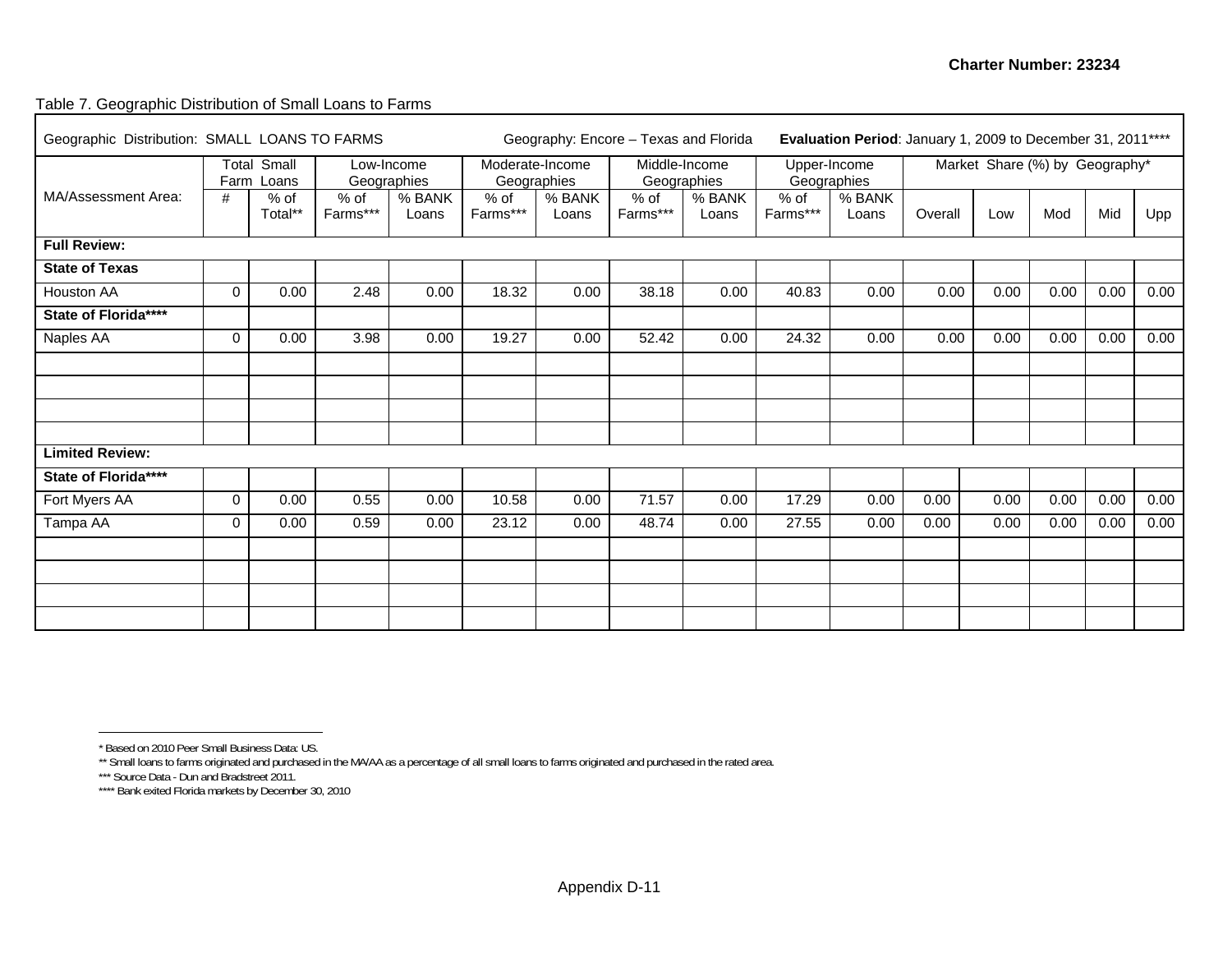#### Table 8. Borrower Distribution of Home Purchase Loans

| Borrower Distribution: HOME PURCHASE |             |                                 | Geography: Encore - Texas and Florida | Evaluation Period: January 1, 2009 to December 31, 2011 ****** |                                     |                         |                                   |                           |                                     |                                    |             |      |                           |      |      |
|--------------------------------------|-------------|---------------------------------|---------------------------------------|----------------------------------------------------------------|-------------------------------------|-------------------------|-----------------------------------|---------------------------|-------------------------------------|------------------------------------|-------------|------|---------------------------|------|------|
| MA/Assessment Area:                  |             | Total Home<br>Purchase<br>Loans | Low-Income<br><b>Borrowers</b>        |                                                                | Moderate-Income<br><b>Borrowers</b> |                         | Middle-Income<br><b>Borrowers</b> |                           | Upper-Income<br><b>Borrowers</b>    |                                    |             |      | Market Share <sup>®</sup> |      |      |
|                                      | #           | $%$ of<br>Total                 | ℅<br>$***$<br>Families                | $\%$<br>BANK<br>Loans                                          | %<br>$***$<br>Families <sup>*</sup> | % BANK<br>****<br>Loans | %<br>$***$<br>Families"           | %<br><b>BANK</b><br>Loans | %<br>$***$<br>Families <sup>*</sup> | %<br><b>BANK</b><br>$***$<br>Loans | Over<br>all | Low  | Mod                       | Mid  | Upp  |
| <b>Full Review:</b>                  |             |                                 |                                       |                                                                |                                     |                         |                                   |                           |                                     |                                    |             |      |                           |      |      |
| <b>State of Texas</b>                |             |                                 |                                       |                                                                |                                     |                         |                                   |                           |                                     |                                    |             |      |                           |      |      |
| Houston AA                           | 995         | 99.90                           | 22.61                                 | 0.00                                                           | 17.36                               | 1.31                    | 18.97                             | 3.73                      | 41.06                               | 94.95                              | 0.40        | 0.00 | 0.03                      | 0.07 | 0.79 |
| State of Florida ******              |             |                                 |                                       |                                                                |                                     |                         |                                   |                           |                                     |                                    |             |      |                           |      |      |
| Naples AA                            | $\mathbf 1$ | 0.10                            | 19.06                                 | 0.00                                                           | 19.32                               | 0.00                    | 20.65                             | 0.00                      | 40.97                               | 100.00                             | 0.00        | 0.00 | 0.00                      | 0.00 | 0.00 |
|                                      |             |                                 |                                       |                                                                |                                     |                         |                                   |                           |                                     |                                    |             |      |                           |      |      |
|                                      |             |                                 |                                       |                                                                |                                     |                         |                                   |                           |                                     |                                    |             |      |                           |      |      |
|                                      |             |                                 |                                       |                                                                |                                     |                         |                                   |                           |                                     |                                    |             |      |                           |      |      |
|                                      |             |                                 |                                       |                                                                |                                     |                         |                                   |                           |                                     |                                    |             |      |                           |      |      |
| <b>Limited Review:</b>               |             |                                 |                                       |                                                                |                                     |                         |                                   |                           |                                     |                                    |             |      |                           |      |      |
| State of Florida *******             |             |                                 |                                       |                                                                |                                     |                         |                                   |                           |                                     |                                    |             |      |                           |      |      |
| Fort Myers AA                        | $\mathbf 0$ | 0.00                            | 17.16                                 | 0.00                                                           | 19.96                               | 0.00                    | 23.32                             | 0.00                      | 39.56                               | 0.00                               | 0.00        | 0.00 | 0.00                      | 0.00 | 0.00 |
| Tampa AA                             | 0           | 0.00                            | 18.87                                 | 0.00                                                           | 19.12                               | 0.00                    | 22.01                             | 0.00                      | 40.01                               | 0.00                               | 0.00        | 0.00 | 0.00                      | 0.00 | 0.00 |
|                                      |             |                                 |                                       |                                                                |                                     |                         |                                   |                           |                                     |                                    |             |      |                           |      |      |
|                                      |             |                                 |                                       |                                                                |                                     |                         |                                   |                           |                                     |                                    |             |      |                           |      |      |
|                                      |             |                                 |                                       |                                                                |                                     |                         |                                   |                           |                                     |                                    |             |      |                           |      |      |
|                                      |             |                                 |                                       |                                                                |                                     |                         |                                   |                           |                                     |                                    |             |      |                           |      |      |

<sup>\*</sup> Based on 2010 Peer Mortgage Data: USPR

<sup>\*\*</sup> Home purchase loans originated and purchased in the MA/AA as a percentage of all home purchase loans originated and purchased in the rated area.

<sup>\*\*\*</sup> Percentage of Families is based on the 2000 Census information.

<sup>\*\*\*\*</sup> As a percentage of loans with borrower income information available. No information was available for 0.4% of loans originated and purchased by Bank.

<sup>\*\*\*\*\*</sup>Data shown includes only One to Four-family and manufactured housing.(Property type of 1 or 2)

<sup>\*\*\*\*\*\*</sup> Bank exited Florida markets by December 30, 2010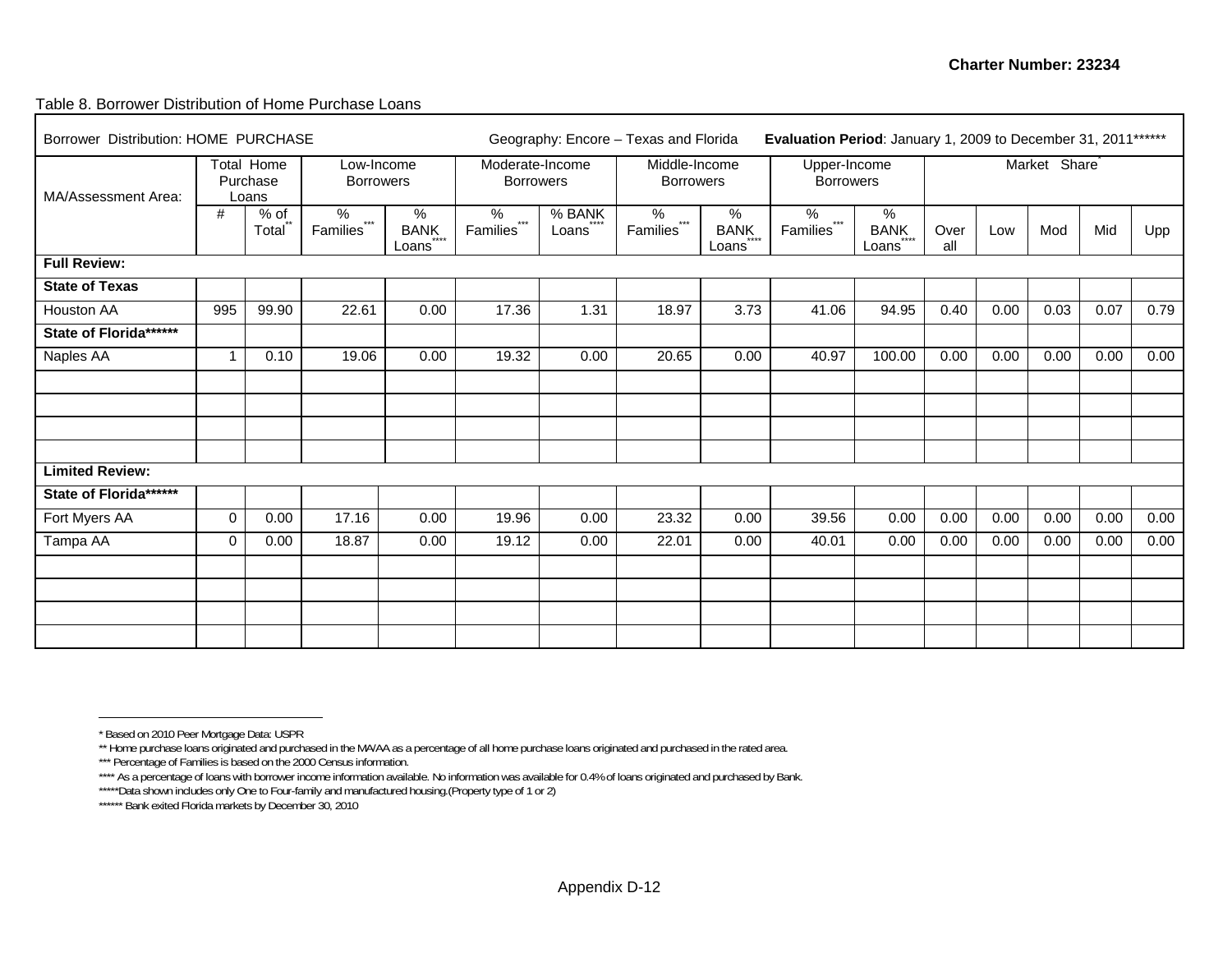#### Table 9. Borrower Distribution of Home Improvement Loans

| Borrower Distribution: HOME IMPROVEMENT | Geography: Encore - Texas and Florida |                                           |                                        |                           |                                        | Evaluation Period: January 1, 2009 to December 31, 2011****** |                                        |                           |                                        |                           |             |      |                           |      |      |
|-----------------------------------------|---------------------------------------|-------------------------------------------|----------------------------------------|---------------------------|----------------------------------------|---------------------------------------------------------------|----------------------------------------|---------------------------|----------------------------------------|---------------------------|-------------|------|---------------------------|------|------|
| MA/Assessment Area:                     |                                       | <b>Total Home</b><br>Improvement<br>Loans | Low-Income<br><b>Borrowers</b>         |                           | Moderate-Income<br><b>Borrowers</b>    |                                                               | Middle-Income<br><b>Borrowers</b>      |                           | Upper-Income<br><b>Borrowers</b>       |                           |             |      | Market Share <sup>®</sup> |      |      |
|                                         | #                                     | $%$ of<br>Total**                         | $\%$<br>$***$<br>Families <sup>®</sup> | %<br><b>BANK</b><br>Loans | $\%$<br>$***$<br>Families <sup>"</sup> | %<br><b>BANK</b><br>Loans                                     | $\%$<br>$***$<br>Families <sup>"</sup> | %<br><b>BANK</b><br>Loans | $\%$<br>$***$<br>Families <sup>®</sup> | %<br><b>BANK</b><br>Loans | Over<br>all | Low  | Mod                       | Mid  | Upp  |
| <b>Full Review:</b>                     |                                       |                                           |                                        |                           |                                        |                                                               |                                        |                           |                                        |                           |             |      |                           |      |      |
| <b>State of Texas</b>                   |                                       |                                           |                                        |                           |                                        |                                                               |                                        |                           |                                        |                           |             |      |                           |      |      |
| Houston AA                              | 115                                   | 100.00                                    | 22.61                                  | 0.00                      | 17.36                                  | 0.00                                                          | 18.97                                  | 3.54                      | $\overline{4}1.06$                     | 96.46                     | 1.10        | 0.00 | 0.00                      | 0.44 | 1.70 |
| State of Florida ******                 |                                       |                                           |                                        |                           |                                        |                                                               |                                        |                           |                                        |                           |             |      |                           |      |      |
| Naples AA                               | 0                                     | 0.00                                      | 19.06                                  | 0.00                      | 19.32                                  | 0.00                                                          | 20.65                                  | 0.00                      | 40.97                                  | 0.00                      | 0.00        | 0.00 | 0.00                      | 0.00 | 0.00 |
|                                         |                                       |                                           |                                        |                           |                                        |                                                               |                                        |                           |                                        |                           |             |      |                           |      |      |
|                                         |                                       |                                           |                                        |                           |                                        |                                                               |                                        |                           |                                        |                           |             |      |                           |      |      |
|                                         |                                       |                                           |                                        |                           |                                        |                                                               |                                        |                           |                                        |                           |             |      |                           |      |      |
|                                         |                                       |                                           |                                        |                           |                                        |                                                               |                                        |                           |                                        |                           |             |      |                           |      |      |
| <b>Limited Review:</b>                  |                                       |                                           |                                        |                           |                                        |                                                               |                                        |                           |                                        |                           |             |      |                           |      |      |
| State of Florida *******                |                                       |                                           |                                        |                           |                                        |                                                               |                                        |                           |                                        |                           |             |      |                           |      |      |
| Fort Myers AA                           | $\mathbf 0$                           | 0.00                                      | 17.16                                  | 0.00                      | 19.96                                  | 0.00                                                          | 23.32                                  | 0.00                      | 39.56                                  | 0.00                      | 0.00        | 0.00 | 0.00                      | 0.00 | 0.00 |
| Tampa AA                                | $\mathbf 0$                           | 0.00                                      | 18.87                                  | 0.00                      | 19.12                                  | 0.00                                                          | 22.01                                  | 0.00                      | 40.01                                  | 0.00                      | 0.00        | 0.00 | 0.00                      | 0.00 | 0.00 |
|                                         |                                       |                                           |                                        |                           |                                        |                                                               |                                        |                           |                                        |                           |             |      |                           |      |      |
|                                         |                                       |                                           |                                        |                           |                                        |                                                               |                                        |                           |                                        |                           |             |      |                           |      |      |
|                                         |                                       |                                           |                                        |                           |                                        |                                                               |                                        |                           |                                        |                           |             |      |                           |      |      |
|                                         |                                       |                                           |                                        |                           |                                        |                                                               |                                        |                           |                                        |                           |             |      |                           |      |      |

<sup>\*</sup> Based on 2010 Peer Mortgage Data: USPR

<sup>\*\*</sup> Home improvement loans originated and purchased in the MA/AA as a percentage of all home improvement loans originated and purchased in the rated area.

<sup>\*\*\*</sup> Percentage of Families is based on the 2000 Census information.

<sup>\*\*\*\*</sup> As a percentage of loans with borrower income information available. No information was available for 1.7% of loans originated and purchased by Bank.

<sup>\*\*\*\*\*</sup>Data shown includes only One to Four-family and manufactured housing. (Property type of 1 or 2)

<sup>\*\*\*\*\*\*</sup> Bank exited Florida markets by December 30, 2010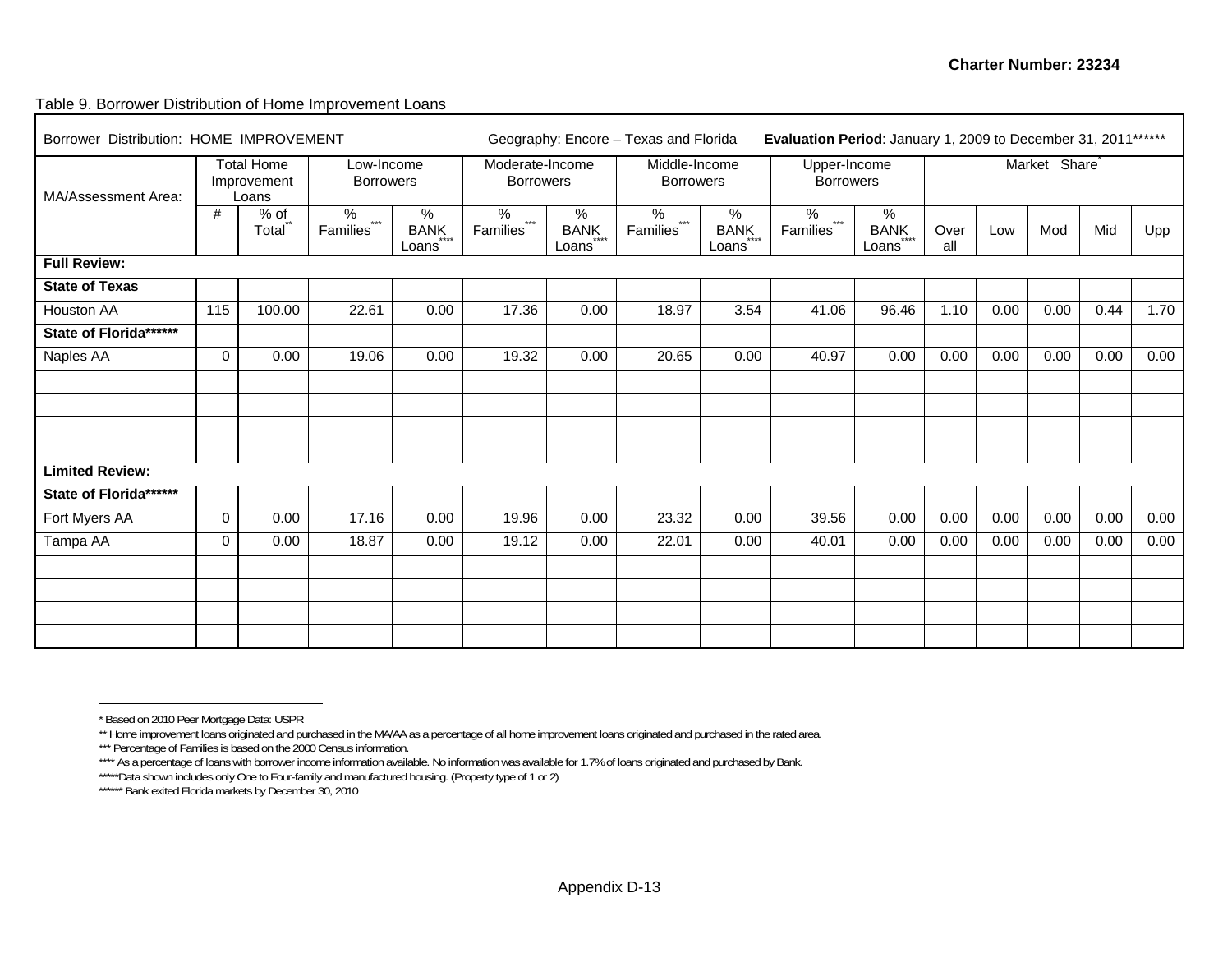Table 10. Borrower Distribution of Home Mortgage Refinance Loans

| Borrower Distribution: HOME MORTGAGE REFINANCE<br><b>Total Home</b><br>Low-Income |             |                                |                           |                       |                                     |                       | Geography: Encore - Texas and Florida |                       | Evaluation Period: January 1, 2009 to December 31, 2011****** |                       |             |      |                           |      |      |
|-----------------------------------------------------------------------------------|-------------|--------------------------------|---------------------------|-----------------------|-------------------------------------|-----------------------|---------------------------------------|-----------------------|---------------------------------------------------------------|-----------------------|-------------|------|---------------------------|------|------|
| MA/Assessment Area:                                                               |             | Mortgage<br>Refinance<br>Loans | <b>Borrowers</b>          |                       | Moderate-Income<br><b>Borrowers</b> |                       | Middle-Income<br><b>Borrowers</b>     |                       | Upper-Income<br><b>Borrowers</b>                              |                       |             |      | Market Share <sup>®</sup> |      |      |
|                                                                                   | #           | $%$ of<br>Total                | $\%$<br>$***$<br>Families | $\%$<br>BANK<br>Loans | $\frac{9}{6}$<br>$***$<br>Families  | $\%$<br>BANK<br>Loans | $\frac{9}{6}$<br>$***$<br>Families    | $\%$<br>BANK<br>Loans | $\frac{8}{6}$<br>$***$<br>Families                            | $\%$<br>BANK<br>Loans | Over<br>all | Low  | Mod                       | Mid  | Upp  |
| <b>Full Review:</b>                                                               |             |                                |                           |                       |                                     |                       |                                       |                       |                                                               |                       |             |      |                           |      |      |
| <b>State of Texas</b>                                                             |             |                                |                           |                       |                                     |                       |                                       |                       |                                                               |                       |             |      |                           |      |      |
| Houston AA                                                                        | 554         | 100.00                         | 22.61                     | 0.00                  | 17.36                               | 1.09                  | 18.97                                 | 4.53                  | 41.06                                                         | 94.38                 | 0.27        | 0.00 | 0.04                      | 0.06 | 0.36 |
| State of Florida ******                                                           |             |                                |                           |                       |                                     |                       |                                       |                       |                                                               |                       |             |      |                           |      |      |
| Naples AA                                                                         | $\mathbf 0$ | 0.00                           | 19.06                     | 0.00                  | 19.32                               | 0.00                  | 20.65                                 | 0.00                  | 40.97                                                         | 0.00                  | 0.00        | 0.00 | 0.00                      | 0.00 | 0.00 |
|                                                                                   |             |                                |                           |                       |                                     |                       |                                       |                       |                                                               |                       |             |      |                           |      |      |
|                                                                                   |             |                                |                           |                       |                                     |                       |                                       |                       |                                                               |                       |             |      |                           |      |      |
|                                                                                   |             |                                |                           |                       |                                     |                       |                                       |                       |                                                               |                       |             |      |                           |      |      |
|                                                                                   |             |                                |                           |                       |                                     |                       |                                       |                       |                                                               |                       |             |      |                           |      |      |
| <b>Limited Review:</b>                                                            |             |                                |                           |                       |                                     |                       |                                       |                       |                                                               |                       |             |      |                           |      |      |
| State of Florida ******                                                           |             |                                |                           |                       |                                     |                       |                                       |                       |                                                               |                       |             |      |                           |      |      |
| Fort Myers AA                                                                     | $\mathbf 0$ | 0.00                           | 17.16                     | 0.00                  | 19.96                               | 0.00                  | 23.32                                 | 0.00                  | 39.56                                                         | 0.00                  | 0.00        | 0.00 | 0.00                      | 0.00 | 0.00 |
| Tampa AA                                                                          | $\mathbf 0$ | 0.00                           | 18.87                     | 0.00                  | 19.12                               | 0.00                  | 22.01                                 | 0.00                  | 40.01                                                         | 0.00                  | 0.00        | 0.00 | 0.00                      | 0.00 | 0.00 |
|                                                                                   |             |                                |                           |                       |                                     |                       |                                       |                       |                                                               |                       |             |      |                           |      |      |
|                                                                                   |             |                                |                           |                       |                                     |                       |                                       |                       |                                                               |                       |             |      |                           |      |      |
|                                                                                   |             |                                |                           |                       |                                     |                       |                                       |                       |                                                               |                       |             |      |                           |      |      |
|                                                                                   |             |                                |                           |                       |                                     |                       |                                       |                       |                                                               |                       |             |      |                           |      |      |

<sup>\*</sup> Based on 2010 Peer Mortgage Data: USPR

<sup>\*\*</sup> Home mortgage refinance loans originated and purchased in the MA/AA as a percentage of all home mortgage refinance loans originated and purchased in the rated area.

<sup>\*\*\*</sup> Percentage of Families is based on the 2000 Census information.

<sup>\*\*\*\*</sup> As a percentage of loans with borrower income information available. No information was available for 0.4% of loans originated and purchased by Bank.

<sup>\*\*\*\*\*</sup>Data shown includes only One to Four-family and manufactured housing (Property type of 1 or 2)

<sup>\*\*\*\*\*\*\*</sup> Bank exited Florida markets by December 30, 2010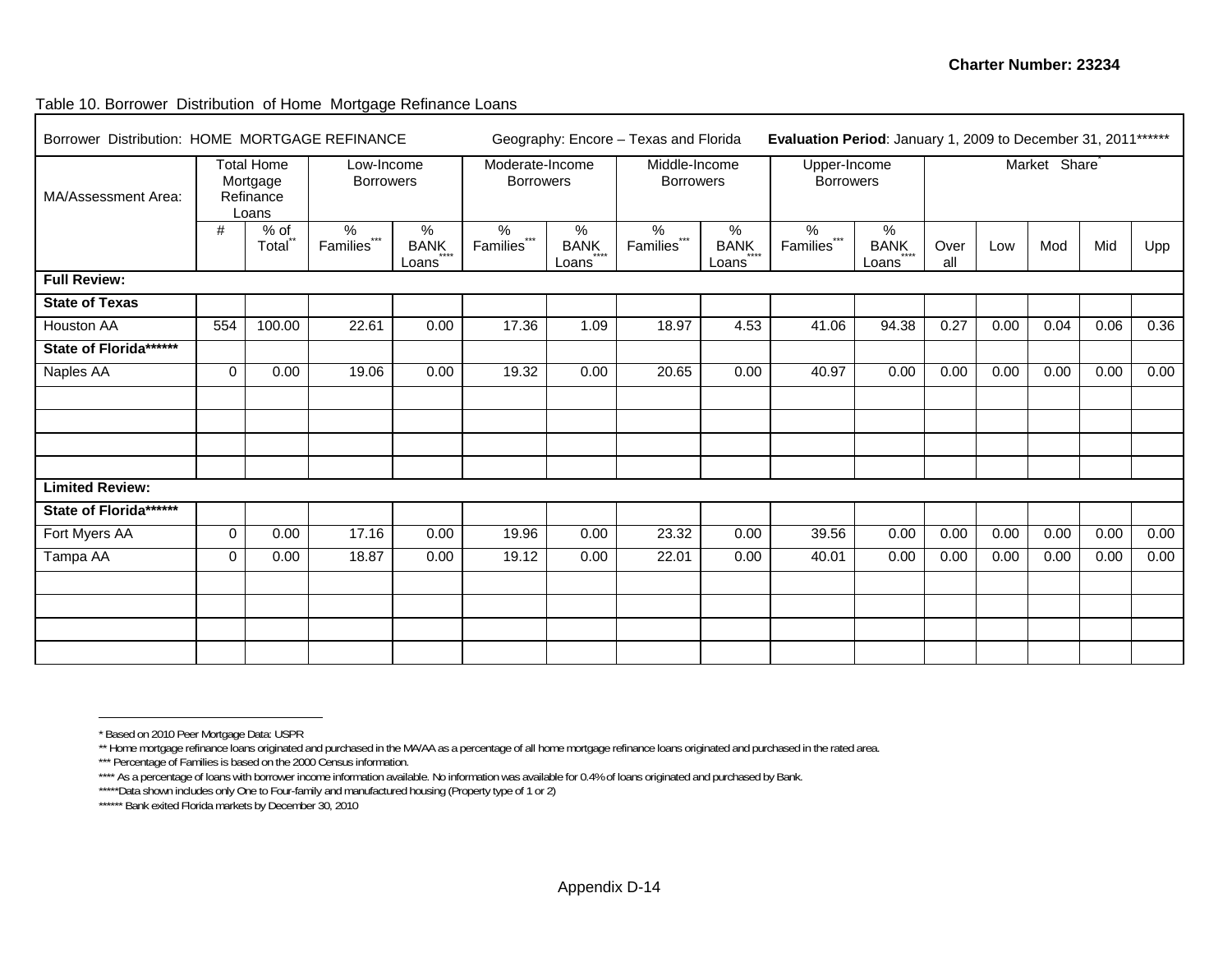Table 11. Borrower Distribution of Small Loans to Businesses

| Borrower Distribution: SMALL LOANS TO BUSINESSES |     |                                                     |                                      |                         |                      | Geography: Encore - Texas and Florida                | Evaluation Period: January 1, 2009 to December 31, 2011***** |      |                            |
|--------------------------------------------------|-----|-----------------------------------------------------|--------------------------------------|-------------------------|----------------------|------------------------------------------------------|--------------------------------------------------------------|------|----------------------------|
|                                                  |     | <b>Total Small</b><br>Loans to<br><b>Businesses</b> | <b>Businesses With</b><br>or less    | Revenues of \$1 million |                      | Loans by Original Amount Regardless of Business Size |                                                              |      | Market Share*              |
| MA/Assessment Area:                              | #   | $%$ of<br>Total**                                   | $%$ of<br><b>Businesses</b><br>$***$ | % BANK<br>Loans****     | \$100,000 or<br>less | >\$100,000 to<br>\$250,000                           | $> $250,000$ to<br>\$1,000,000                               | All  | Rev \$1 Million or<br>Less |
| <b>Full Review:</b>                              |     |                                                     |                                      |                         |                      |                                                      |                                                              |      |                            |
| <b>State of Texas</b>                            |     |                                                     |                                      |                         |                      |                                                      |                                                              |      |                            |
| Houston AA                                       | 748 | 89.69                                               | 67.35                                | 46.12                   | 42.78                | 23.80                                                | 33.42                                                        | 0.27 | 0.45                       |
| State of Florida*****                            |     |                                                     |                                      |                         |                      |                                                      |                                                              |      |                            |
| Naples AA                                        | 50  | 6.00                                                | 70.10                                | 64.00                   | 66.00                | 20.00                                                | 14.00                                                        | 0.50 | 1.19                       |
|                                                  |     |                                                     |                                      |                         |                      |                                                      |                                                              |      |                            |
|                                                  |     |                                                     |                                      |                         |                      |                                                      |                                                              |      |                            |
| <b>Limited Review:</b>                           |     |                                                     |                                      |                         |                      |                                                      |                                                              |      |                            |
| State of Florida*****                            |     |                                                     |                                      |                         |                      |                                                      |                                                              |      |                            |
| Fort Myers AA                                    | 15  | 1.80                                                | 71.76                                | 80.00                   | 20.00                | 40.00                                                | 40.00                                                        | 0.06 | 0.16                       |
| Tampa AA                                         | 21  | 2.52                                                | 68.28                                | 76.19                   | 38.10                | 9.52                                                 | 52.38                                                        | 0.02 | 0.05                       |
|                                                  |     |                                                     |                                      |                         |                      |                                                      |                                                              |      |                            |
|                                                  |     |                                                     |                                      |                         |                      |                                                      |                                                              |      |                            |
|                                                  |     |                                                     |                                      |                         |                      |                                                      |                                                              |      |                            |

<sup>\*</sup> Based on 2010 Peer Small Business Data: US and PR

<sup>\*\*</sup> Small loans to businesses originated and purchased in the MA/AA as a percentage of all small loans to businesses originated and purchased in the rated area.

<sup>\*\*\*</sup> Businesses with revenues of \$1 million or less as a percentage of all businesses Source D&B – 2011.

<sup>\*\*\*\*</sup> Small loans to businesses with revenues of \$1 million or less as a percentage of all loans reported as small loans to businesses. No information was available for 3.84% of small loans to businesses originated and purchased by the Bank

<sup>\*\*\*\*\*</sup>Bank exited Florida markets by December 30, 2010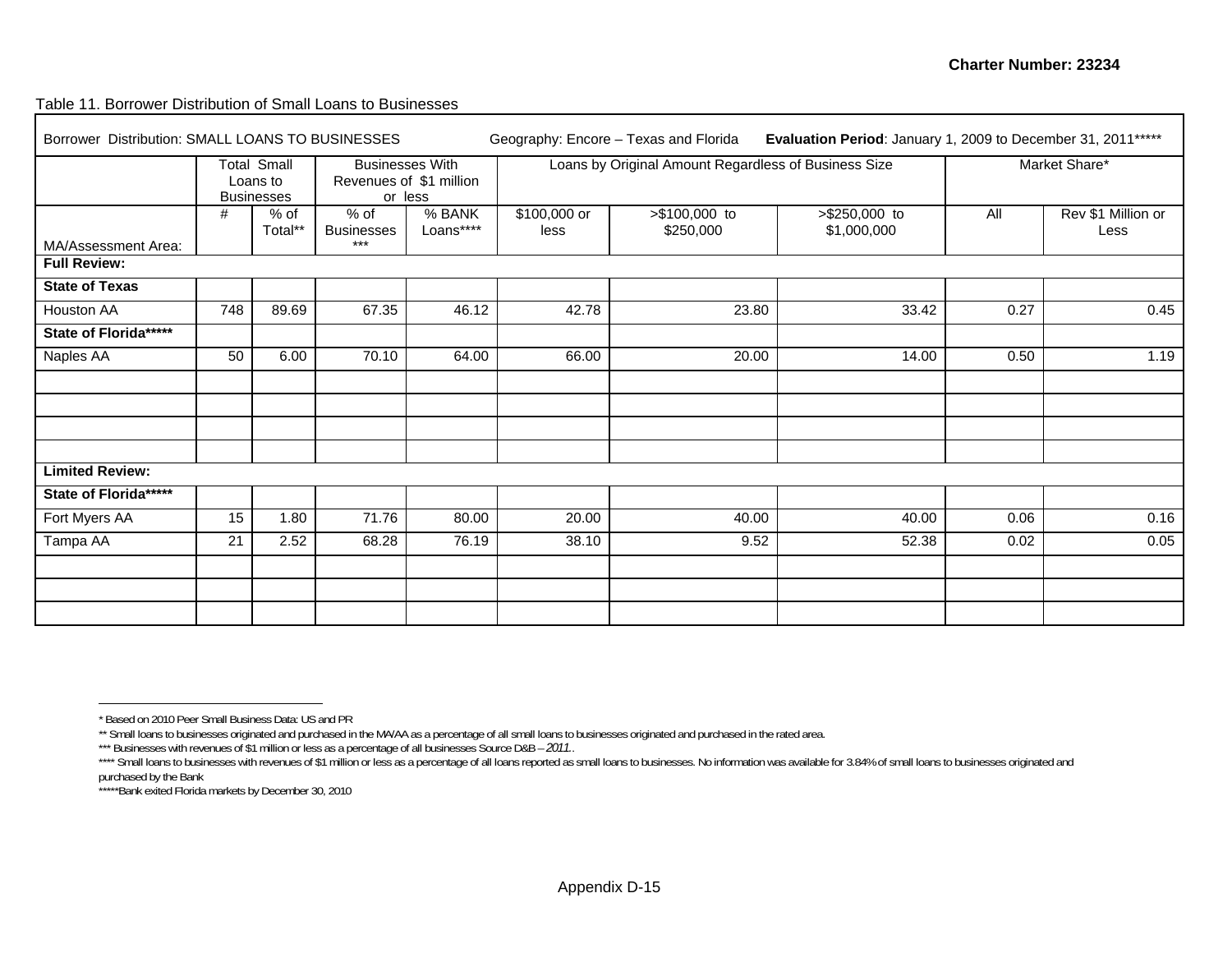#### Table 12. Borrower Distribution of Small Loans to Farms

| Borrower Distribution: SMALL LOANS TO FARMS |             |                                      |                  |                                               |                      | Geography: Encore - Texas and Florida            |                              | Evaluation Period: January 1, 2009 to December 31, 2011 ***** |                            |  |  |
|---------------------------------------------|-------------|--------------------------------------|------------------|-----------------------------------------------|----------------------|--------------------------------------------------|------------------------------|---------------------------------------------------------------|----------------------------|--|--|
|                                             |             | <b>Total Small</b><br>Loans to Farms |                  | Farms With Revenues of<br>\$1 million or less |                      | Loans by Original Amount Regardless of Farm Size |                              |                                                               | Market Share*              |  |  |
| MA/Assessment Area:                         | #           | $%$ of<br>Total**                    | % of<br>Farms*** | % BANK<br>Loans****                           | \$100,000 or<br>less | >\$100,000 to<br>\$250,000                       | $> $250,000$ to<br>\$500,000 | All                                                           | Rev \$1 Million or<br>Less |  |  |
| <b>Full Review:</b>                         |             |                                      |                  |                                               |                      |                                                  |                              |                                                               |                            |  |  |
| <b>State of Texas</b>                       |             |                                      |                  |                                               |                      |                                                  |                              |                                                               |                            |  |  |
| Houston AA                                  | $\Omega$    | 0.00                                 | 97.29            | 0.00                                          | 0.00                 | 0.00                                             | 0.00                         | 0.00                                                          | 0.00                       |  |  |
| State of Florida*****                       |             |                                      |                  |                                               |                      |                                                  |                              |                                                               |                            |  |  |
| Naples AA                                   | $\mathbf 0$ | 0.00                                 | 94.81            | 0.00                                          | 0.00                 | 0.00                                             | 0.00                         | 0.00                                                          | 0.00                       |  |  |
|                                             |             |                                      |                  |                                               |                      |                                                  |                              |                                                               |                            |  |  |
|                                             |             |                                      |                  |                                               |                      |                                                  |                              |                                                               |                            |  |  |
|                                             |             |                                      |                  |                                               |                      |                                                  |                              |                                                               |                            |  |  |
|                                             |             |                                      |                  |                                               |                      |                                                  |                              |                                                               |                            |  |  |
| <b>Limited Review:</b>                      |             |                                      |                  |                                               |                      |                                                  |                              |                                                               |                            |  |  |
| State of Florida******                      |             |                                      |                  |                                               |                      |                                                  |                              |                                                               |                            |  |  |
| Fort Myers AA                               | $\mathbf 0$ | 0.00                                 | 97.59            | 0.00                                          | 0.00                 | 0.00                                             | 0.00                         | 0.00                                                          | 0.00                       |  |  |
| Tampa AA                                    | 0           | 0.00                                 | 97.27            | 0.00                                          | 0.00                 | 0.00                                             | 0.00                         | 0.00                                                          | 0.00                       |  |  |
|                                             |             |                                      |                  |                                               |                      |                                                  |                              |                                                               |                            |  |  |
|                                             |             |                                      |                  |                                               |                      |                                                  |                              |                                                               |                            |  |  |
|                                             |             |                                      |                  |                                               |                      |                                                  |                              |                                                               |                            |  |  |
|                                             |             |                                      |                  |                                               |                      |                                                  |                              |                                                               |                            |  |  |

<sup>\*</sup> Based on 2010 Peer Small Business Data: US and PR

<sup>\*\*</sup> Small loans to farms originated and purchased in the MA/AA as a percentage of all small loans to farms originated and purchased in the rated area.

<sup>\*\*\*</sup> Farms with revenues of \$1 million or less as a percentage of all farms Source D & B -2011.

<sup>\*\*\*\*</sup> Small loans to farms with revenues of \$1 million or less as a percentage of all loans reported as small loans to farms. No information was available for 0.00% of small loans to farms originated and purchased by Bank.

<sup>\*\*\*\*\*</sup> Bank exited Florida markets by December 30, 2010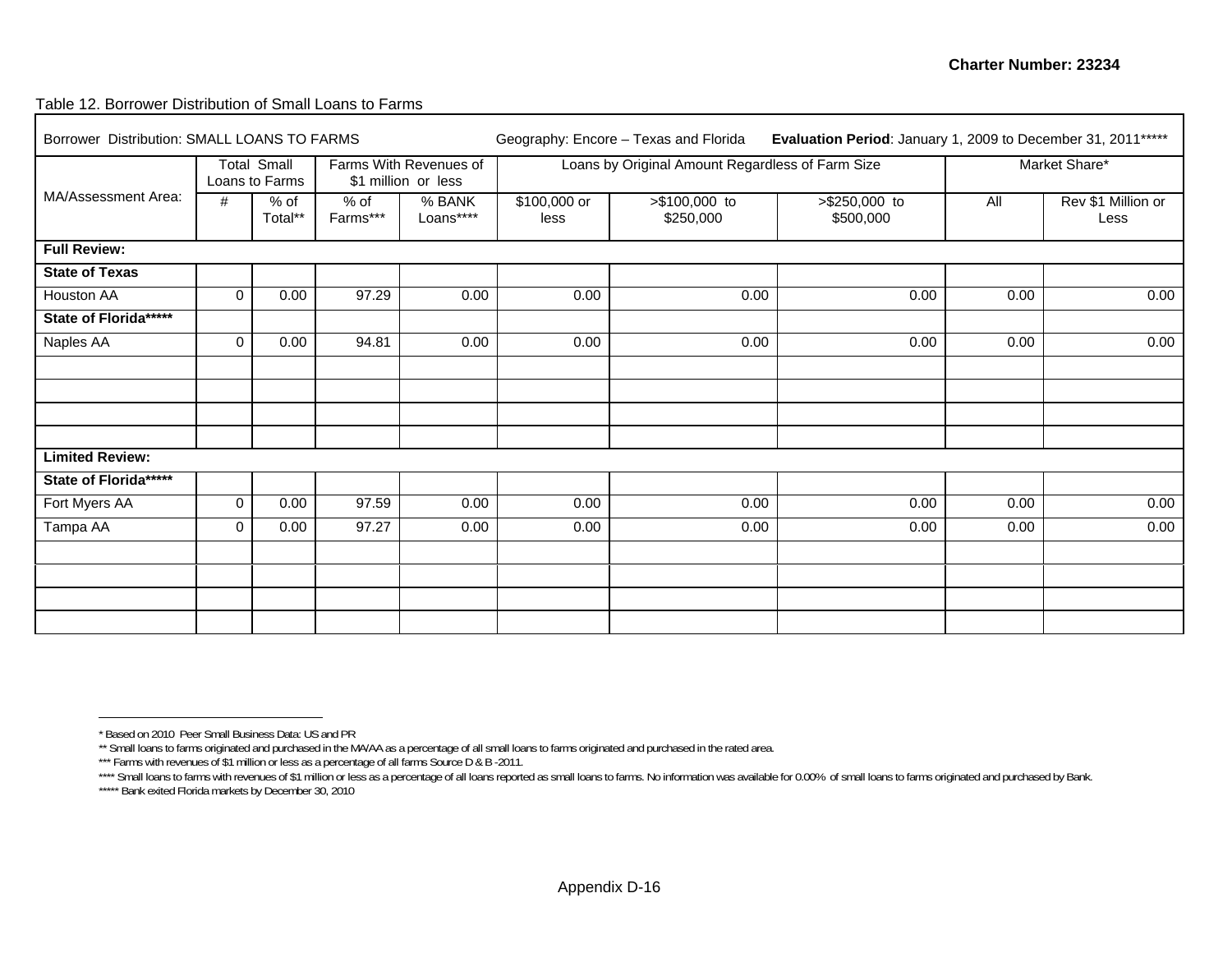#### Table 14. Qualified Investments

| QUALIFIED INVESTMENTS   |   |                           |    | Geography: Encore - Texas and Florida |    | Evaluation Period: February 18, 2009 to February 13, 2012 |            |                |                        |
|-------------------------|---|---------------------------|----|---------------------------------------|----|-----------------------------------------------------------|------------|----------------|------------------------|
| MA/Assessment Area:     |   | Prior Period Investments* |    | Current Period Investments            |    | Total Investments                                         |            |                | Unfunded Commitments** |
|                         | # | \$(000's)                 | #  | \$(000's)                             | #  | \$(000's)                                                 | % of Total | #              | \$(000's)              |
| <b>Full Review:</b>     |   |                           |    |                                       |    |                                                           |            |                |                        |
| <b>State of Texas</b>   |   |                           |    |                                       |    |                                                           |            |                |                        |
| <b>Houston AA</b>       | 3 | 2,996                     | 43 | 4,231                                 | 46 | 7,227                                                     | 99.79      | $\overline{2}$ | 1,446                  |
| <b>State of Florida</b> |   |                           |    |                                       |    |                                                           |            |                |                        |
| <b>Naples AA</b>        | 0 | $\mathbf 0$               | 4  | 5                                     | 4  | 5                                                         | 0.07       | 0              | $\mathbf 0$            |
|                         |   |                           |    |                                       |    |                                                           |            |                |                        |
|                         |   |                           |    |                                       |    |                                                           |            |                |                        |
|                         |   |                           |    |                                       |    |                                                           |            |                |                        |
|                         |   |                           |    |                                       |    |                                                           |            |                |                        |
| <b>Limited Review:</b>  |   |                           |    |                                       |    |                                                           |            |                |                        |
| <b>State of Florida</b> |   |                           |    |                                       |    |                                                           |            |                |                        |
| Fort Myers AA           | 0 | 0                         | 5  | 4                                     | 5  | 4                                                         | 0.06       | $\mathbf 0$    | 0                      |
| Tampa AA                | 0 | 0                         | 5  | 6                                     | 5  | 6                                                         | 0.08       | 0              | $\mathbf 0$            |
|                         |   |                           |    |                                       |    |                                                           |            |                |                        |
|                         |   |                           |    |                                       |    |                                                           |            |                |                        |
|                         |   |                           |    |                                       |    |                                                           |            |                |                        |
|                         |   |                           |    |                                       |    |                                                           |            |                |                        |

<sup>\* &#</sup>x27;Prior Period Investments' means investments made in a previous evaluation period that are outstanding as of the examination date.

<sup>\*\* &#</sup>x27;Unfunded Commitments' means legally binding investment commitments that are tracked and recorded by the institution's financial reporting system.